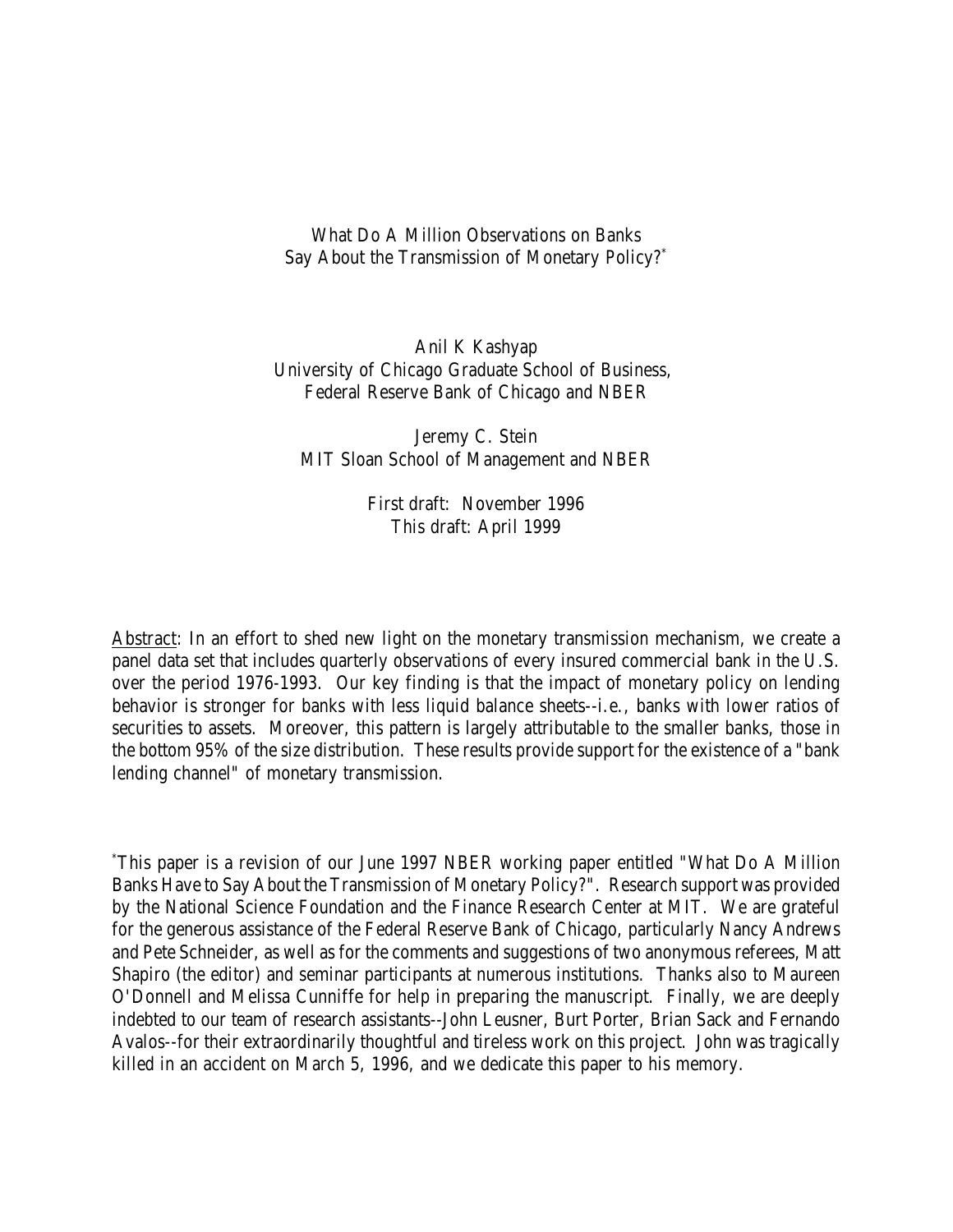# I. Introduction

In this paper, we use a new and very big data set to address an old and very basic question, namely: how does monetary policy work? With an almost 20-year panel that includes quarterly data on every insured commercial bank in the U.S.--approximately 1 million bank-quarters in all- we are able to trace out the effects of monetary policy on the lending behavior of individual banks. It is already well-known that changes in the stance of monetary policy are followed by significant movements in aggregate bank lending volume (Bernanke and Blinder 1992); what we seek to learn here is whether there are also important cross-sectional differences in the way that banks with varying characteristics respond to policy shocks.

In particular, we ask whether the impact of monetary policy on lending behavior is stronger for banks with less liquid balance sheets, where liquidity is measured by the ratio of securities to assets. It turns out that the answer is a resounding "yes". Moreover, the result is largely driven by the smaller banks, those in the bottom 95% of the size distribution.

This empirical exercise is best motivated as a test of the so-called "bank lending view" of monetary transmission. At the heart of the lending view is the proposition that the Federal Reserve can, simply by conducting open-market operations, shift banks' loan supply schedules. For example, according to the lending view, a contraction in reserves leads banks to reduce loan supply, thereby raising the cost of capital to bank-dependent borrowers. Importantly, this effect is on top of any increase in the interest rate on open-market securities such as Treasury bills.<sup>1</sup>

The lending view hinges on a failure of the Modigliani-Miller (M-M) proposition for

<sup>&</sup>lt;sup>1</sup>See Kashyap and Stein (1994) for a detailed discussion as to why the debate over the lending channel is of practical and policy relevance.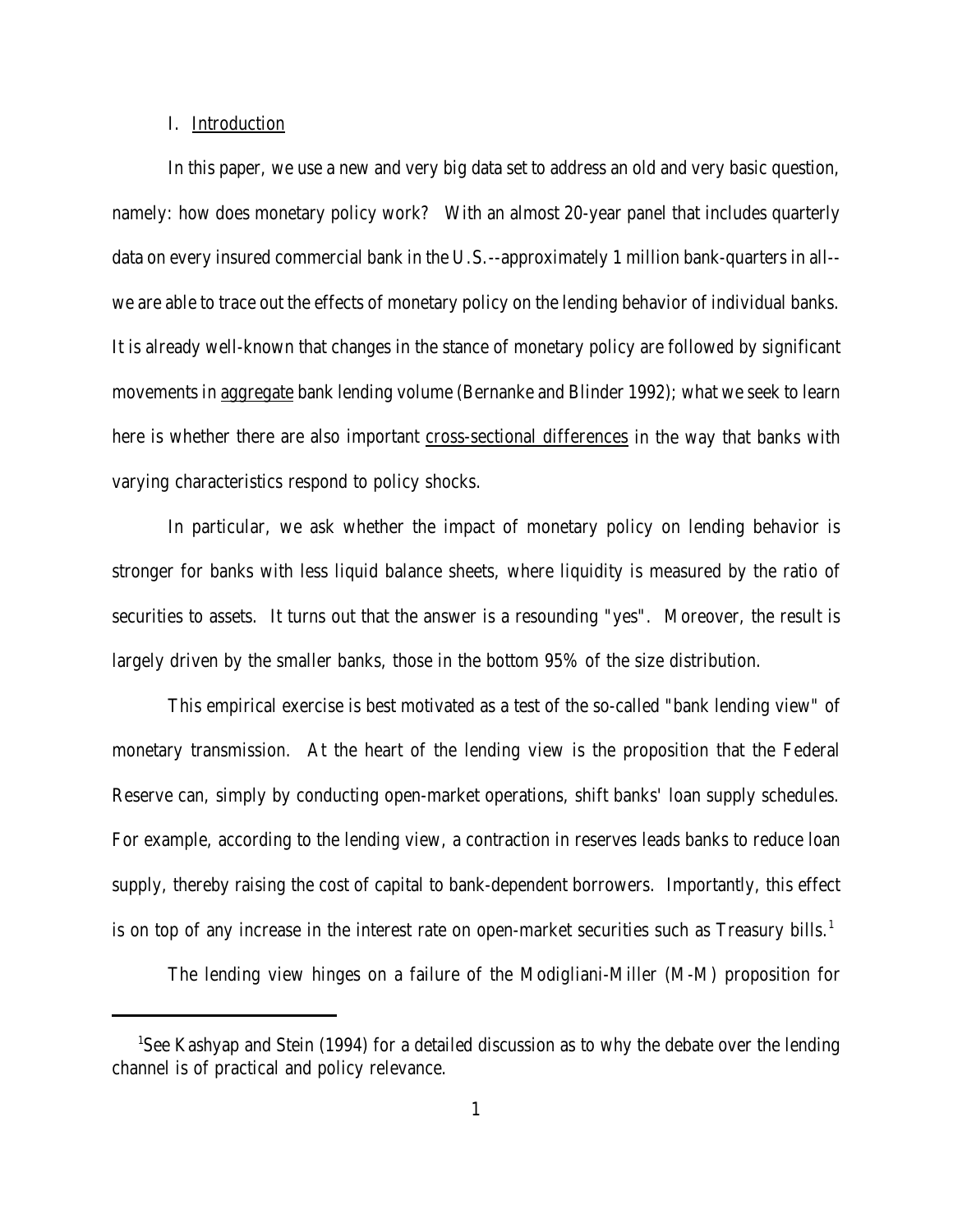banks.<sup>2</sup> When the Fed drains reserves from the system, it compromises banks' ability to raise reservable forms of finance, such as insured transaction deposits. But it cannot constrain banks' use of non-reservable liabilities, such as large-denomination CD's. In an M-M world, banks are indifferent at the margin between issuing transactions deposits and large CD's, so shocks to the former do not affect their lending decisions. All that monetary policy can do in this textbook setting is alter the amounts of deposits (aka "money") and CD's (aka "bonds") outstanding.<sup>3</sup>

So if there is to be an active lending channel, it must be that banks cannot frictionlessly tap uninsured sources of funds to make up for a Fed-induced shortfall in insured deposits. Stein (1998) develops this argument, observing that many classes of bank liabilities which escape reserve requirements are not covered by deposit insurance, and hence are potentially subject to adverse-selection problems and the attendant credit rationing. For example, if there is adverse selection in the market for large uninsured CD's, a bank that loses a dollar of insured deposits will not raise a full dollar of new CD financing to offset this loss. As a result, its lending is likely to decline. Thus if there is a link between the reservability and insurability of bank liabilities, the M-M theorem can break down, and open-market operations can matter for bank lending.

These theoretical arguments notwithstanding, the M-M benchmark might lead one to be skeptical of the empirical importance of the lending channel, particularly in the current, deregulated environment where banks have a wide range of non-reservable liability instruments at their disposal. And while a great deal of relevant evidence has been produced in the last several

 $2^2$ The lending channel also requires: 1) some borrowers who cannot find perfect substitutes for bank loans; and 2) imperfect price adjustment. See Bernanke and Blinder (1988).

<sup>3</sup>For an articulation of this M-M view, see Romer and Romer (1990).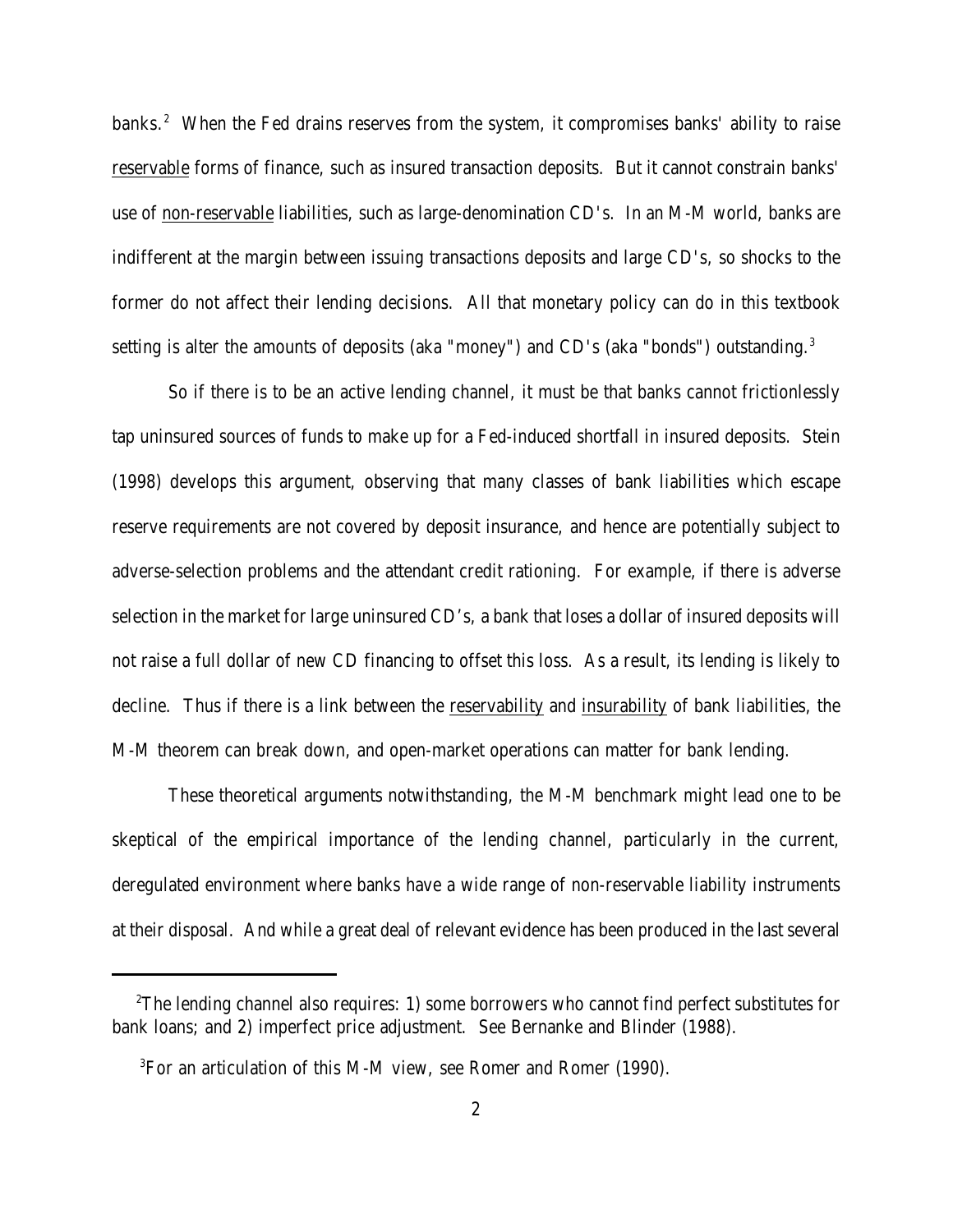years, it can be argued that previous studies have not completely overcome the fundamental but very difficult problem of disentangling loan supply effects from loan demand effects. Consequently, the empirical case in support of a lending channel has not been viewed as airtight.

A quick literature review highlights the identification problems that arise.<sup>4</sup> Bernanke and Blinder (1992) find that a monetary contraction is followed by a decline in aggregate bank lending. This is consistent with the lending view, but also admits another interpretation: activity is being depressed via standard interest-rate effects, and it is a decline in loan demand, rather than loan supply that drives the results. In an effort to resolve this ambiguity, Kashyap, Stein and Wilcox (1993) show that while a monetary contraction reduces bank lending, it increases commercial paper volume. This fact would seem to suggest an inward shift in loan supply, rather than an inward shift in loan demand. However, others have argued that it is not decisive either: perhaps in recessions, there is a compositional shift, with large firms faring better than small ones, and actually demanding more credit. Since most commercial paper is issued by large firms, this could explain the Kashyap-Stein-Wilcox (1993) results.<sup>5</sup>

Moving away from the aggregate data, a number of researchers have used micro data to test the cross-sectional implications of the lending view. One prediction is that tight money should pose a special problem for small firms, who are more likely to be bank-dependent. And indeed,

<sup>4</sup>For detailed surveys, see Cecchetti (1994), Kashyap and Stein (1994), Hubbard (1994), and Bernanke and Gertler (1995).

<sup>&</sup>lt;sup>5</sup>See Oliner and Rudebusch (1996). Kashyap, Stein and Wilcox (1996) rebut by noting that even within the class of the largest firms, commercial paper rises relative to bank lending after a monetary contraction. Ludvigson (1998) provides further evidence that financing "mix" results like those of Kashyap, Stein and Wilcox (1993) are not an artifact of compositional effects.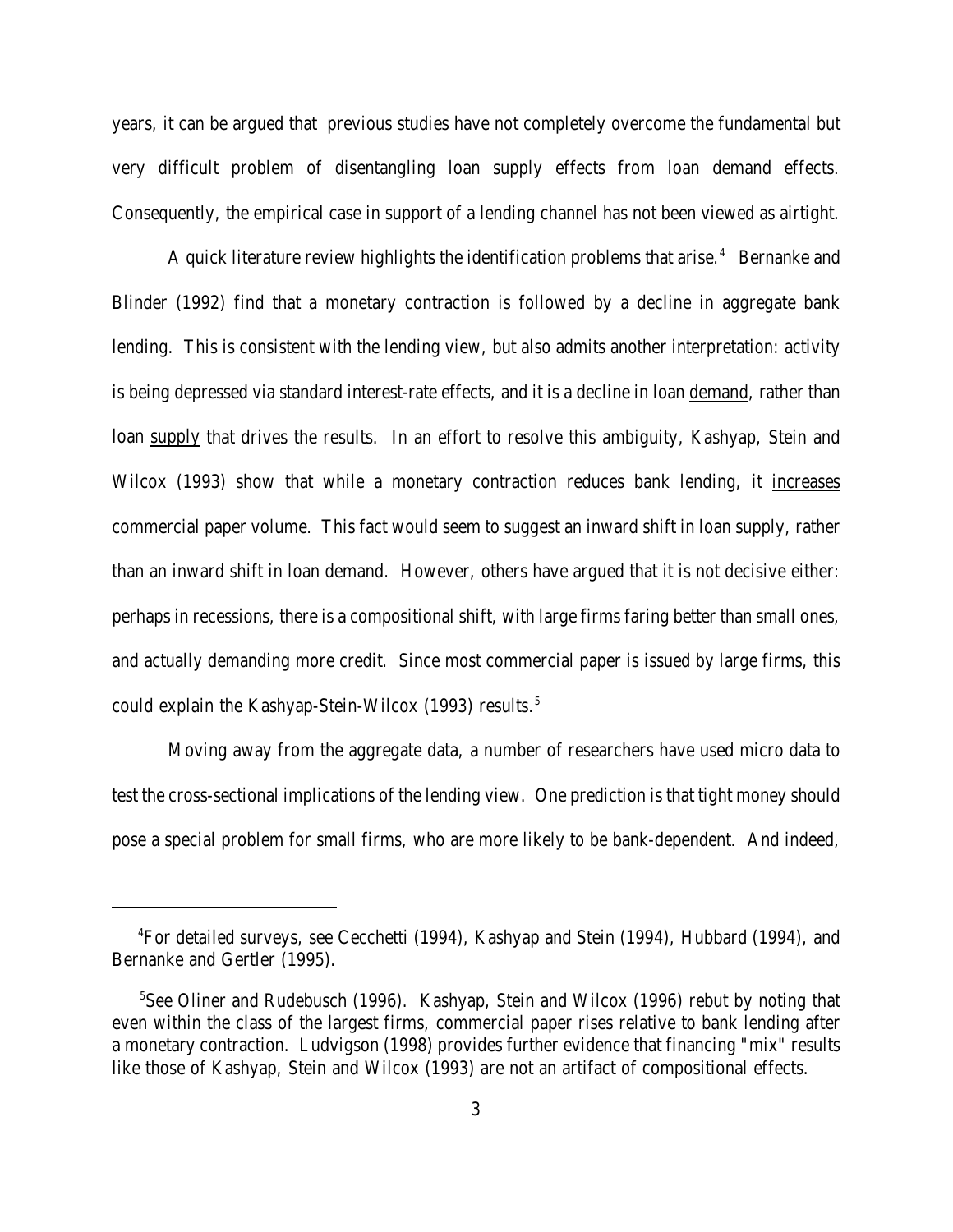several papers find that contractions in policy intensify liquidity constraints in the inventory and investment decisions of small firms. $6$  But again, while this is consistent with the lending view, there is another interpretation: what Bernanke and Gertler (1995) call a "balance sheet channel", whereby tight monetary policy weakens the creditworthiness of small firms, and hence reduces their ability to raise funds from any external provider, not just banks.

Our premise here is that, to make further progress on this difficult identification problem, one has examine lending behavior at the individual bank level. As discussed above, the theory ultimately rests on the idea that banks cannot frictionlessly tap uninsured sources of funds to make up for a Fed-induced shortfall in insured deposits. But if this is true, then the effect of monetary policy on lending should be more pronounced for some banks than for others.

Consider two small banks, both of whom face limitations in raising uninsured external finance. The banks are alike, except that one has a much more liquid balance sheet position than the other. Now imagine that these banks are hit by a contractionary monetary shock, which causes them both to lose insured deposits. In the extreme case where they cannot substitute at all towards other forms of finance, the asset sides of their balance sheets must shrink. But the more liquid bank can relatively easily protect its loan portfolio, simply by drawing down on its large buffer stock of securities. In contrast, the less liquid bank is likely to have to cut loans significantly, if it does not want to see its securities holdings sink to a dangerously low level.

This logic leads to our first hypothesis: for banks without perfect access to uninsured sources of finance,  $\partial^2 L_{it}/\partial B_{it} \partial M_t < 0$ , where  $L_{it}$  is a bank-level measure of lending activity,  $B_{it}$  is

<sup>&</sup>lt;sup>6</sup>See, e.g., Gertler and Hubbard (1988), Gertler and Gilchrist (1994), Kashyap, Lamont and Stein (1994), and Carpenter, Fazzarri and Petersen (1994).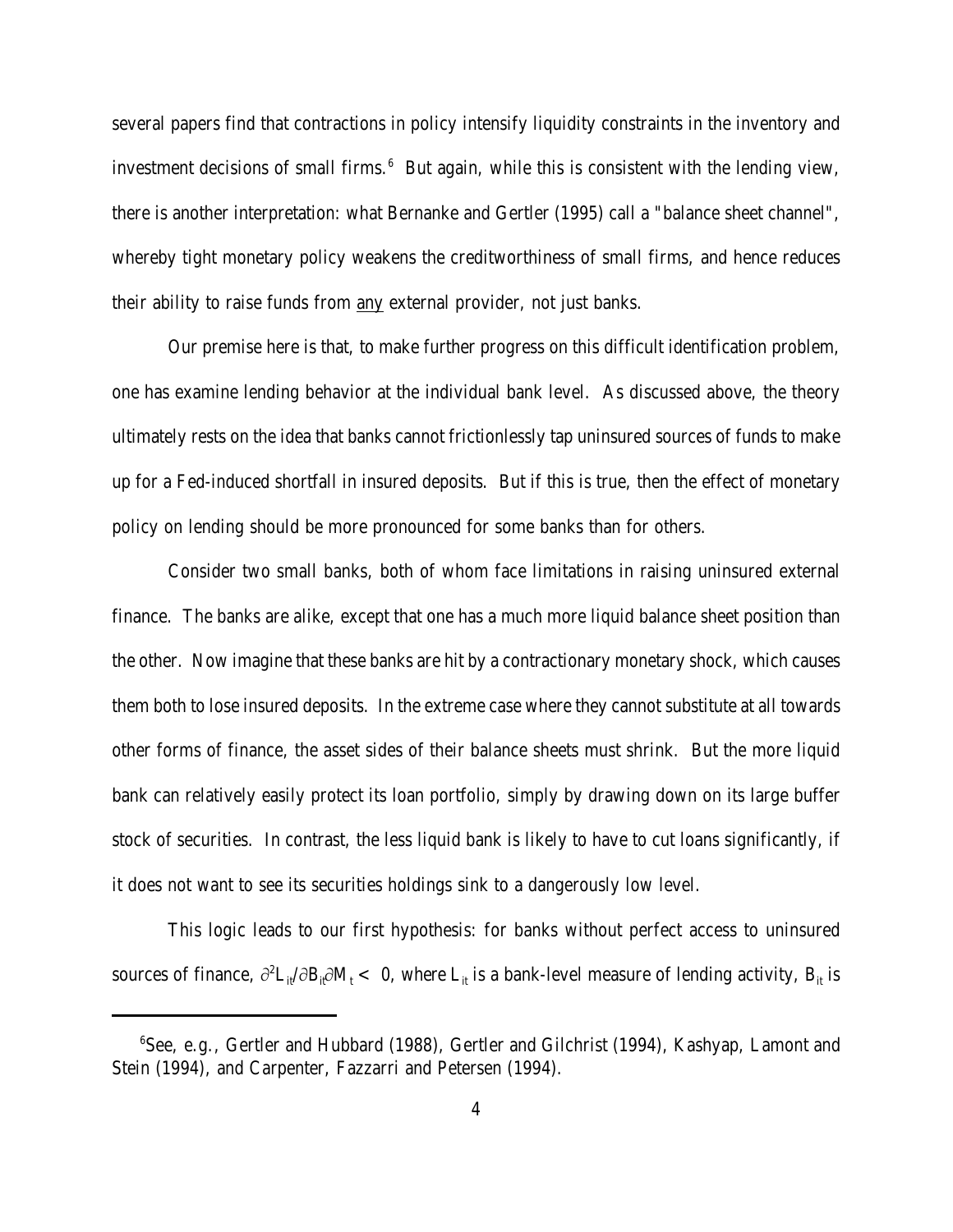a measure of balance sheet strength, and  $\rm M_{t}$  is a monetary policy indicator (with higher values of  $\rm M_{t}$  corresponding to easier policy.) This hypothesis exploits both cross-sectional and time-series aspects of the data, and can be thought of in two ways, depending on the order in which one takes the derivatives. Looking first at the cross-sectional derivative  $\partial L_{\mu}/\partial B_{\mu}$ -which captures the degree to which lending is liquidity constrained at any time t--the hypothesis is that these constraints are intensified during periods of tight money. Alternatively, looking first at the time-series derivative  $\partial L_{it}/\partial M_{t}$ --the sensitivity of lending volume to monetary policy for bank i--the hypothesis is that this sensitivity is greater for banks with weaker balance sheets.<sup>7</sup>

In testing this first hypothesis, we focus on the smaller banks in our sample, based on the idea that these banks are least likely to be able to frictionlessly raise uninsured finance. This leads us to our second hypothesis, which is that  $\partial^3L_{it}/\partial B_{it}\partial M_t\partial SIZE_{it} > 0$ . Simply put, the effect that we are interested in should be strongest for small banks. One would expect the largest banks to have an easier time raising uninsured finance, which would make their lending less dependent on monetary policy shocks, irrespective of their internal liquidity positions.<sup>8</sup>

The rest of the paper proceeds as follows. Section II describes our data set. Section III lays out the baseline econometric specification, and discusses potential biases and other pitfalls.

 ${}^{7}$ Gibson (1996) finds that the impact of monetary policy is stronger when banks in the aggregate have lower securities holdings. His approach exploits the time-series variation in bank balance sheets, while we use the cross-sectional variation. Also somewhat related is Driscoll (1997), who shows that state-level shocks to banks' deposits affect their loan supply.

 ${}^8$ In Kashyap and Stein (1995), we test the related hypothesis that  $\partial^2 L_{it}/\partial M_t \partial SIZE_{it} < 0$ : the lending of large banks should be less sensitive to monetary shocks than that of small banks. Although the evidence strongly supports this hypothesis, there are alternative interpretations--e.g., large banks lend to large customers, whose loan demand is less cyclical. The tests we conduct below control for this, by focusing on differences in balance sheets within size classes.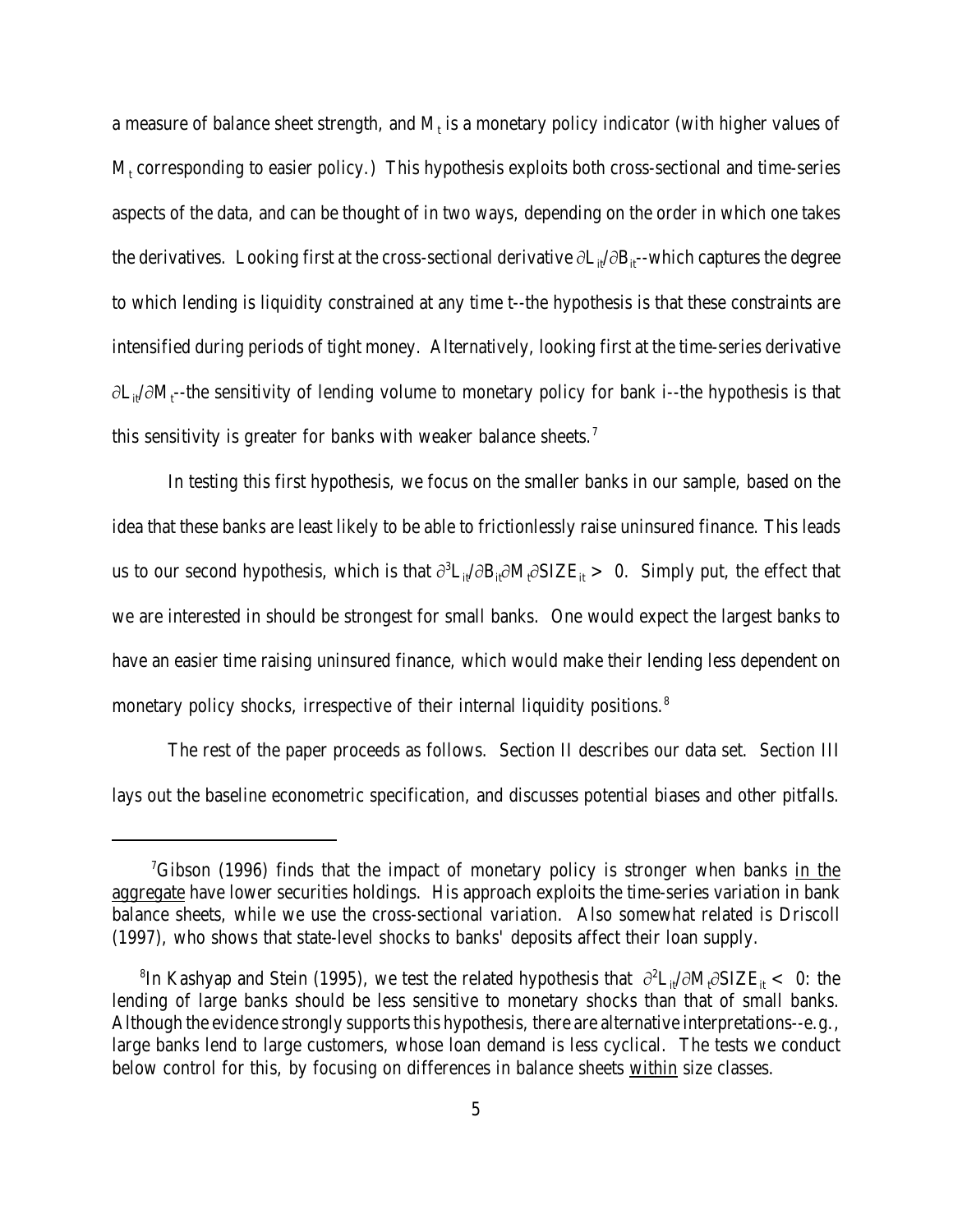Section IV presents our main results, and Section V follows with a range of robustness checks. Section VI assesses the quantitative importance of the results, and Section VII concludes.

# II. Data Sources and Choice of Variables

# A. Bank-Level Data

Our sources for all bank-level variables are the Consolidated Report of Condition and Income (known as the Call Reports) that insured banks submit to the Federal Reserve each quarter. With the help of the staff of the Federal Reserve Bank of Chicago, we were able to compile a large data set, with quarterly income statement and balance sheet data for all reporting banks over the period 1976Q1-1993Q2, a total of 961,530 bank-quarters. $^9\,$  This data set presents a number of challenges, particularly in terms of creating consistent time series, as the definitions often change for variables of interest. The appendix describes the construction of our key series in detail, and notes the various splices made in an effort to ensure consistency.<sup>10</sup>

Table 1 examines balance sheets for banks of different sizes. There are two panels, corresponding to the starting and ending points of our sample. In each, we report data on six size categories: banks below the 75th percentile by asset size; banks between the 75th and 90th percentiles; banks between the 90th and 95th percentiles; banks between the 95th and 98th percentiles; banks between the 98th and 99th percentiles; and banks above the 99th percentile.

Whether one looks at the data from 1976 or 1993, several patterns emerge. On the asset

<sup>9</sup>These data are available on the internet at: www.frbchi.org/rcri/rcri\_database.html.

 $10$ In addition to these splices, we also further cleaned the data set by eliminating any banks involved in a merger, for that quarter in which the merger occurs.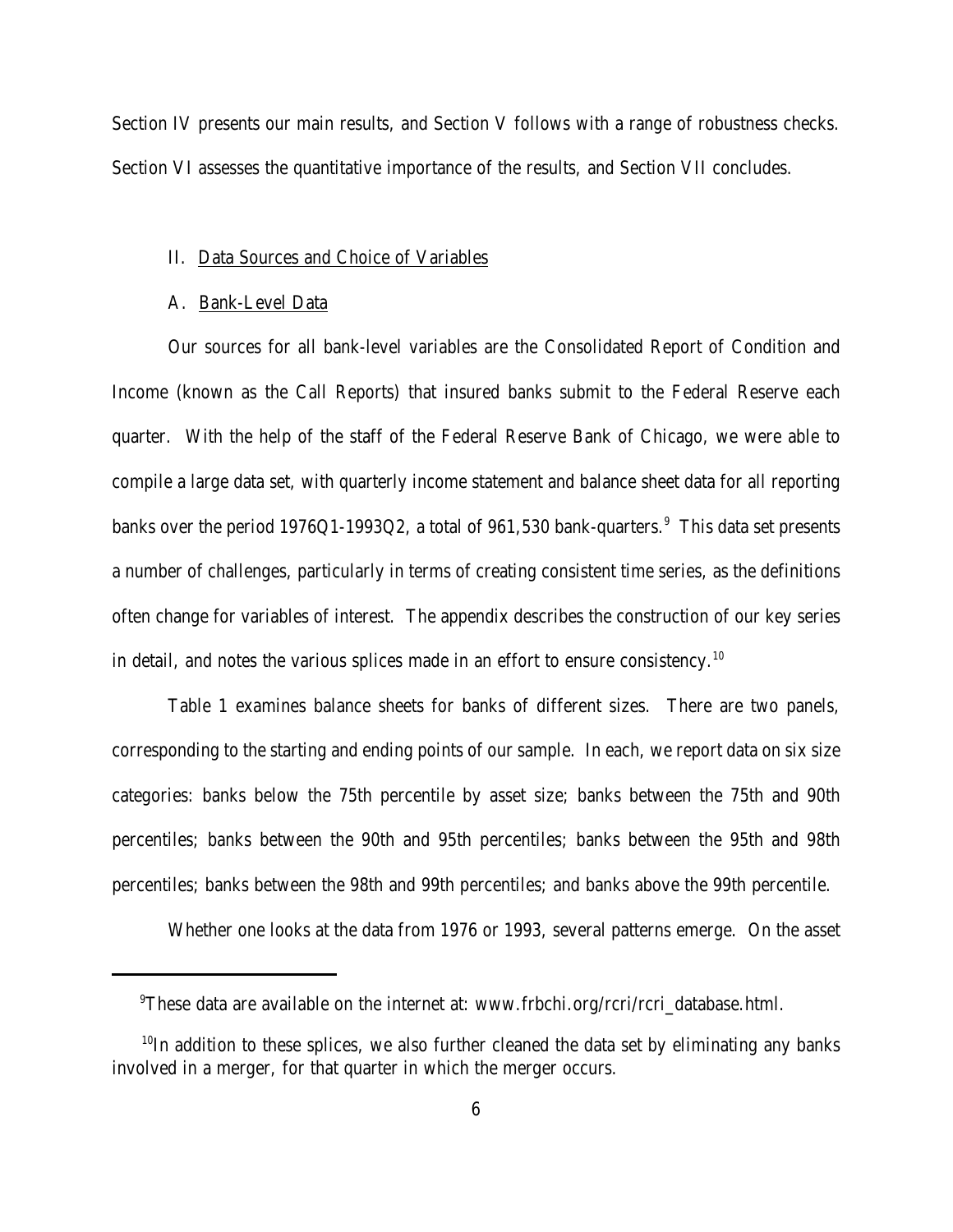side, small banks hold more in the way of securities, and make fewer loans.<sup>11</sup> This is what one would expect to the extent that small banks have more trouble raising external finance: they need bigger buffer stocks. On the liability side, the smallest banks have a very simple capital structure- -they are financed almost exclusively with deposits and common equity. In contrast, the larger banks make less use of both deposits and equity, with the difference made up by a number of other forms of borrowing. For example, the largest two percent of banks make heavy use of the fed funds market to finance themselves; the smallest banks do virtually no borrowing in the funds market. Given that fed funds are unsecured borrowing, this again fits with the existence of financing frictions: small banks are less able to use instruments where credit risk is an issue.

The numbers in Table 1, as well as the baseline regression results below, reflect balance sheet data at the individual bank level. An alternative approach would be to aggregate the balance sheets of all banks that belong to a single bank holding company. This latter approach makes more sense to the extent that bank holding companies freely shift resources among the banks they control as if there were no boundaries.<sup>12</sup> A priori, it is not obvious which is the conceptually more appropriate method, so as a precaution, we have also reproduced our main results using the holding-company approach. As it turns out, nothing changes. $^{13}$ 

 $11$ In Panel A, for 1976Q1, we report data for domestic loans only. This is because prior to 1978, figures for international loans are not available, although such loans implicitly show up in total bank assets. Consequently, for the very largest category of banks--the only ones with significant international activities--we are understating the true ratio of loans to assets in 1976.

 $12$ Houston, James and Marcus (1997) present evidence that shocks to one bank in a holding company are in fact partially transmitted to others in the same holding company.

 $13$ It should not be too surprising that the results are robust in this way, since the vast majority of all banks are stand-alones, and even large holding companies are typically dominated by a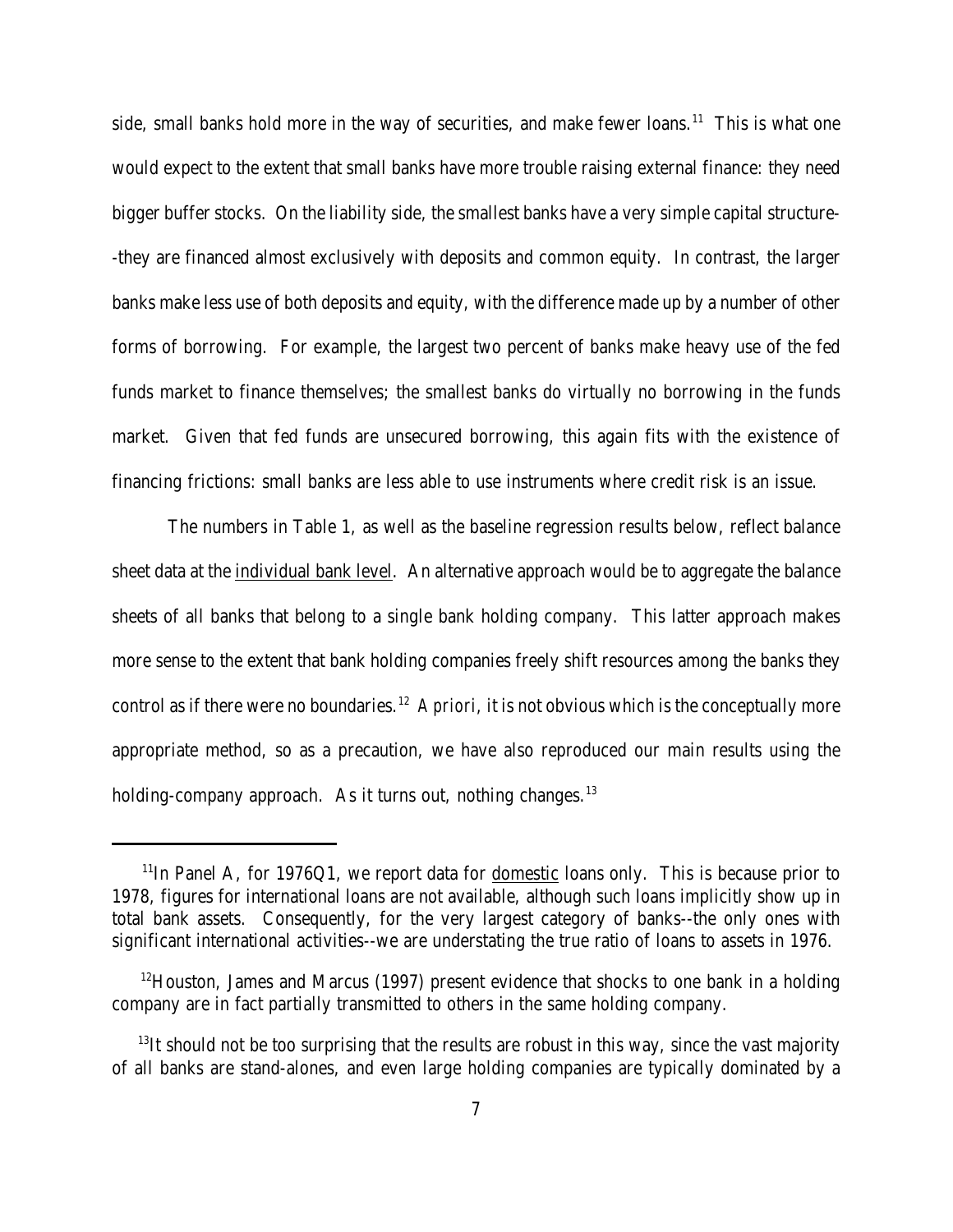In terms of the specific variables required for our regressions, we make the following choices. First, for the lending volume variable  $L_{it}$ , we use both total loans, as well as at the most commonly studied subcategory, commercial and industrial (C&I) loans. One reason for examining both is the concern that any results for total loans might be influenced by compositional effects. For example, it may be that C&I loan demand and real estate loan demand move differently over the business cycle. If, in addition, banks that tend to engage primarily in C&I lending have systematically different levels of liquidity  $B_{it}$  than banks that tend to specialize in real estate lending, this could bias our estimates of  $\partial^2 L_{it}/\partial B_{it} \partial M_{t}$ .<sup>14</sup> A countervailing drawback of focusing on just C&I loans is that some banks do only a negligible amount of C&I business.<sup>15</sup> Thus in the regressions that use C&I lending, we omit any banks for which the ratio of C&I to total loans is less than 5%. This screen leads us to drop approximately 7% of our sample.<sup>16</sup>

For the balance sheet variable  $B_{ii}$ , we use the ratio of securities plus fed funds sold to total assets.<sup>17</sup> The intuition is as described in the Introduction: banks with large values of this ratio

 $15$ This problem is even more pronounced with other subcategories, e.g., agricultural loans.

single bank. See Berger, Kashyap and Scalise (1995).

<sup>&</sup>lt;sup>14</sup>This is just a specific version of the general proposition that  $B<sub>it</sub>$  might be endogenously linked to the cyclical sensitivity of loan demand. We discuss this issue in Section III.B.2 below, and argue that the bias is likely to make our tests with total loans too conservative.

 $16$  Even after this filter, there are some extreme values of loan growth in our sample. To ensure that our results are not driven by these outliers--which could be data errors--we drop any further observations for which loan growth is more than 5 standard deviations from its period mean. However, our results are not sensitive to either of these screens.

 $17$ We do not include cash in the numerator, because we suspect that cash holdings largely reflect required reserves, which cannot be freely drawn down. However, our results are very similar if cash is added to our measure of  $B_{it}$ . See the NBER working paper version for details.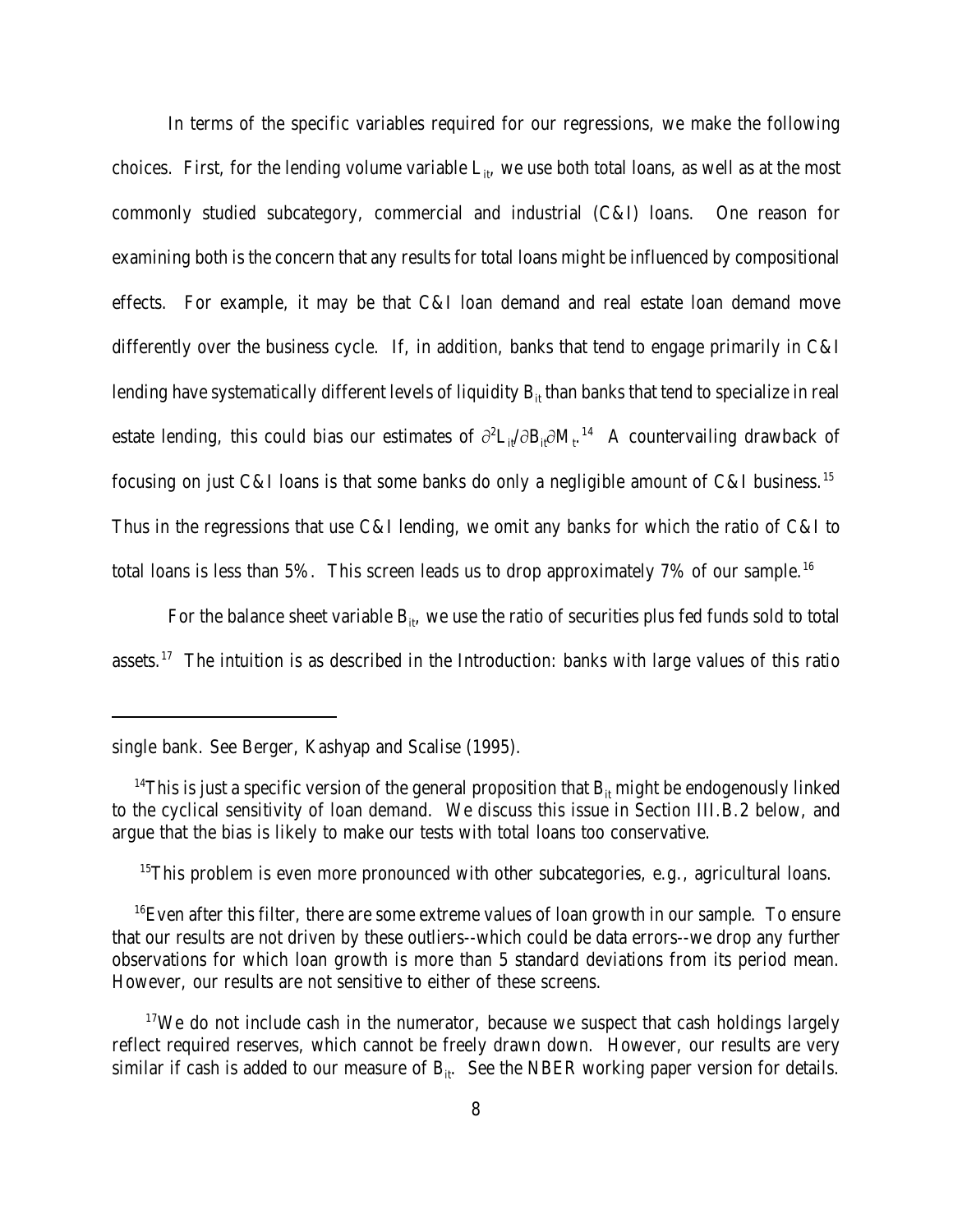should be better able to buffer their lending activity against shocks in the availability of external finance, by drawing on their stock of liquid assets. Of course, as in all of the liquidity-constraints literature, we must be aware that  $B_{it}$  is an endogenous variable. We discuss the potential biases this might cause, as well as our approach to controlling for these biases, below.

Finally, we need to decide on cutoffs in order to assign banks to size categories. Because of the extremely skewed nature of the size distribution, an overwhelming majority of the banks in our sample are what anyone would term "small", by any standard. (Recall from Table 1 above that even banks between the 90th and 95th percentiles have average assets of below \$400 million in 1993.)<sup>18</sup> In the end, we choose to use three categories: the smallest one encompasses all banks with total assets below the 95th percentile; the middle one includes banks from the 95th to 99th percentiles, and the largest one has those banks above the 99th percentile.<sup>19</sup>

### B. Measures of Monetary Policy

A prerequisite for all our tests is a good indicator of the stance of monetary policy  $M_t$ . Unfortunately, there is no consensus on this topic--indeed, a whole host of different indicators have been proposed in the recent literature.<sup>20</sup> Therefore, rather than trying to argue for a single

 $18$ To get an idea of how small a \$400 million bank is, note that regulations restrict banks from having more than 15% of their equity in a single loan. Thus a bank with \$400 million in assets and a 6% equity ratio cannot make a loan of more than \$3.6 million to a single borrower.

 $19$ We experimented with further subdividing the smallest category--e.g., looking only at those banks below the 75th percentile--but did not discern any differences amongst the subcategories. We also tried using an expanded definition of the largest category--all banks above the 98th percentile--but this also made no significant difference to our results.

<sup>&</sup>lt;sup>20</sup>See Bernanke and Mihov (1998) and Christiano, Eichenbaum and Evans (forthcoming) for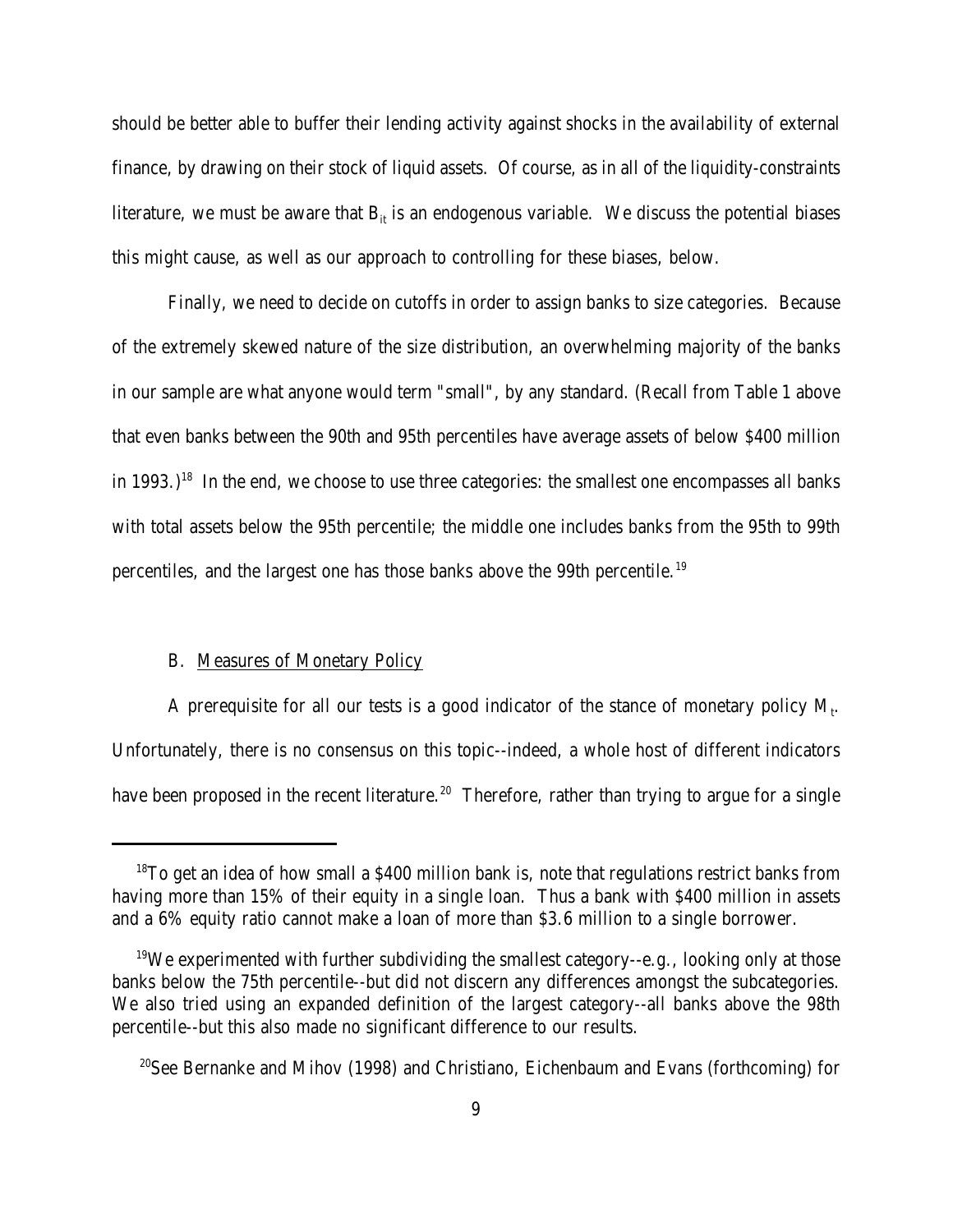best measure, we use three different ones throughout. While not an exhaustive list, these three do span the various broad types of methodologies that have been employed.

Our first measure, which represents the "narrative approach" to measuring monetary policy, is the Boschen-Mills (1995) index. Based on their reading of FOMC documents, Boschen and Mills each month rate Fed policy as being in one of five categories: "strongly expansionary"; "mildly expansionary"; "neutral"; "mildly contractionary"; and "strongly contractionary", depending on the relative weights that they perceive the Fed is putting on inflation vs. unemployment.<sup>21</sup> We code these policy stances as 2, 1, 0 -1 and -2 respectively.

Our second measure is the federal funds rate, which has been advocated by Laurent (1988), Bernanke and Blinder (1992), and Goodfriend (1993). However, it should be noted that as the Fed's operating procedures have varied over time, so too has the adequacy of the funds rate as an indicator. Both conventional wisdom as well as the formal statistical analysis of Bernanke and Mihov (1998) suggest that the funds rate may be particularly inappropriate during the highvolatility Volcker period, which fits within the first half of our sample period.

Motivated by this observation, we also work with a third measure of monetary policy, that developed by Bernanke and Mihov (1998). They construct a flexible VAR model that nests previous VAR's based on more specific assumptions about Fed operating procedures--i.e., their

a recent discussion of the literature on measuring monetary policy and for further references.

<sup>&</sup>lt;sup>21</sup>The other well-known indicator in this vein is the so-called "Romer date" variable (Romer and Romer 1989.) However, there are only three Romer dates in our sample, and two--August 1978 and October 1979--are so close that they are not completely independent observations. Moreover, their zero-one nature further limits the information in the series. The Boschen-Mills index, which embodies a finer measure of the stance of policy, is more appropriate for the highfrequency experiment we are conducting.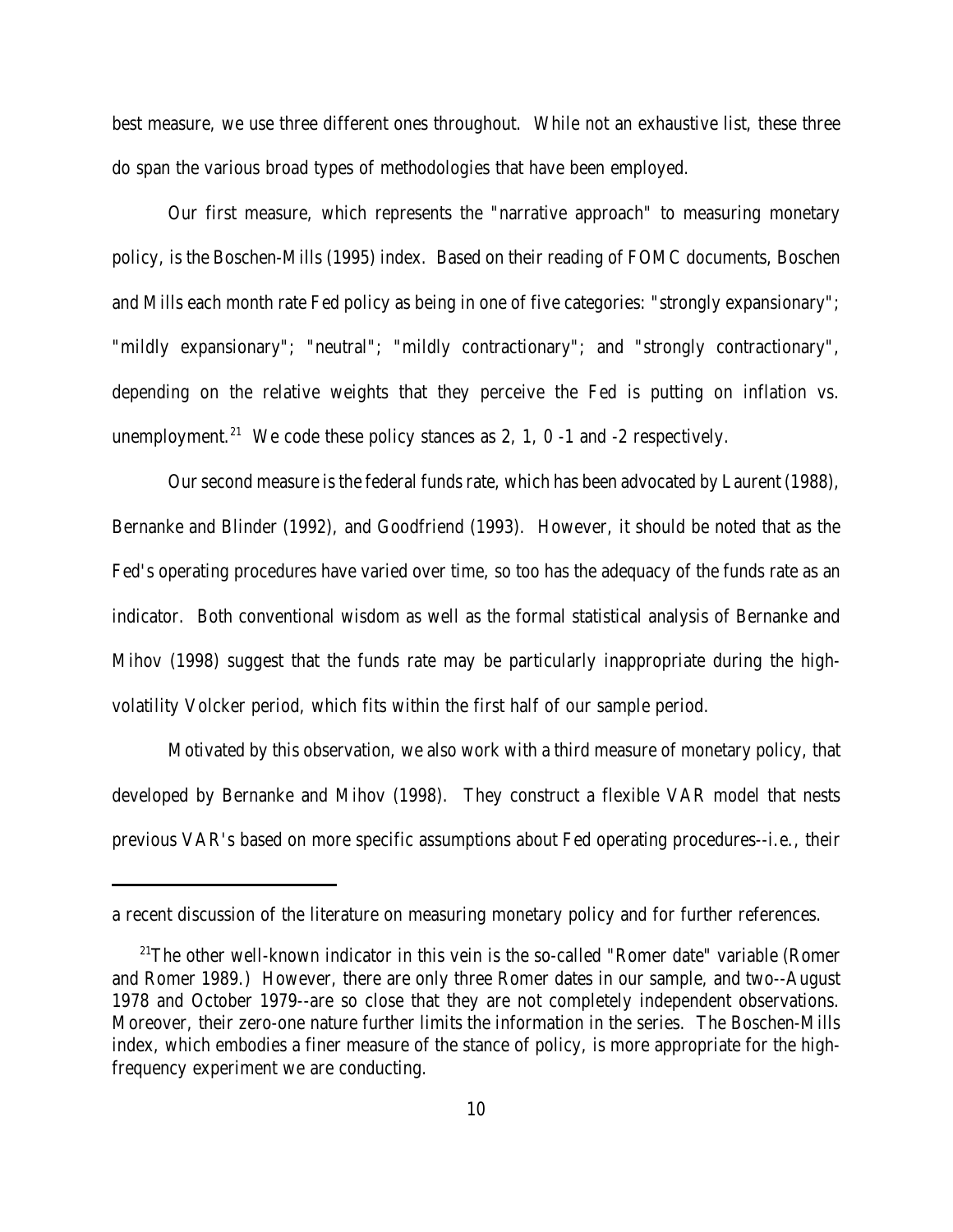model contains as special cases either funds-rate targeting (Bernanke and Blinder 1992) or procedures based on non-borrowed reserves (Christiano and Eichenbaum 1992, Strongin 1995.) The Bernanke-Mihov methodology can be used to calculate either high-frequency monetary policy shocks, or an indicator of the overall stance of policy. We focus on the latter construct, as it is more appropriate for the hypotheses we are testing.<sup>22</sup> The series we use is exactly that shown in Figure III of their paper (p.899).

Figure 1 plots the three measures in levels. (Throughout the paper, we invert the funds rate for comparability with the other two measures.) As can be seen, they all seem to contain broadly similar information. All three indicate that monetary policy was very tight following the Fed's change in operating procedures in October 1979; all three suggest a relatively loose stance of policy in the period 1985-86; and all three capture the common wisdom that policy was tightened again in 1988, before being eased once more beginning in late 1989.

Table 2 documents the statistical correlations among the three measures. Overall, the numbers confirm the visual impressions from Figure 1, with some qualifications. In levels, the pairwise correlations are all moderately high--between .58 and .71--over the full sample. The lowest of these correlations is that between the funds rate and the Bernanke-Mihov measure. However, this correlation remains relatively stable when we look at annual and quarterly changes. In contrast, the correlation of the Boschen-Mills index with the other two measures is much reduced when we look at higher-frequency changes. This is due to the discrete nature of the Boschen-Mills index, which at higher frequencies effectively introduces measurement error into

 $^{22}$ Even if a contraction in policy is partially anticipated by banks, it should still have the crosssectional effects that we hypothesize.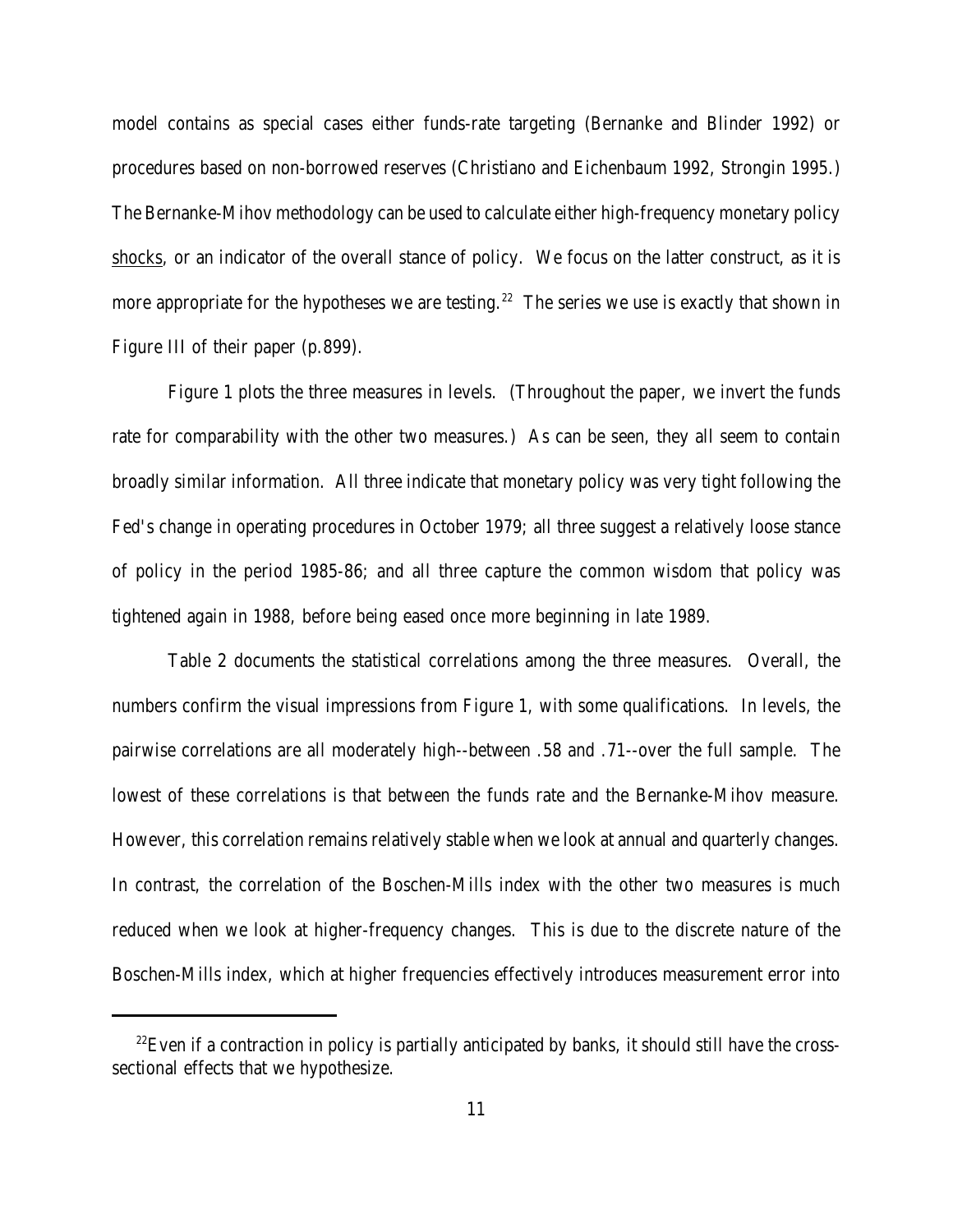this indicator of monetary policy.

The table also looks at sub-sample correlations. In general, all of the correlations appear to be lower--in many cases substantially so--in the first part of the sample, which we date as running from 1976Q1 to 1985Q4. For example, the correlation of quarterly changes in the Boschen-Mills and Bernanke-Mihov indicators is only .02 in the first part of the sample, but rises to .36 in the second part. Apparently, given the enormous volatility during the Volcker period, it is harder to get an unambiguous reading of the stance of monetary policy, even if one uses measures other than the funds rate. In light of this concern, we check below to see how our results hold up across sub-periods; one might expect *a priori* that they would be more clear-cut and consistent in the more recent data.

# III. Econometric Specification

#### A. The Two-Step Regression Approach

Again, our basic goal is to measure the quantity  $\partial^2 L_{it}/\partial B_{it} \partial M_t$ , for banks in different size classes. In doing so, one important choice is how tightly to parametrize our model. As a baseline, we opt for a flexible specification, which we implement with a two-step procedure. In the first step, we run the following cross-sectional regression separately for each size class and each time period t: the log change in  $L_{it}$  against i) four lags of itself; ii)  $B_{it-1}$ ; and iii) a Federal-Reserve-district dummy variable (i.e., a geographic control).<sup>23</sup> That is, we estimate:

<sup>&</sup>lt;sup>23</sup>For the smallest size class, we also tried replacing the Federal-Reserve district dummies with state-level dummies, to get a tighter geographic control. This made no difference. Nor did using more complex lag specifications, including, e.g., quadratic lagged lending terms.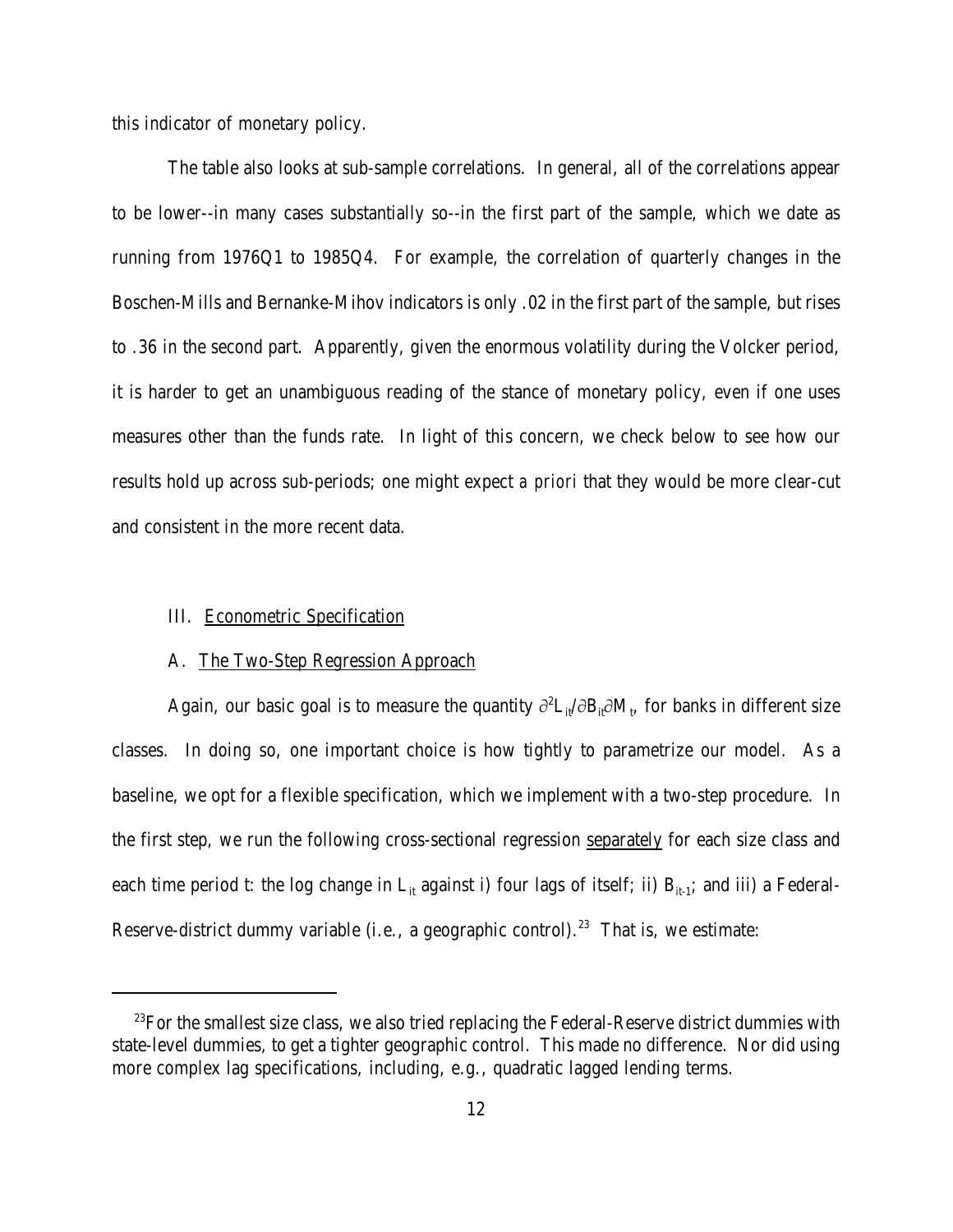$$
\Delta \log(L_{it}) = \sum_{j=1}^{4} a_{ij} \Delta \log(L_{it-j}) + b_{t} B_{it-1} + \sum_{k=1}^{12} \Psi_{kt} FRB_{ik} + e_{it}
$$
(1)

The key item of interest from this regression is the estimated coefficient on  $B_{it-1}$ , which we denote by  $\beta_t$ . As discussed earlier, this coefficient can be thought of as a measure of the intensity of liquidity constraints in a given size class at time t.

In the second step of our procedure, we take for each size class the  $\beta_t$ 's, and use them as the dependent variable in a purely time-series regression. We consider two variants of this timeseries regression. In the first, "univariate" specification, the right-hand side variables include: i) the contemporaneous value and four lags of the change in the monetary measure  $\mathrm{M_{t}}$ ; as well as ii) a linear time trend: $24$ 

$$
\boldsymbol{b}_{t} = \boldsymbol{h} + \sum_{j=0}^{4} \boldsymbol{f}_{j} \Delta \boldsymbol{M}_{t-j} + \boldsymbol{d} \boldsymbol{T} \boldsymbol{I} \boldsymbol{M} \boldsymbol{E}_{t} + \boldsymbol{u}_{t}
$$
\n(2)

In the second, "bivariate" specification, we also add the contemporaneous value and four lags of real GDP growth to the right-hand side:<sup>25</sup>

 $24$ The time trend turns out to be borderline significant in some cases, and insignificant in others. If it is deleted from the specification, nothing changes significantly. We discuss one potential economic interpretation of the time trend below.

<sup>&</sup>lt;sup>25</sup>We also experimented with including four lags of the dependent variable  $\beta_t$  to the right-hand side. However, conditional on the real GDP lags being already in the regression, this adds nothing further--the lagged dependent variables are always insignificant, and have no substantive impact on any of the other coefficient estimates.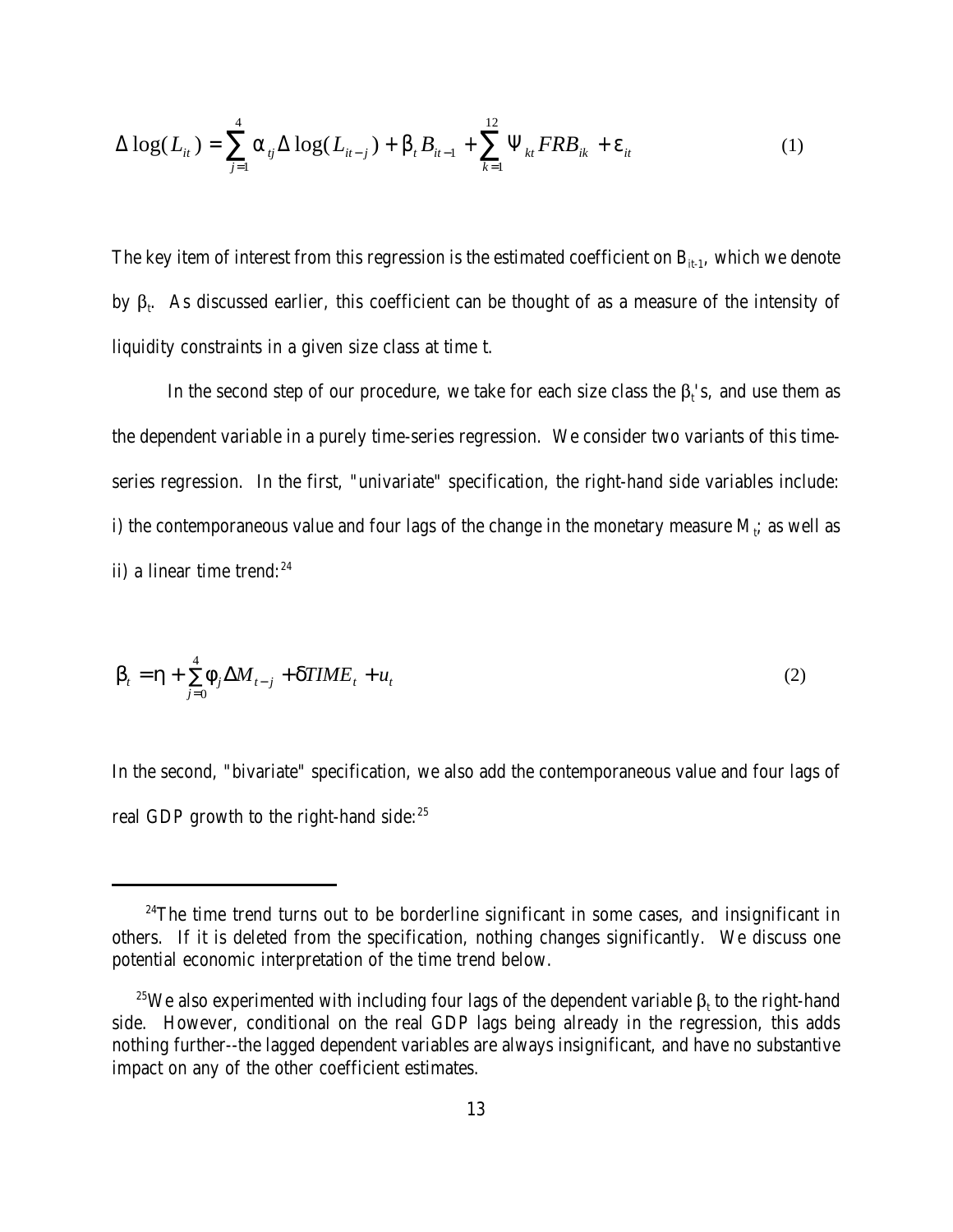$$
b_{t} = h + \sum_{j=0}^{4} f_{j} \Delta M_{t-j} + \sum_{j=0}^{4} g_{j} \Delta GDP_{t-j} + dTIME_{t} + u_{t}
$$
\n(3)

In either case, our hypothesis is that, for the smallest class of banks, an expansionary impulse to  $M_t$  should lead to a reduction in  $\beta_t$ --i.e., the sum of the  $\varphi$ 's should be negative.

As an alternative to this method, we also try in Section V.A below a more tightly parametrized one-step, interactive specification, where we run the change in  $L_{it}$  against: i)  $B_{it-1}$ ; ii) the change in M<sub>i</sub>; and iii)  $B_{it-1}$  interacted with the change in M<sub>t</sub>. In this case, the tests center on the interaction coefficients. What distinguishes the two-step approach is that it allows for a different macro shock in each period for each Federal Reserve district. This makes it harder to explain away our results based on unobserved loan demand variability. For example, the two-step specification prevents us from taking credit for any decline in lending that is common to all banks in the Chicago district in a given quarter, even if all these banks have similarly weak balance sheets. As will become clear, the tradeoff relative to the one-step method is that this potentially sacrifices a great deal of statistical power.

One control that we do not adopt is a bank-level fixed effect. There are two reasons for this. First, we would lose much of the variation in our explanatory variable--67% of the total variation in  $B_{it}$  is eliminated by bank fixed effects.<sup>26</sup> Second, we worry that the remaining withinbank variation in  $B_{it}$  is contaminated by the kind of endogeneity that is most difficult to address.<sup>27</sup>

 $26$ This is after accounting for the time/geographic dummies.

<sup>&</sup>lt;sup>27</sup>For example, consider a bank with a  $B_{it}$  that is only 20% at time t-1, but that spikes up to 25% at time t. A fixed-effects model would deem the bank unusually liquid at time t (although its value of  $B_{it}$  is still lower than most banks'). But the shock may just reflect a surge in bank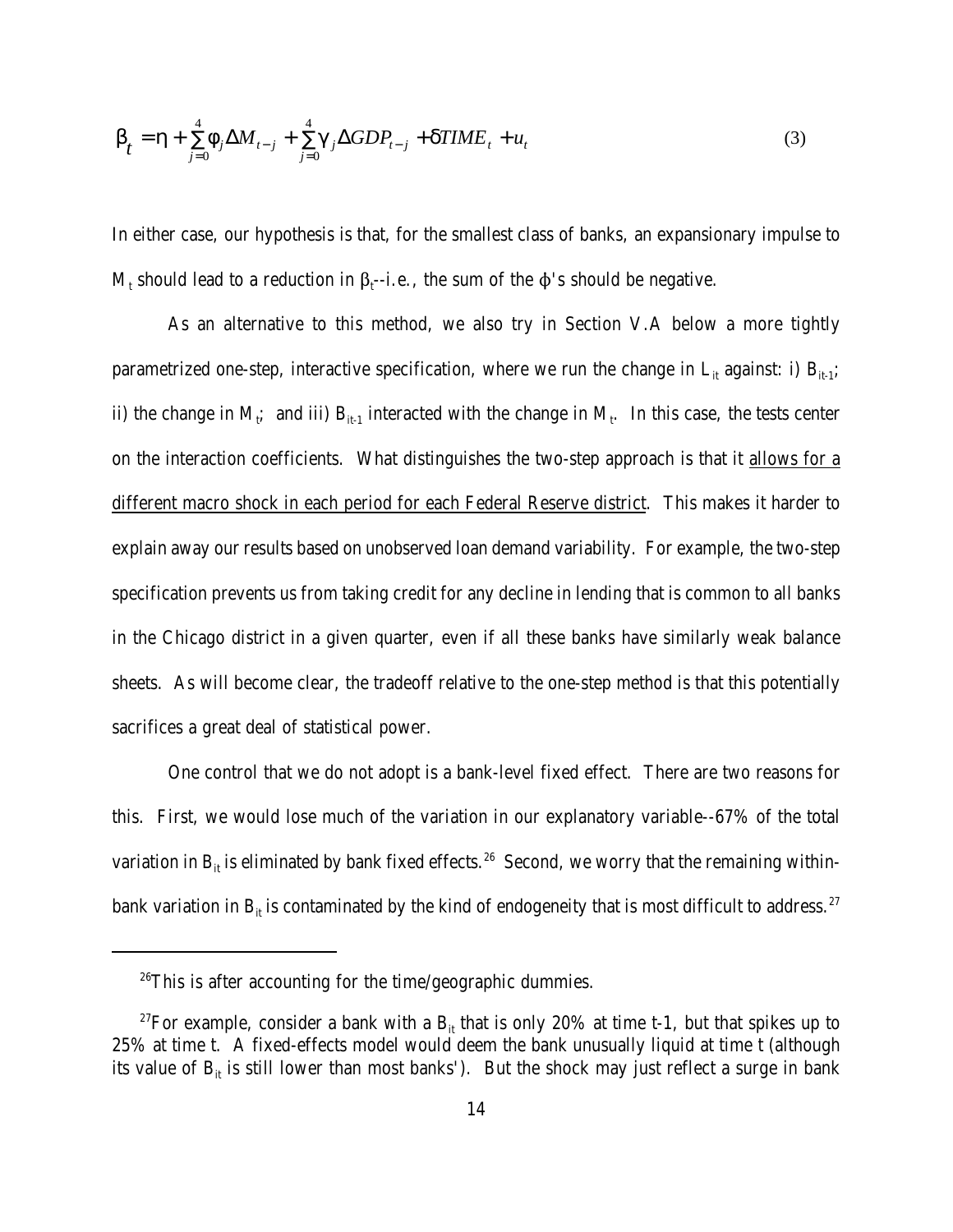This is not to say that there are no endogeneity issues with respect to across-bank variation in  $B_{ii}$ , but as we argue momentarily, these can be dealt with to some degree.

# B. Potential Biases and Other Pitfalls

Before turning to the results, we highlight a number of issues that could pose problems. The single biggest source of concern is that in our first-step regression--like in all of the liquidity constraints literature--we use an endogenous right-hand side variable in  $B_{ii}$ . This endogeneity can take a number of different forms, some of which are more troubling for us than others.

# 1. Biases in the level of  $\beta_t$

First and most obviously, the first-step regression delivers estimates of the <u>level</u> of  $\beta_t$  that are potentially biased. In principle, this bias could be either positive or negative, but in a banking context, a natural story goes as follows. Because of demographic factors, some banks have an advantage at deposit-taking, but few good lending opportunities. Rather than make bad loans, these banks have portfolios that are skewed towards securities. If the weak lending opportunities are only imperfectly controlled for by past loan growth, there may be a tendency for high values of  $B_{it-1}$  to be associated with slow growth of  $L_{it}$ -i.e.,  $\beta_t$  will be biased downward.

However, the key point to note is that biases in the <u>level</u> of  $\beta_t$  are in and of themselves not an issue, since our hypothesis centers on the <u>correlation</u> of  $\beta_t$  with  $M_t$ . Indeed, if the <u>only</u> variation in  $B_{it}$  across banks arose from the specific link sketched above--that some banks have

profits due to improved borrower performance. So if we now see the bank lending more, it would be wrong to credit a strong balance sheet--rather it may just be an increase in loan demand.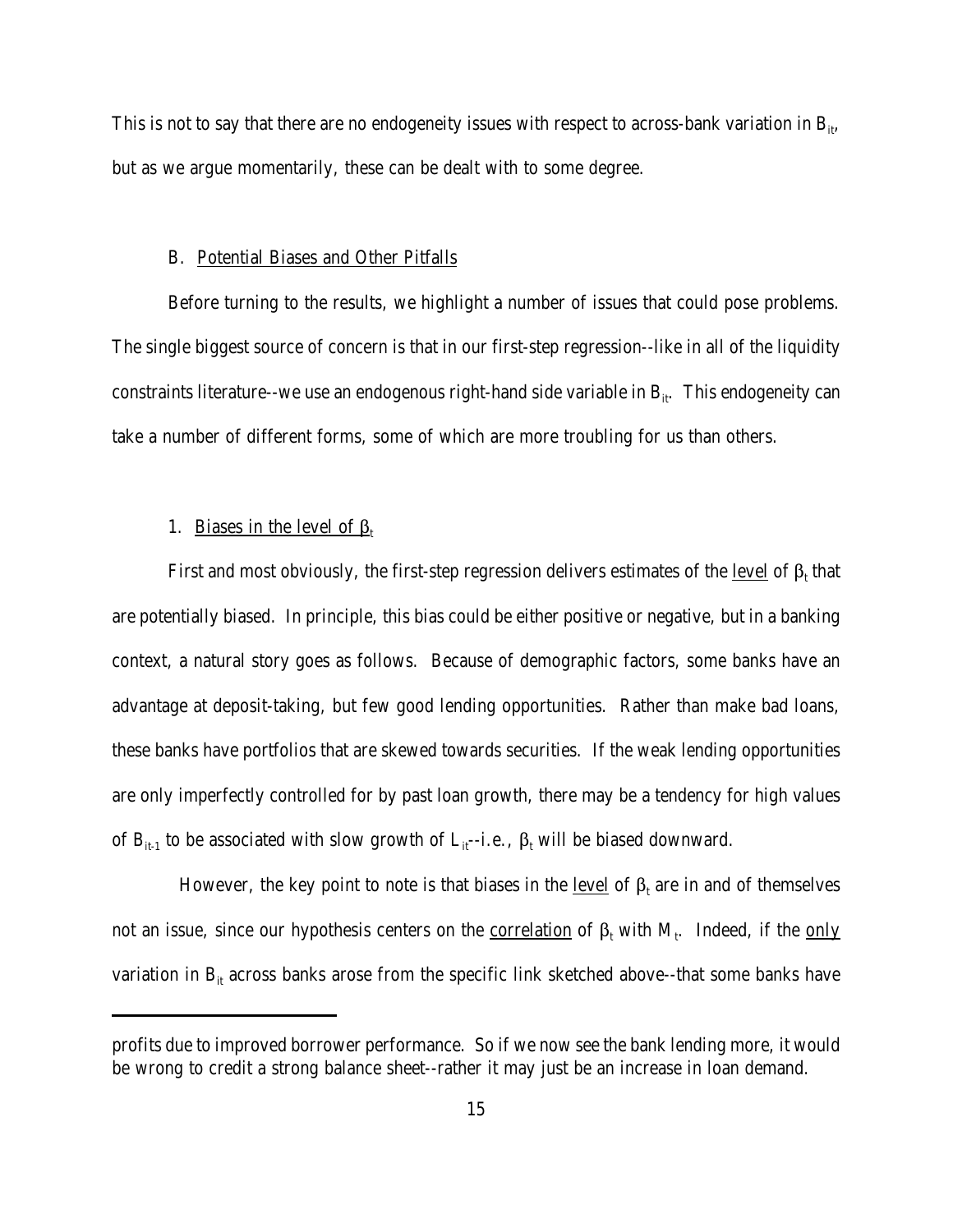fewer lending opportunities and hence hold more in securities--there would be no reason to expect a spurious correlation between  $\beta_t$  and  $M_t$ , and our tests would be wholly uncontaminated.

# 2. <u>Biases in the correlation of  $\beta_t$  and  $M_t$ </u>

Unfortunately, there may be other endogenous influences on  $B<sub>it</sub>$  that are more problematic, in that they lead to a bias in the estimated  $\phi$  coefficients on  $M_t$  in the second-step regression. Generally speaking, this happens when there is an endogenous link between  $B<sub>it</sub>$  and the cyclical sensitivity of loan demand. In principle, the bias can go either way. First, consider what might be called the "heterogeneous risk aversion" story, wherein certain banks are inherently more conservative than others. Conservative banks tend to protect themselves both by having larger values of  $B_{ii}$ , as well as by shunning cyclically-sensitive customers--i.e., there is a negative correlation between  $B_{it}$  and the cyclical sensitivity of loan demand. This can lead to a bias in which the estimated effect of  $\rm M_{t}$  on  $\rm \beta_{t}$  is too negative. Thus we may be biased towards being too aggressive, rejecting the null hypothesis even when it is true.

Alternatively, consider the "rational buffer-stocking" story, in which all banks have the same risk aversion, but some have more opportunities to lend to cyclically-sensitive customers than others. In this case, those banks with more cyclically-sensitive customers will rationally choose to insulate themselves against the greater risk by having higher values of  $B_{it}$ . Now the direction of the bias is reversed--there will be a positive influence on our key coefficients--and we will tend to be too conservative, failing to reject the null hypothesis even when it is false.

*A priori*, the latter story strikes us as more plausible, in that it can be easily told within the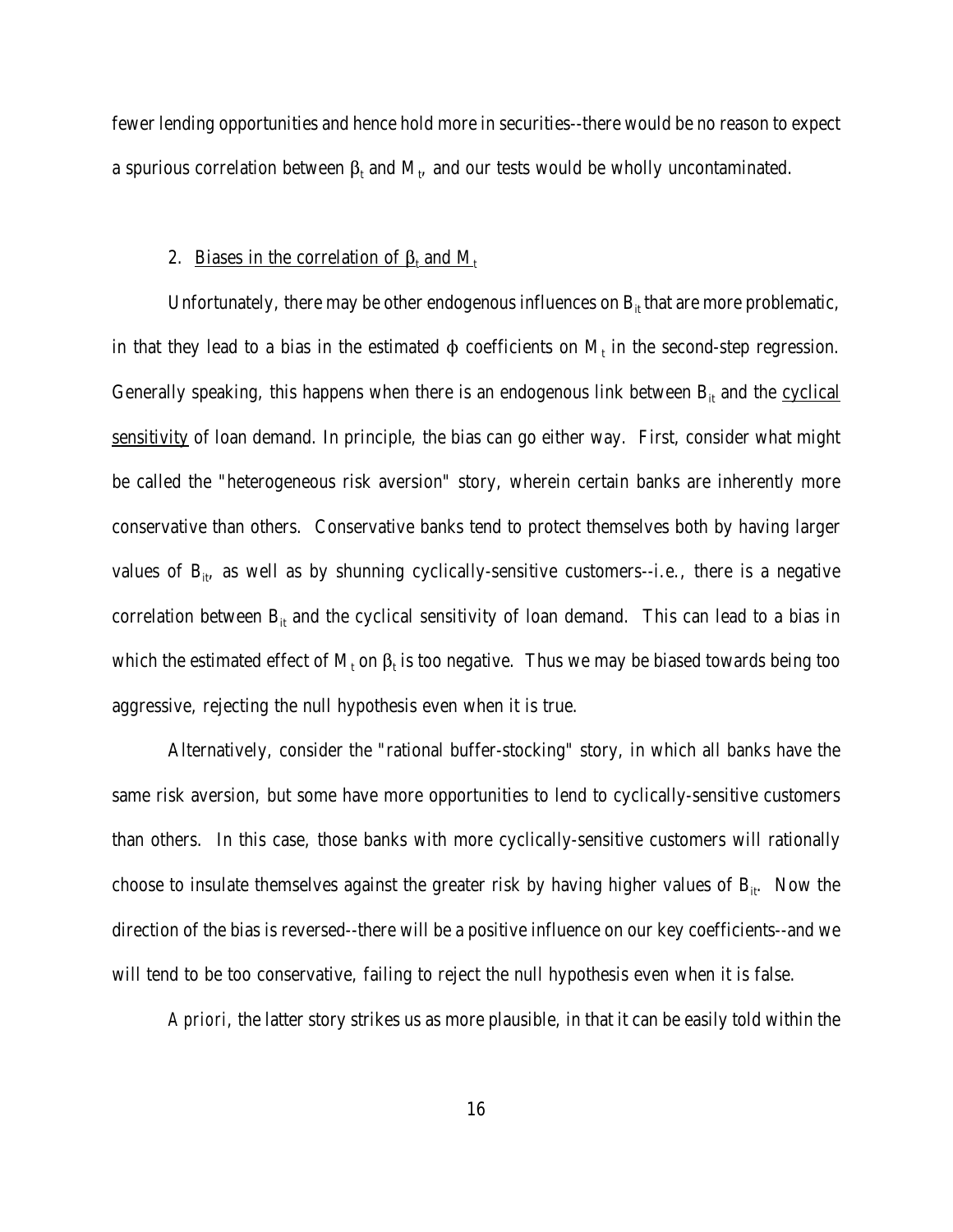context of a fully rational model.<sup>28</sup> Nonetheless, it is obviously important for us to ascertain which of the stories is of more relevance in the data. Fortunately, there are a couple of distinct ways to do so. The first emerges out of the bivariate version of the second-step regression. If the heterogeneous risk aversion story is true, the  $\gamma$  coefficients on GDP growth should be negative. In contrast, if the rational buffer-stocking story is true, the  $\gamma$ 's should be positive. The intuition is straightforward. Under the heterogeneous risk-aversion story, an increase in GDP favors riskier borrowers, who are affiliated with less conservative banks, who in turn have lower values of  $B_{it}$ . Thus an increase in GDP has a more positive impact on the lending of low- $B_{it}$ banks, which implies a negative coefficient in a regression of  $\beta_t$  on GDP.

 As a second method of deducing the direction of the bias, one can look to the results for the largest banks. In the limiting case where there are no capital market frictions facing these banks, any non-zero  $\Phi$  coefficients on  $\mathrm{M_{t}}$  in the second-step regression must reflect the direction of the bias. If the  $\phi$ 's for the largest banks are negative, this supports the heterogeneous riskaversion story, while if they are positive, this favors the rational buffer-stocking story. Thus, while it may seem counterintuitive, the evidence will be more strongly in favor of our hypothesis if we get the opposite signs on the  $\phi$ 's for large and small banks. As will be seen shortly, both pieces of evidence point to the rational buffer-stocking story. So if anything, our tests for the small banks are probably biased towards being too conservative.

Ideally, in addition to just figuring out the direction of the bias, we would also devise an instrumental-variables procedure to purge it from our estimates. Unfortunately, to do this

<sup>&</sup>lt;sup>28</sup>Although the heterogeneous risk aversion story might be justified by appealing to agency effects that vary in strength across banks.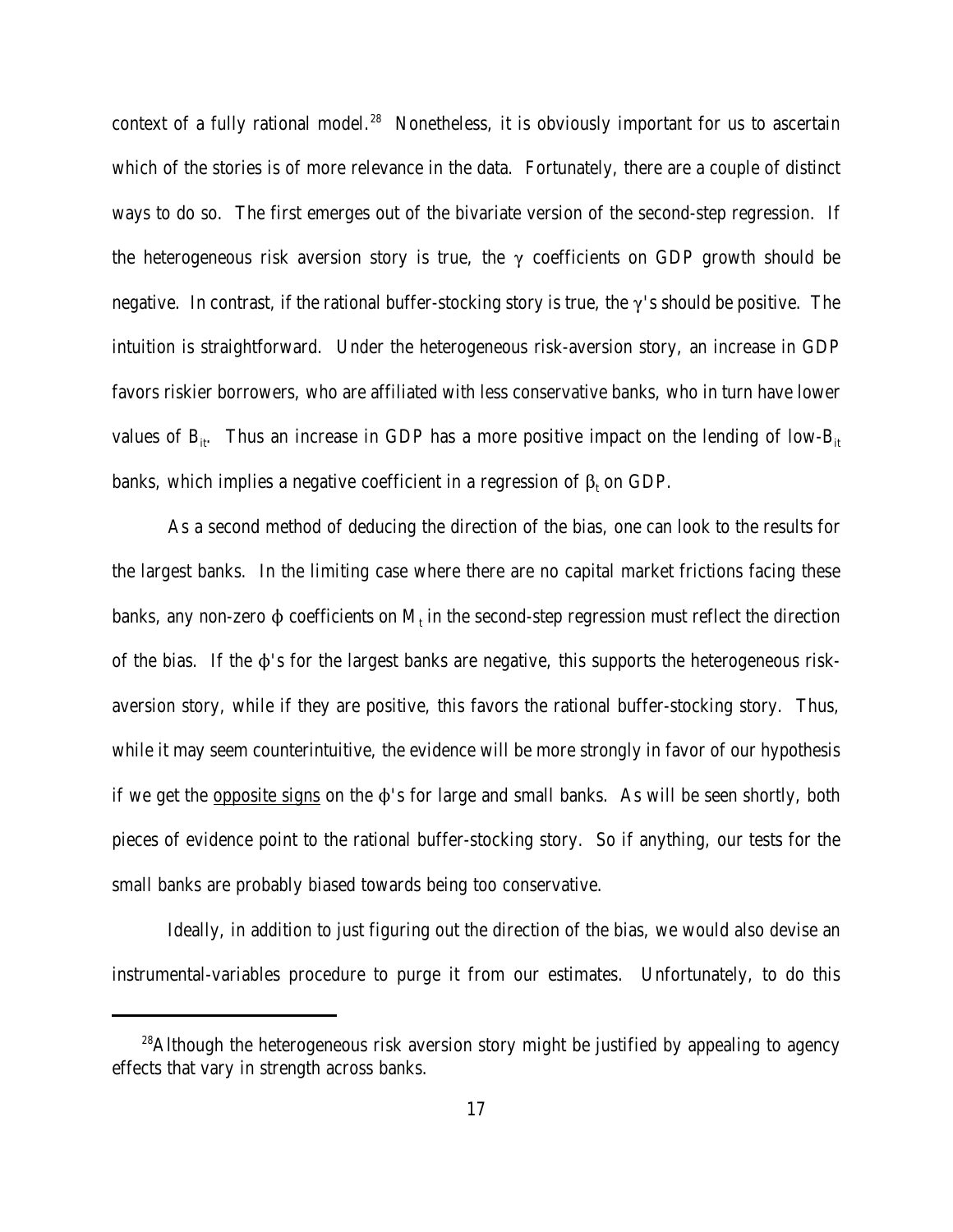properly requires creating an instrument for  $B<sub>it</sub>$  that is uncorrelated with loan cyclicality--a difficult task. Still, we can at least make a partial effort, by regressing  $B<sub>it</sub>$  against any plausible observable measures of loan cyclicality, and using the residuals from this regression as our instruments. For example, it seems reasonable to posit that some categories of loans are on average more cyclically sensitive than others. In this spirit, we can regress a bank's  $B<sub>it</sub>$  against its ratio of C&I to total loans, its ratio of mortgages to total loans, etc., and use the residuals as instruments. We take this approach as part of our robustness testing in Section V.

# 3. Disentangling the direct effects of monetary policy vs. bank capital shocks

While our focus is on the narrow question of how open-market operations work, there are other mechanisms that can generate similar effects on bank lending. In particular, a growing literature argues that lending will be constrained by banks' equity capital, which in turn can be impacted by a wide variety of shocks--changes in interest rates, real estate values, etc.<sup>29</sup> From the perspective of this literature, one caveat is that our results may not be capturing the workings of the lending channel, but rather an indirect capital-shock effect. According to this story, tight money simply raises rates and suppresses economic activity, causing banks to experience loan losses and reductions in capital. This in turn leads weaker banks to cut back on new lending.

Fortunately, it is possible to disentangle the two alternatives. The capital-shock story

<sup>&</sup>lt;sup>29</sup>This literature shares with our work the broad theme that banks face costs of external finance, but the emphasis is on frictions in the equity market, as opposed to the market for uninsured bank debt. See Holmstrom and Tirole (1997) for a model, Samolyk (1994), Peek and Rosengren (1995, 1997), Houston, James and Marcus (1997) and Kishan and Opelia (1999) for examples of recent empirical work, and Sharpe (1995) for a survey.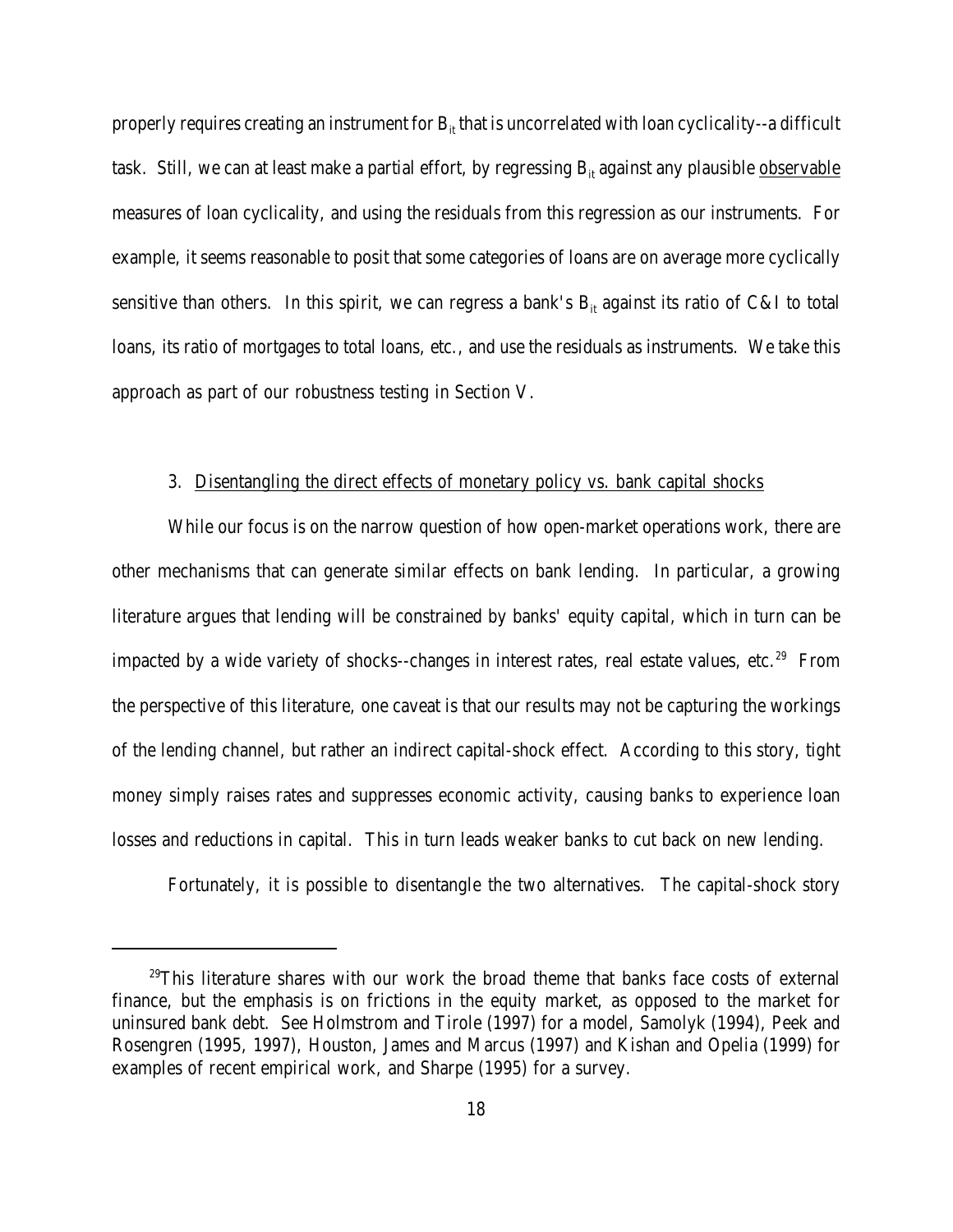implies two predictions about the bivariate version of the second-step regressions. First, adding GDP growth (or any proxy for activity) should diminish the importance of the monetary measure M<sub>t</sub>. Second, the  $\gamma$  coefficients on GDP growth should be negative. As will be seen, neither prediction is borne out, suggesting that our results are not driven by capital-shock effects.<sup>30</sup>

# IV. Baseline Results

Tables 3 and 4 present the results of our second-step regressions. Table 3 gives a compact overview of all the specifications, showing only one number (with the associated p-value) from each regression: the sum of the  $\phi$  coefficients on the relevant monetary indicator. The table is divided into two panels: Panel A for C&I loans, and Panel B for total loans. In each panel, there are twelve test statistics. First, we test six ways whether the sum of the  $\phi$ 's is negative for the "small" banks--those in the bottom 95% of the size distribution. The six tests correspond to our univariate and bivariate specifications for each of the three monetary indicators. Second, we test in the same six ways whether the sum of the  $\phi$ 's is <u>lower</u> for the small banks than for the "big" banks--those in the top 1% of the size distribution.

As can be seen from Panel A of Table 3, the overall results for C&I loans are strong. Consider first the results for the small banks. In all six cases, the point estimates are negative, consistent with the theory. Moreover, in two of six cases, the estimates are significant at the

<sup>&</sup>lt;sup>30</sup>We are not claiming that bank capital does not affect lending--only that it does not explain away our results. Indeed, the positive time trend in  $\beta_t$  that shows up in some regressions may reflect the well-documented bank capital problems of the late 1980s and early 1990s.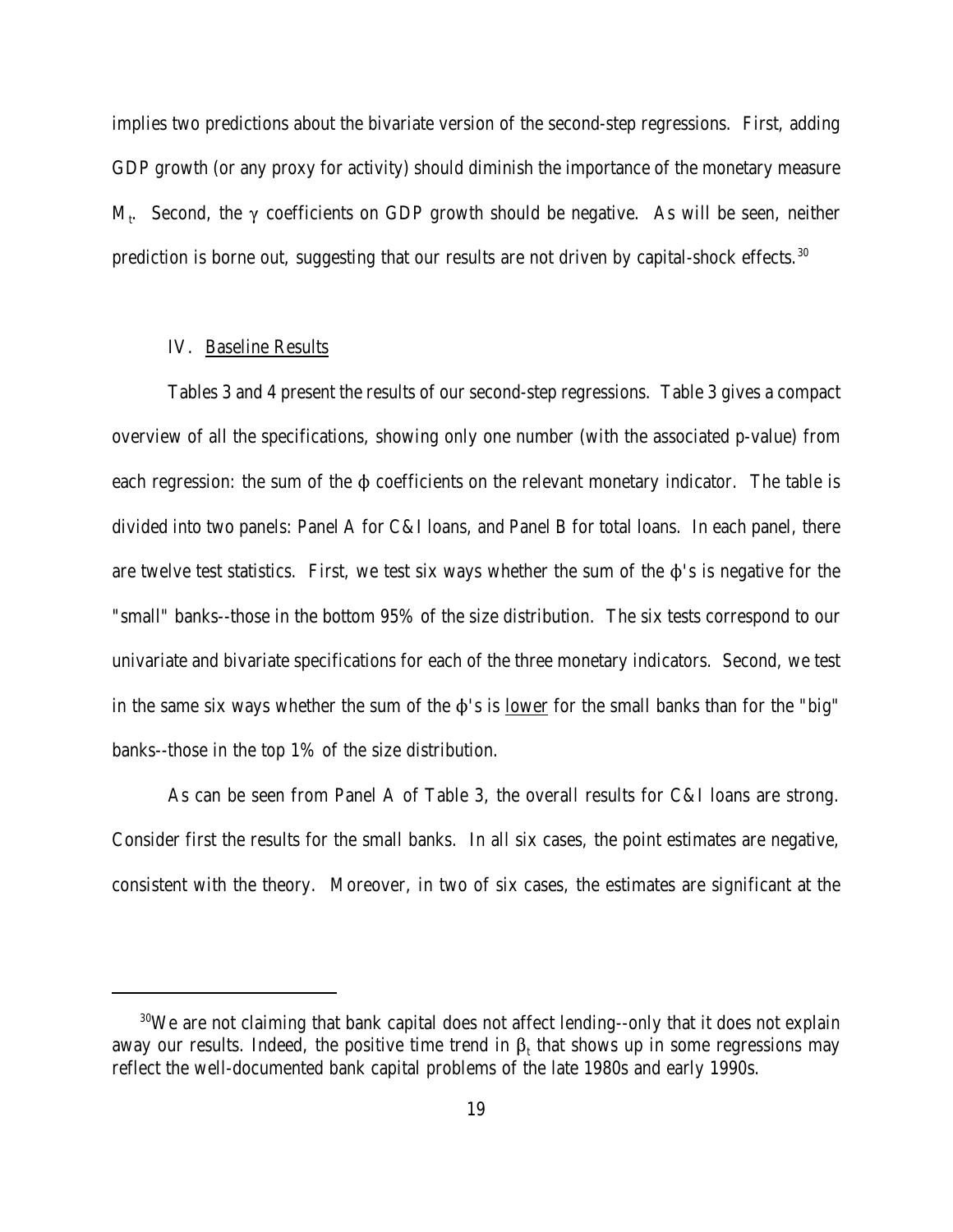2.0% level or better; in two others, the p-values are around  $9.0\%$ .<sup>31</sup>

Next, turn to the small-bank/big-bank differentials. In every case, the estimate for the big banks is positive, so that these differentials are larger in absolute value than the corresponding figures for the small banks in isolation. Moreover, each of the six small-bank/big-bank differentials is significant at the 5.0% level or better; indeed, four of the p-values are well below 1.0%. These results help us begin to discriminate between the two types of endogeneity effects that might be biasing our estimates for the small banks. As discussed above, the fact that the sum of the  $\phi$ 's for the big banks is always positive is supportive of the rational buffer-stocking story.

This suggests that the magnitude of the  $\phi$ 's from the small-bank regressions might be  $\underline{\text{understating}}$  the effects of monetary policy on  $\beta_{t}.$  Taking the logic further, one might be tempted to argue that the effects of monetary policy would be more accurately measured by the smallbank/big-bank differentials. However, some caution is probably warranted on this latter point. Not only is the sum of the  $\phi$ 's for the big banks positive in all our specifications, in most cases the estimates are surprisingly large, often several times (in absolute value) the size of the corresponding negative estimates for small banks. It may well be reasonable to ascribe these large positive values to a strong bias induced by rational buffer-stocking, and to posit that the bias has the same sign for big and small banks. It is more of a leap to claim that the bias is of the same size for big and small banks, which is what one must believe if one is to use the small-bank/bigbank differentials to explicitly quantify the effects of monetary policy on  $\beta_t$ . Given that the

 $31$ In calculating p-values, we use robust standard errors that account for heteroskedasticity and serial correlation. Moreover, when comparing the small and big bank estimates, the p-values also account for the correlation of the residuals across these two equations.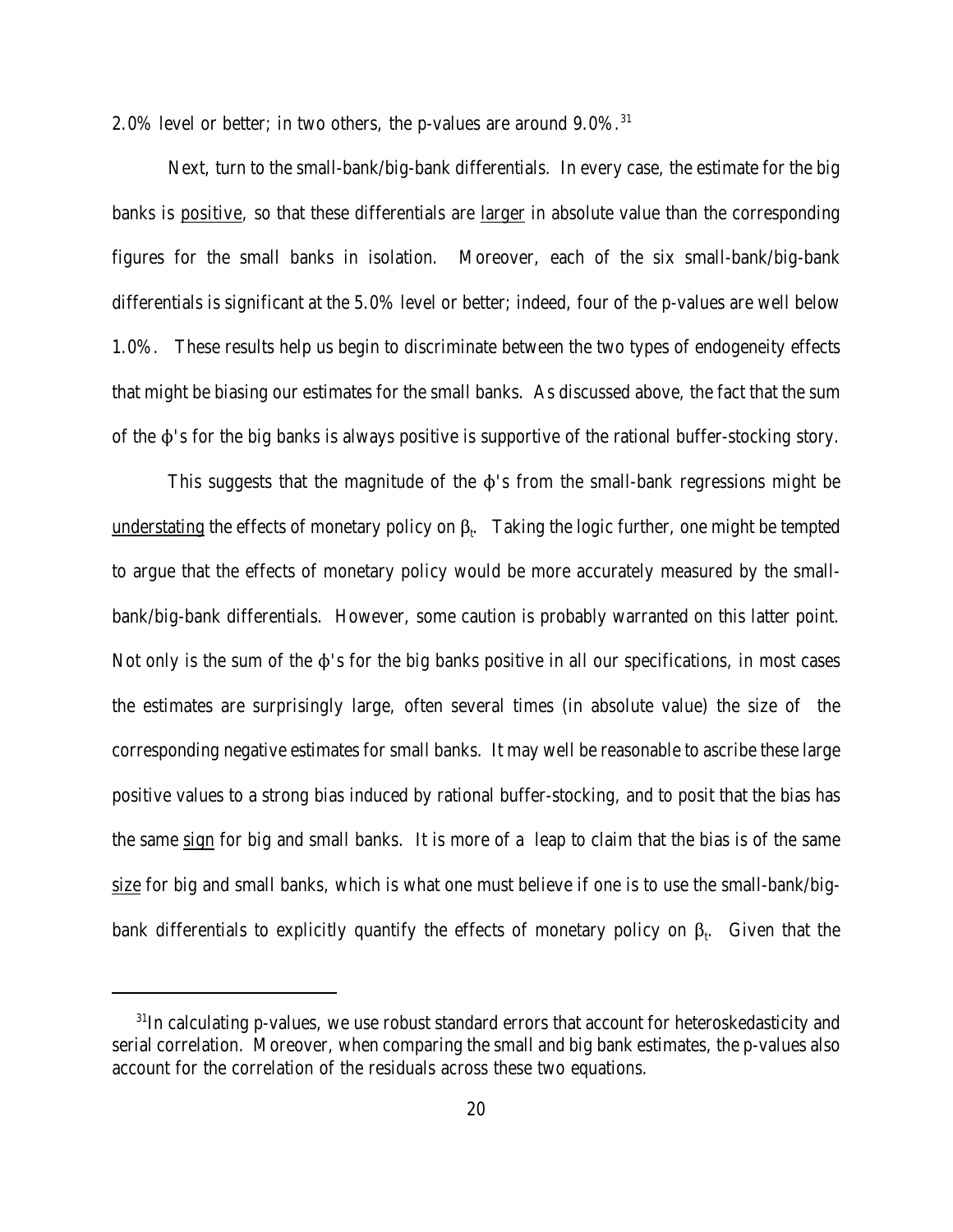implied bias is so large for the big banks, and given that we do not have a precise understanding of why this might be so, care should be taken not to overinterpret the small-bank/big-bank differentials in this regard.

In Panel B, with total loans, the point estimates generally go in the same direction as in Panel A--five of six estimates for the small-bank category are negative, and all six for the bigbank category are positive. But the magnitude of the small-bank estimates is typically only about one-third to one-quarter that of the corresponding values in Panel A. Consequently, only four of the total of twelve test statistics are significant at 2.0%; three other p-values are below 10.5%.

Why are the results for C&I loans stronger than those for total loans? There are at least two possible explanations. First, this outcome is to be expected based on the rational bufferstocking story. If this story is correct, our estimates are generally too conservative, and the conservatism will be more pronounced for total loans, since aggregation across loan categories of different cyclicality exacerbates any bias. Second, and more simply, it may be that because of their short maturity, banks can adjust C&I volume more readily than volume in other categories, such as long-term mortgages. If this is so, the effects that we are looking for will emerge more clearly with C&I loans.

Table 4 presents the details of the individual regressions that make up Table 3. There are 6 panels, A through F, one for each combination of loan type and monetary indicator. Most of the patterns are similar across panels, so it is instructive to focus first on just one--panel B, for C&I loans and the fed funds rate--for which the estimates are the most precise. A couple of salient facts emerge. First, while we reported in Table 3 only the sums of the five  $\phi$  coefficients (lags 0 through 4), we can now look at all the individual  $\phi$ 's, and see that the sums are not hiding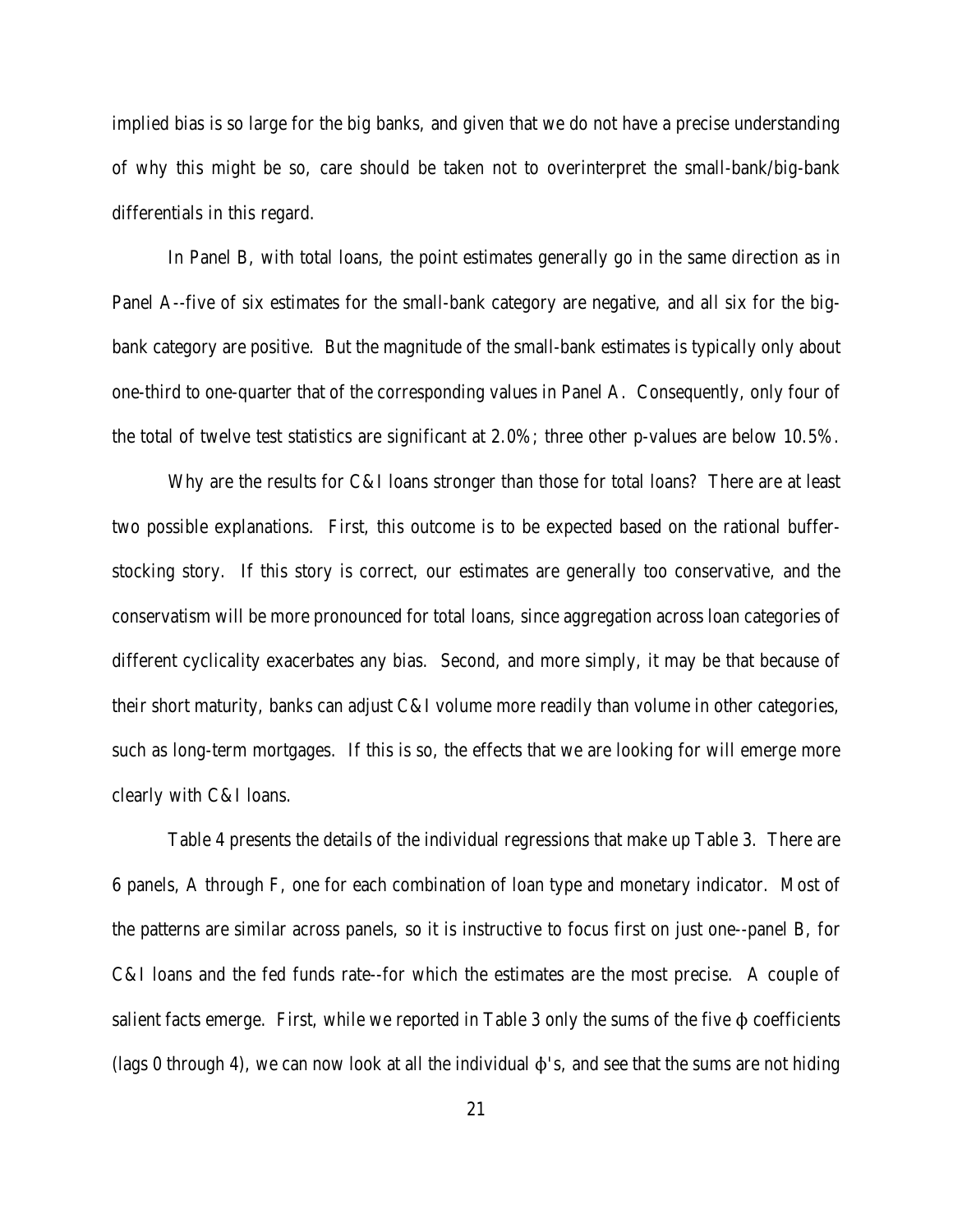any erratic behavior. In fact, for the small-bank category, every single one of the individual  $\phi$ 's is negative in the univariate specification, and all but one are negative in the bivariate specification. Moreover, in both cases, the implied response of  $\beta_t$  to a monetary shock has a plausible hump shape for the small banks, with the coefficients increasing over the first couple of lags and then gradually dying down. Second, in the bivariate versions of the specifications, the  $\gamma$  coefficients on GDP are for the most part positive. Again, this is consistent with the rational buffer-stocking story, and thus gives us yet another reason to think that our estimates for the small-bank category err on the side of conservatism.<sup>32</sup>

Comparing across the different panels in Table 4, one can get an idea of how well the second-step regressions fit with the different indicators. The fed funds rate clearly has the most explanantory power of our three measures. For example, Panel B tells us that with C&I loans, the univariate second-step regression for small banks that uses the funds rate achieves an  $\mathbb{R}^2$  of 29%. In the bivariate specification that adds GDP, the  $\mathbb{R}^2$  rises to 45%. Considering that the lefthand-side variable in this regression is just a noisy proxy for the degree of banks' liquidity constraints, these numbers strike us as quite remarkable.

### V. Robustness

We have already mentioned a number of robustness checks throughout the text and footnotes. Just to remind the reader of some of the more significant ones, our results are generally

<sup>&</sup>lt;sup>32</sup>There is another reason why the coefficients on GDP might be positive: an increase in activity raises loan demand, and liquid banks are more able to accommodate their customers--i.e., increased demand makes banks' liquidity constraints more binding.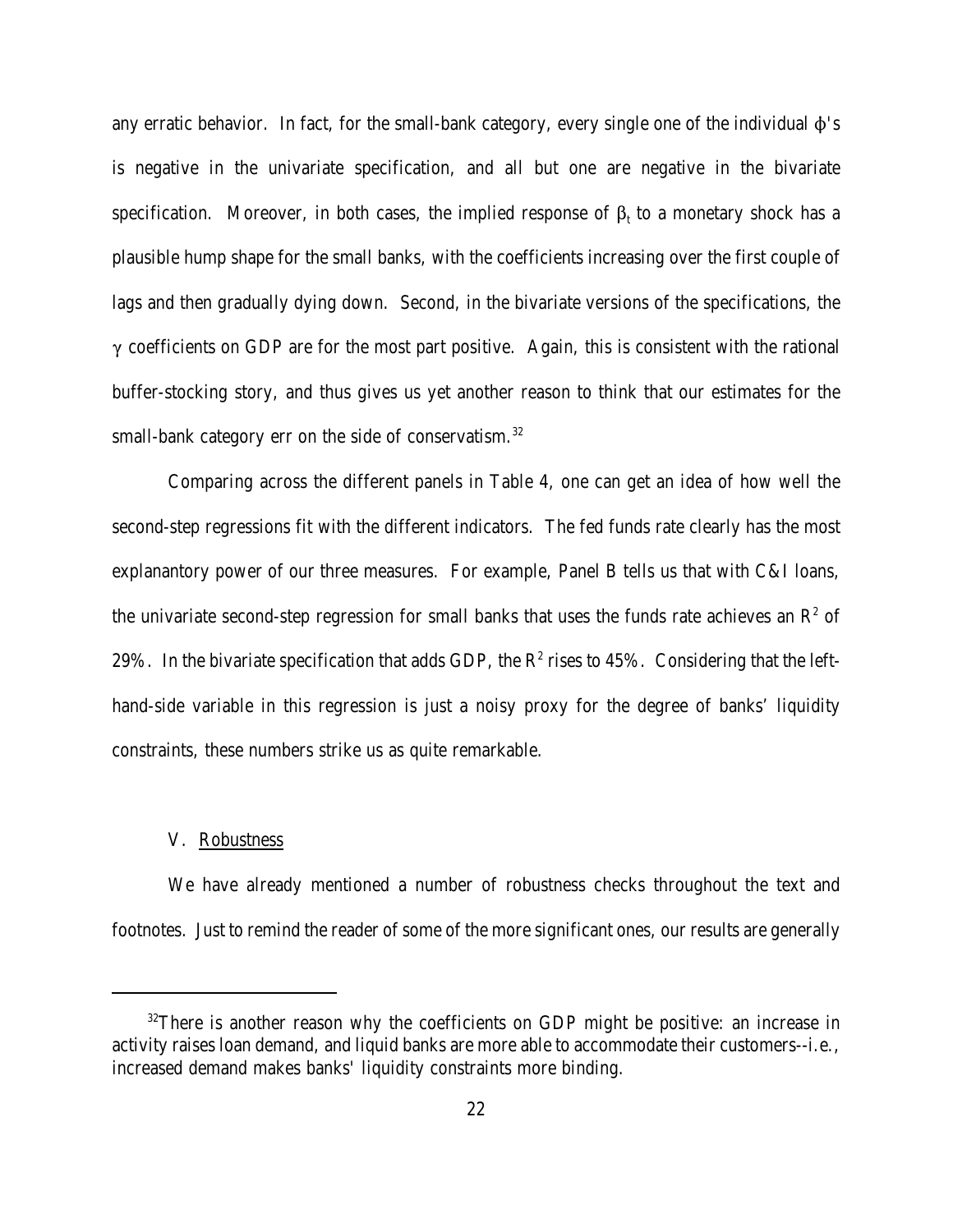unaffected by: how we screen for outliers; whether we base our analysis on banks vs. bank holding companies; whether we include cash in our measure of liquidity; whether we use a more complex lag specification or tighter geographic controls in our first-step regressions; and whether or not a time trend is included in the second-step regressions. However, there remain a few items which merit a more detailed treatment.

# A. An Interactive, One-Step Regression Approach

As argued above, our two-step method probably errs on the side of being overparameterized. Thus we now consider a more tightly structured approach, compressing our "univariate" and "bivariate" two-step models into the following one-step models respectively:

$$
\Delta \log(L_{it}) = \sum_{j=1}^{4} a_j \Delta \log(L_{it-j}) + \sum_{j=0}^{4} m_j \Delta M_{t-j} + \Theta TIME_t + \sum_{k=1}^{3} r_k QUARTER_{kt} + \sum_{k=1}^{12} \Psi_k FRB_{ik} + B_{it-1} (h + dTIME_t + \sum_{j=0}^{4} f_j \Delta M_{t-j}) + e_{it}
$$
\n(4)

$$
\Delta \log(L_{it}) = \sum_{j=1}^{4} a_j \Delta \log(L_{it-j}) + \sum_{j=0}^{4} m_j \Delta M_{t-j} + \sum_{j=0}^{4} p_j \Delta GDP_{t-j} +
$$
  
\n
$$
\Theta TIME_t + \sum_{k=1}^{3} r_k QUARTER_{kt} + \sum_{k=1}^{12} \Psi_k FRB_{ik} +
$$
  
\n
$$
B_{it-1} (h + dTIME_t + \sum_{j=0}^{4} f_j \Delta M_{t-j} + \sum_{j=0}^{4} g_j \Delta GDP_{t-j}) + e_{it}
$$
\n(5)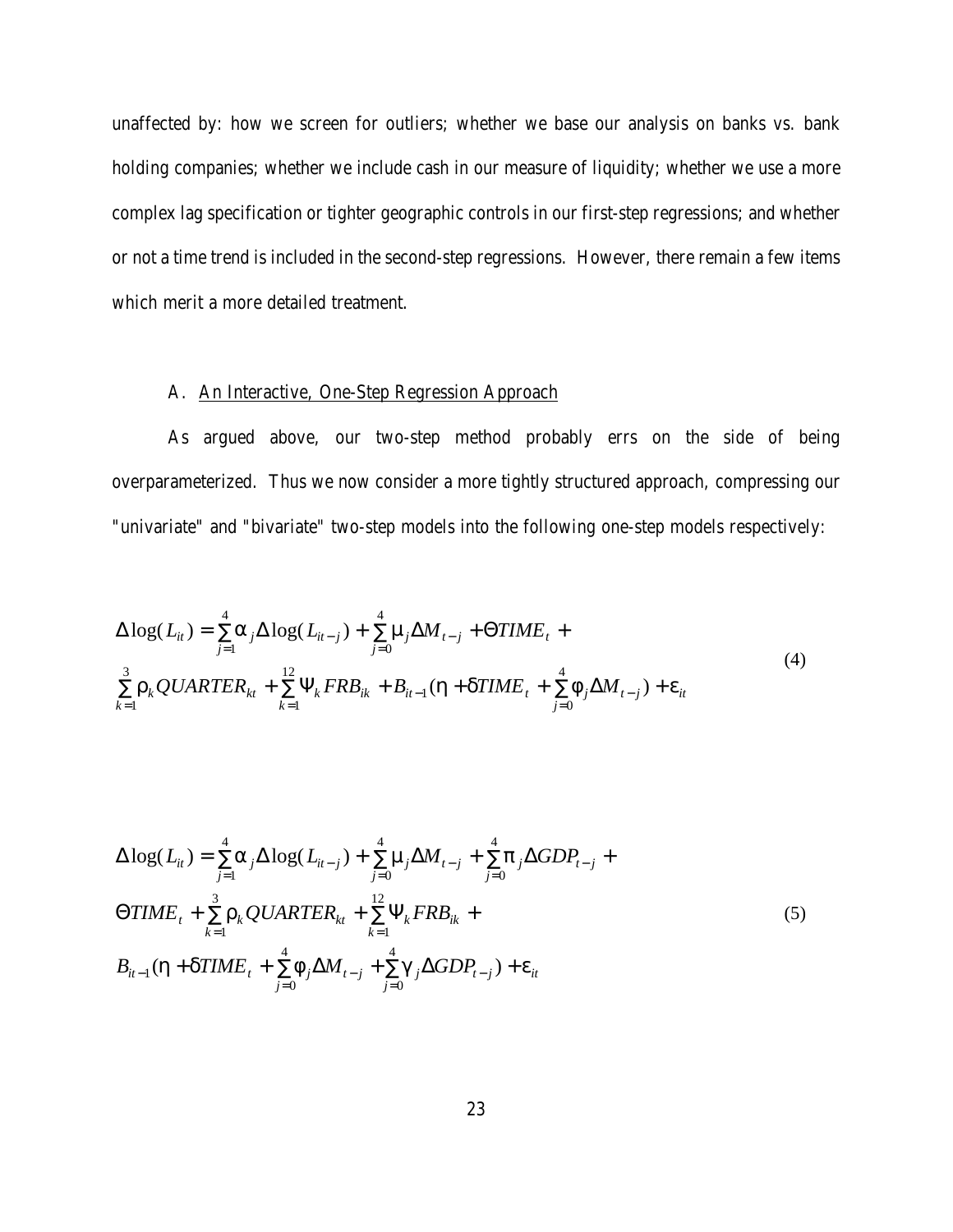By comparing equations  $(4)$  and  $(5)$  with equations  $(1)-(3)$ , one can see the main differences between the two methods. In the two-step method, macro variation in loan growth is absorbed with a separate dummy term for each of k Federal Reserve districts in each of t periods (i.e., a total of kt dummies). In the one-step method, there are only k time-invariant Federal Reserve district dummies, and macro effects are modelled much more parsimoniously as a linear function of changes in monetary policy and GDP.<sup>33</sup>

Table 5 presents an overview of the estimates of  $\phi$  generated by the one-step approach. As can be seen, the point estimates are generally quite close to those in Table 3. However, the standard errors are much reduced, leading to more strongly significant p-values. This outcome is what one would expect--to the extent that we are willing to impose more structure, and not throw away much of the variation in the data, our tests should become more powerful.

# B. A "Quasi" Instrumental Variables Procedure

Ideally, we would like to have an instrument for  $B_{it}$  that is uncorrelated with loan cyclicality. Although there are no truly exogenous instruments available, we can at least move in this direction by regressing  $B<sub>it</sub>$  against any observable measures of loan cyclicality, and then using the residuals as our instruments. To implement this approach, we go back to our two-step framework, and begin by running for each size class a "step-zero" regression of  $B<sub>it</sub>$  against: the ratio of C&I loans to total loans; the ratio of real estate loans to total loans; the ratio of individual loans to total loans; and a time trend. The idea is the same as that which underlies risk-based

<sup>&</sup>lt;sup>33</sup>The two-step method also allows the lag coefficients on past loan growth--the  $\alpha$ 's--to vary period-by-period, while the one-step method makes them time-invariant.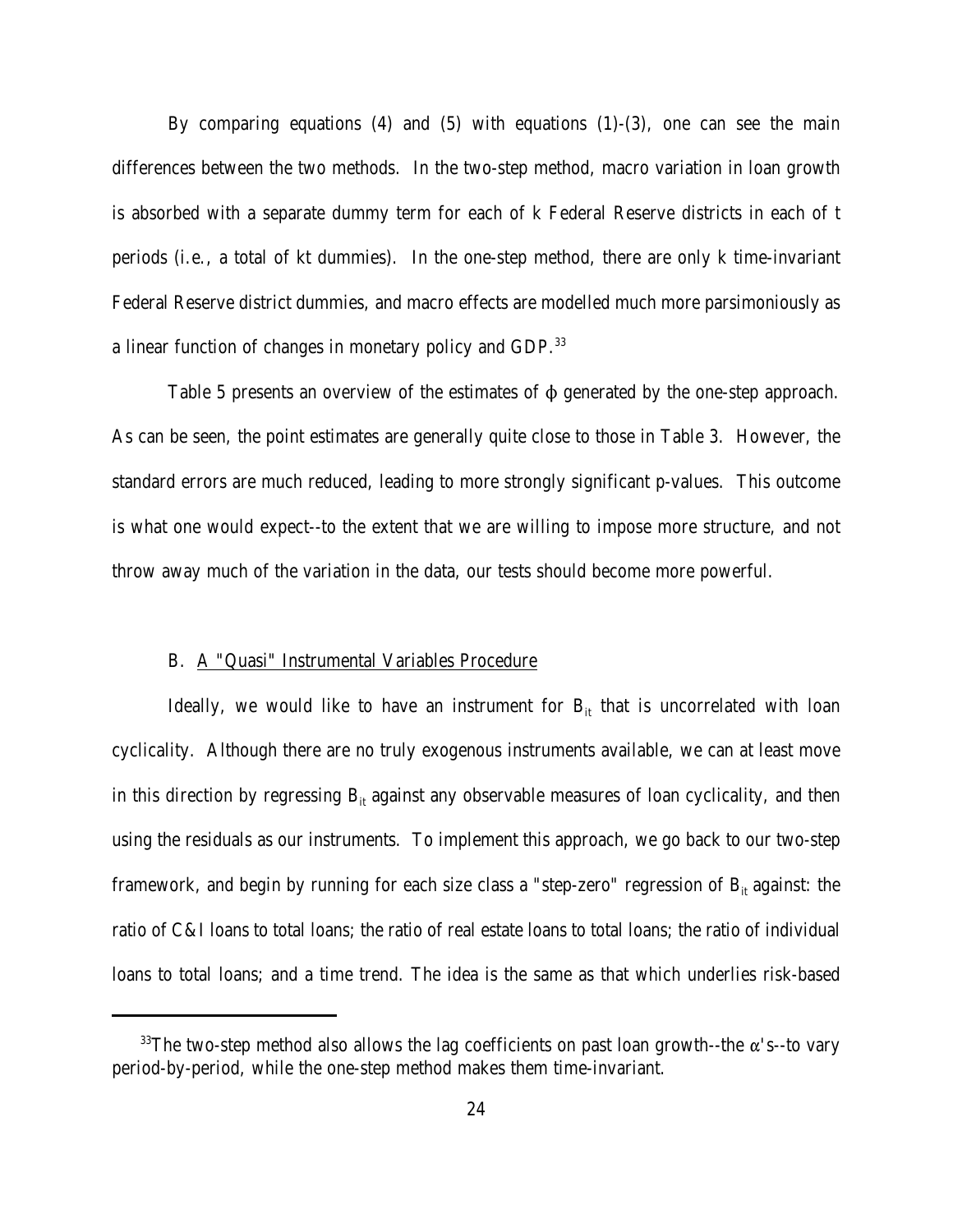capital standards, namely that some categories of loans are riskier than others.<sup>34</sup> Moreover, banks in riskier lines of business may hold more or less securities, depending on whether the rational buffer-stocking story or the heterogeneous risk-aversion story is at work.<sup>35</sup>

Next, we take the residuals from these step-zero regressions, and use them in place of  $B<sub>it</sub>$ in the first-step regressions. Everything else is exactly as before. Table 6 gives an overview of the results. As it turns out, the numbers are very similar to those in Table 3. Of course, we recognize that Table 6 does not by itself represent an ironclad argument against endogeneity concerns. Still, when one combines it with the several other lines of defense offered earlier, it becomes highly unlikely that our main conclusions are driven by endogeneity biases.

### C. Results from Sub-Samples

Finally, we check to see how our results hold up across sub-samples. There are two motivations for doing so. First, as noted earlier, there are reasons to think that our monetary indicators may not be as reliable during the first part of our sample period, which contains the Volcker regime. Second, we would like to know if our conclusions are colored by Regulation-Q type restrictions, which were still in place in the early part of our sample period. By looking only at the latter part, we can directly address this concern.

 $34$ Unlike with risk-based capital standards however, we do not need to specify which loan categories are riskier.

<sup>35</sup>As an example of this step-zero regression, we obtain for small banks the following coefficients: for the C&I loan ratio,  $-.298$  (t-stat = 222.8); for the real estate loan ratio,  $-.147$  $(t = 143.2)$ ; and for the individual loan ratio,  $-.059$   $(t = 45.0)$ . The  $\mathbb{R}^2$  of this regression is .076, so that our proxies for loan cyclicality absorb a moderate fraction of the variation in  $B_{ii}$ .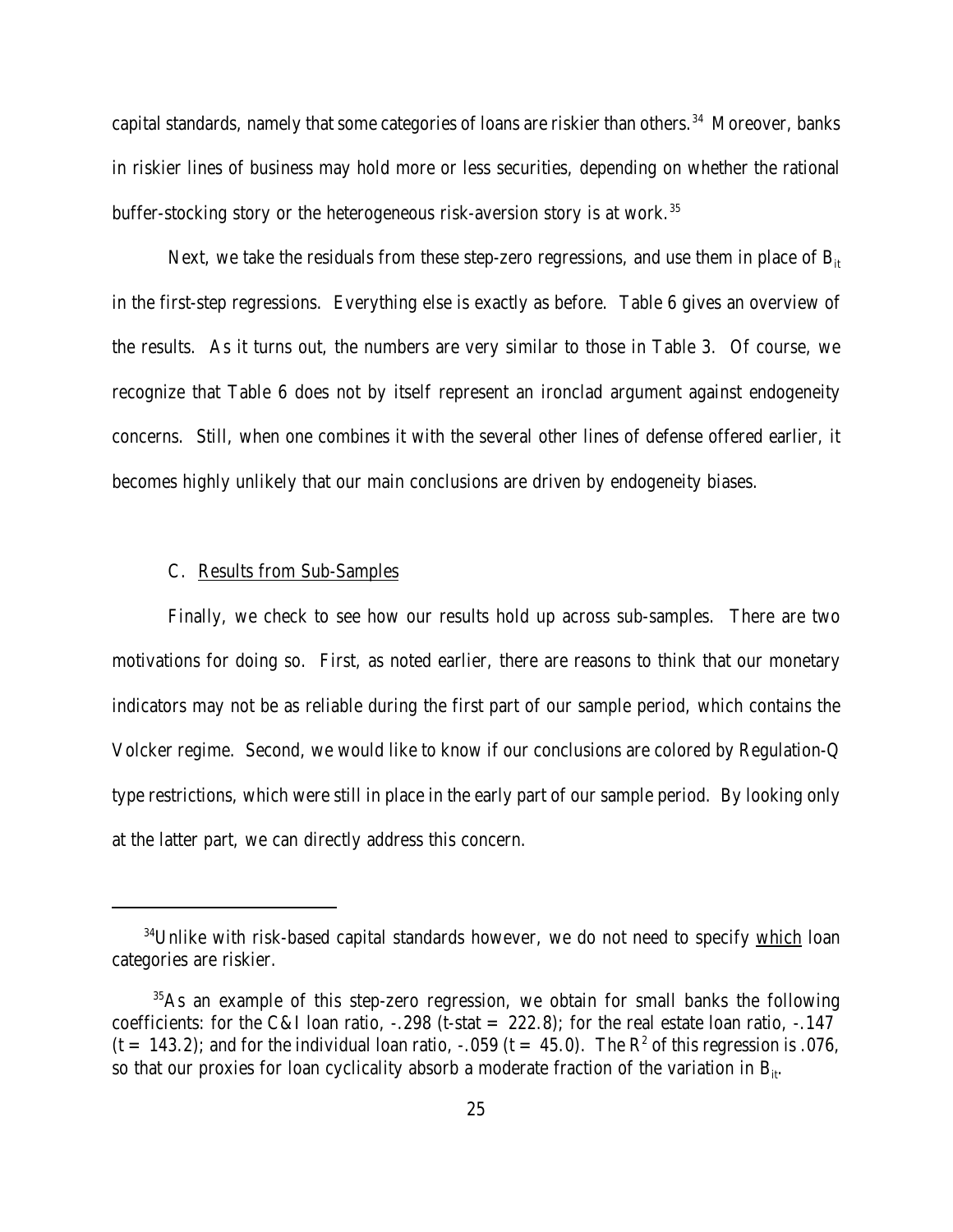In Table 7, we reproduce all the numbers in Table 3 for each of two sub-samples. A clear pattern emerges: the results are almost uniformly stronger and more statistically significant in the second sub-sample, which begins in 1986Q1. For example, in spite of the reduced number of observations, we find that for this later period ten of the twelve test statistics for C&I loans in Panel A have p-values of 5.5% or lower; eight have p-values below 1.0%. In contrast, while all but one of the C&I point estimates for the earlier period go the right way, only four are significant at the 5.2% level or better. This fits with the idea that it is harder to get an accurate handle on monetary policy during the first half of our sample period. It also makes it clear that our earlier results are not in any way driven by Regulation-Q-related factors.

#### VI. Economic Significance of the Results

So far, we have focused on the statistical significance of our estimates. Now we ask whether they imply economically interesting magnitudes. For the sake of transparency, we focus on the estimates from the funds-rate regressions. A first step is to quantify how two equal-sized banks with different values of  $B_{it}$  respond to a shock. From Table 3, Panel A, the most conservative estimate of the sum of the  $\phi$ 's for small banks' C&I loans is -.0151. (This comes from the bivariate specification.) Now think of a "liquid" bank as having  $B<sub>it</sub> = 60.2%$ , and an "illiquid" bank as having  $B_{it} = 20.6\%$ ; these numbers correspond to the 90th and 10th percentiles of the distribution for small banks in 1993Q2. In this case, four quarters after a 100-basis-point hike in the funds rate, the level of C&I loans of the illiquid bank will be roughly 0.6% lower than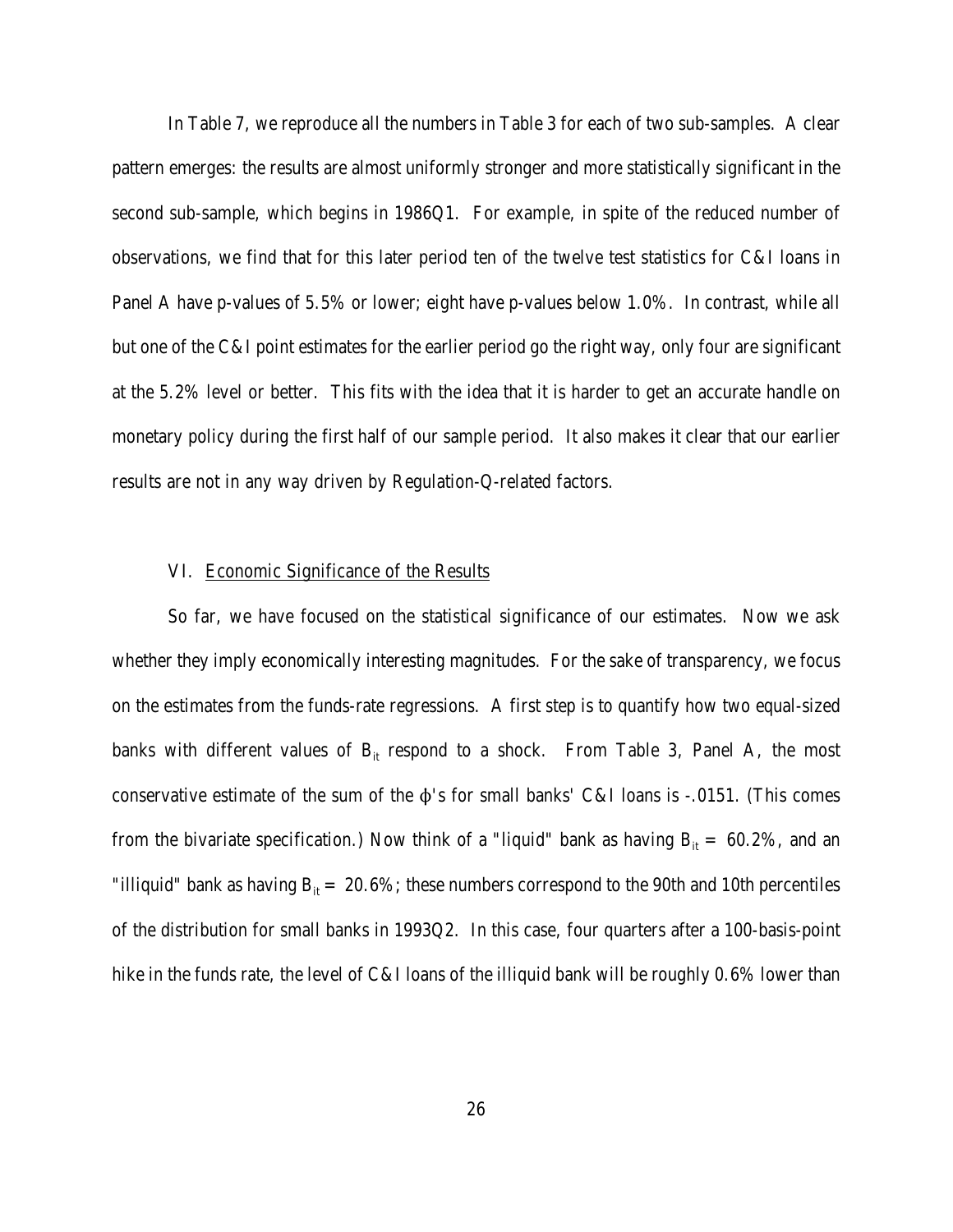that of the liquid bank.<sup>36</sup> That is, if both banks started with a level of C&I loans equal to \$1000, then purely on the basis of liquidity differences, we would predict a \$6 gap between the two banks a year after the funds rate shock.

The estimates in Table 3 are also consistent with a much larger cross-sectional effect. If we base our calculation on the bivariate small-bank/big-bank coefficient differential of -.1327 in Panel A of Table 5, we get a 5.3% gap in the level of C&I loans across the liquid and illiquid small banks one year after the rise in the funds rate. However, it is important to recall the caveat that applies to this second type of calculation: it implicitly assumes that the size of the rationalbuffer-stocking bias is the same for small and big banks. Given that we are attributing a large bias to the big banks, and given that we do not have a detailed understanding of the roots of this bias, such an assumption may well lead us to overstate the quantitative effects of monetary policy.

The preceding calculations only compare banks at extremes of the liquidity spectrum. To get an idea of the total impact of liquidity constraints across all small banks, we integrate over the distribution of  $B_{it}$ . To do this we use the actual  $B_{it}$ 's from 1993Q2, and assume that liquidity constraints are binding everywhere below the 90th percentile value of  $B_{it}$ . For example, if we maintain the conservative estimate of  $-.0151$  for the sum of the  $\phi$ 's, we conclude that one year after the shock to the funds rate, the total C&I lending of all small banks is 0.4% lower than it would be if all these small banks were unconstrained.

Once we have the total effect due to liquidity constraints among small banks, it can be

<sup>&</sup>lt;sup>36</sup>This comes from multiplying the total change in  $\beta$  that is traced out over the year by the liquidity differential  $(.0151 \times (.602-.206) = .006)$ . To be more precise, one should account for the dynamic effects that arise from serial correlation in loan growth. However, there is very little persistence in either C&I or total loan growth, so these effects are trivial.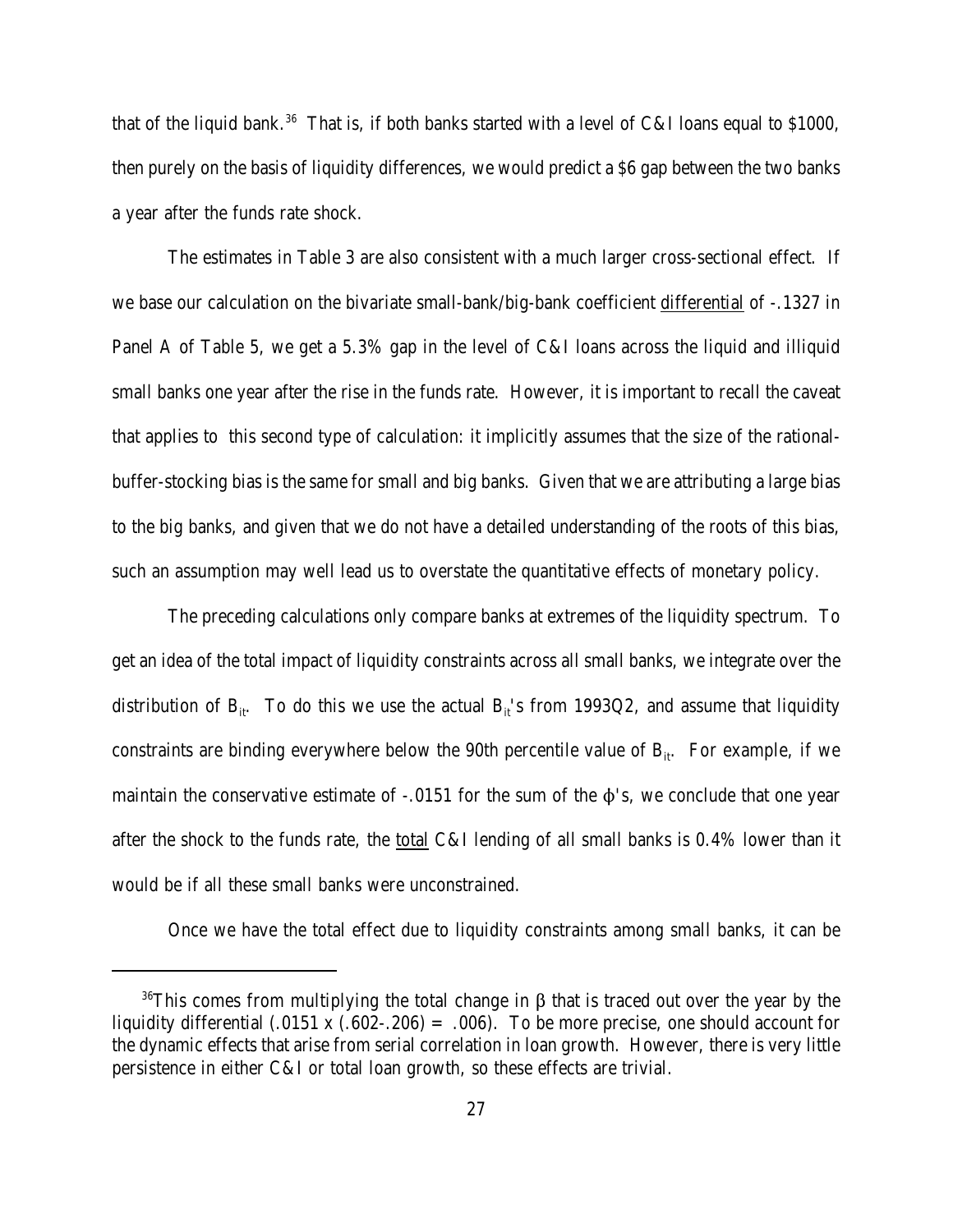compared with aggregate movements in small-bank lending. Here, we draw on Kashyap and Stein (1995), who, using the same sample period and methodology, find that in a bivariate specification, the aggregate C&I lending of all small banks is reduced by 3.33% a year after a 100-basis-point funds-rate shock.<sup>37</sup> Thus based on our conservative estimates of the  $\phi$ 's, one might argue that liquidity constraints "explain" 12% of the total decline in small-bank C&I lending subsequent to a monetary shock. Using the more aggressive estimates, this ratio is increased to 109%. Table 8 presents a more complete set of such calculations, covering both C&I and total loans, and drawing on the parameter estimates from both our univariate and bivariate specifications. The numbers range from 4% to 287%, with the median being around 40%. Although it is clearly hard to be precise, this crude analysis would seem to imply economically noteworthy magnitudes.

From a macro perspective, we are arguably not quite finished with this exercise, because small-bank lending, as we have defined it, is only a fraction (about one-quarter) of total lending. In other words, the next question one would like to answer is: "what portion of the total economywide drop in lending is due to liquidity constraints?". Unfortunately, here our evidence is of little direct use; we have been interpreting the surprisingly large positive  $\phi$ 's for the big banks as indicative of a bias, which leaves us with no scope to measure the extent of their liquidity constraints. Rather than basing a further set of calculations on totally arbitrary assumptions about big-bank constraints, we simply make the following observation. If one wants a very loose lower bound, one can assume that all medium and big banks are completely unconstrained. Roughly

<sup>37</sup>See Table 4, Panel 1 of Kashyap and Stein (1995), the line labeled "small95". The advantage of using these estimates (rather than the one-step results reported here) is that the unit of observation is aggregate small-bank lending--i.e., the numbers are value-weighted.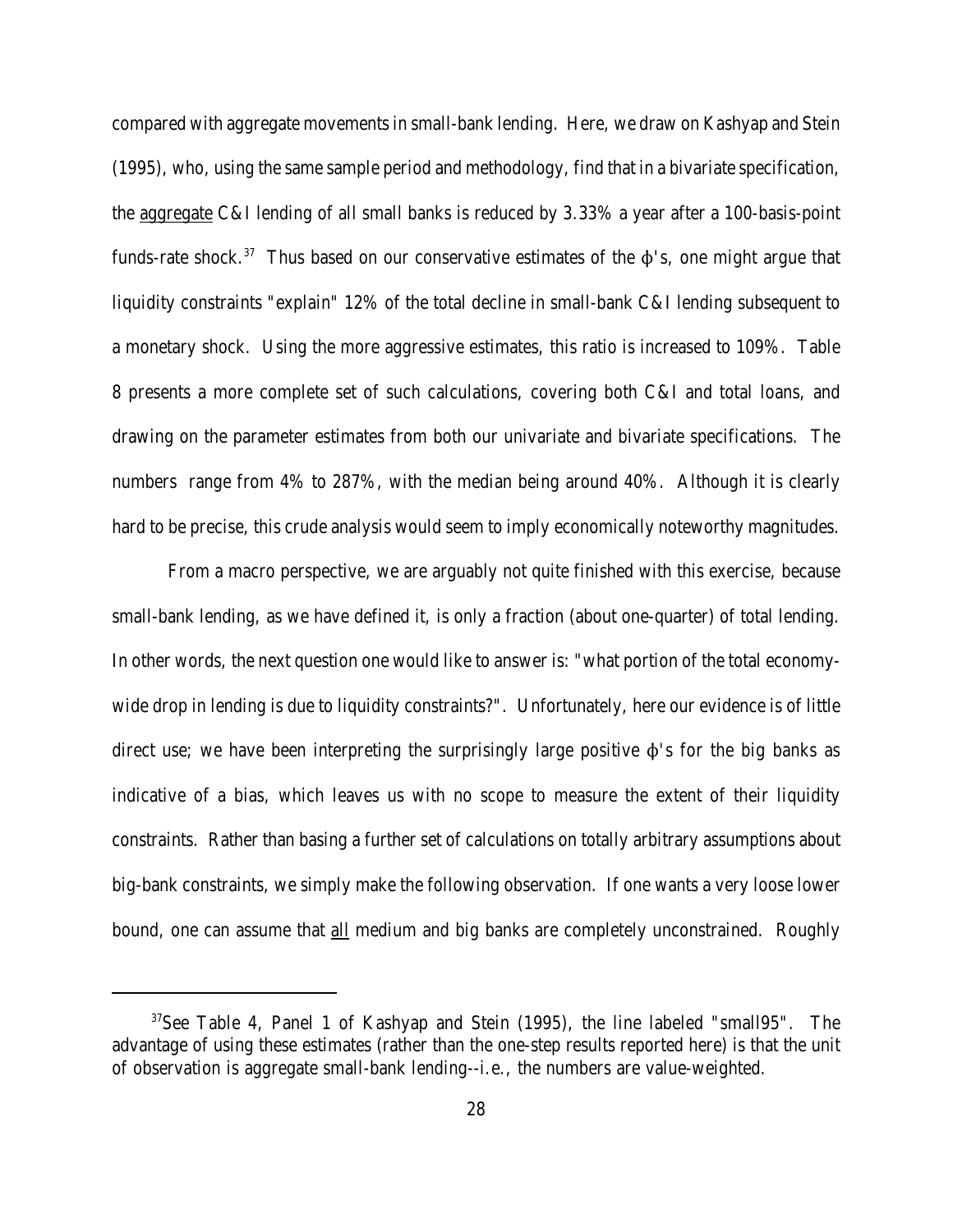speaking, this would translate into dividing the numbers in Table 8 by four.<sup>38</sup>

# VII. Conclusions

Previous work has uncovered a variety of evidence that is consistent with the existence of a lending channel of monetary transmission. Unfortunately, much of this evidence also admits other interpretations. Our premise in this paper has been that to provide a sharper test of the lending channel, one has to examine in more detail how monetary policy impacts the lending behavior of individual banks, as opposed to broadly aggregated measures of lending.

Our principal conclusions can be simply stated. Within the class of small banks, changes in monetary policy matter more for the lending of those banks with the least liquid balance sheets. The results are for the most part strongly statistically significant, and are robust to a wide range of variations in estimation technique. Moreover, the implied differences across banks are of a magnitude that, at a minimum, one would call economically interesting.

Unlike with the earlier evidence, it is much harder to come up with alternative, nonlending-channel stories to rationalize our results. In particular, if one wants to explain our results using a standard interest-rate channel, one has to argue that those banks whose customers' loan demand is most sensitive to monetary policy systematically opt to hold less in the way of liquid assets--i.e., one has to invoke the heterogeneous risk aversion story. Not only is this story somewhat implausible from a theoretical perspective, we have been able to marshall several distinct pieces of evidence which all imply that it is not borne out in the data.

<sup>&</sup>lt;sup>38</sup>This is also overly conservative for another reason: Kashyap and Stein (1995) show that small-bank lending falls by substantially more than large-bank lending after a funds-rate shock.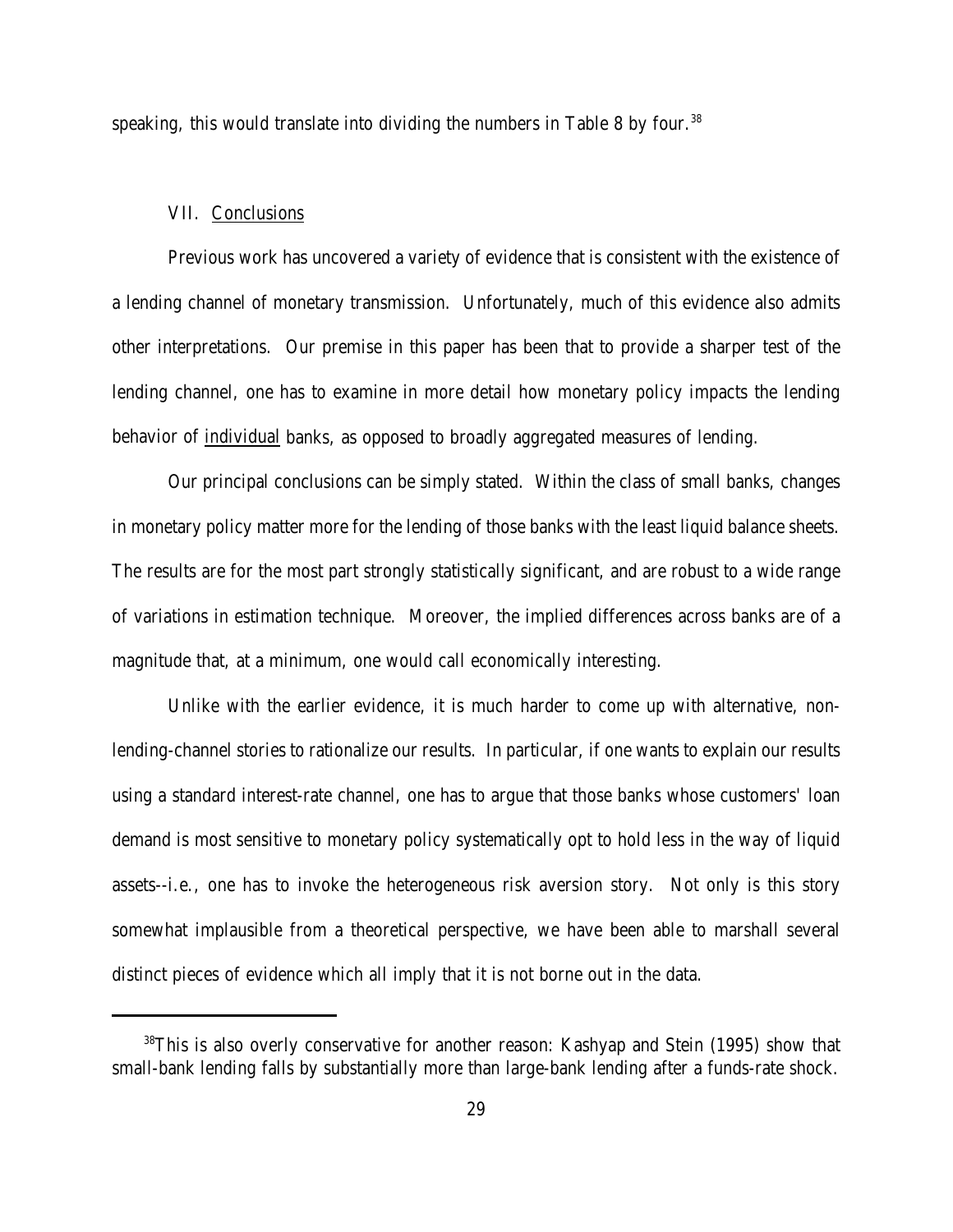The bottom line is that it now seems hard to deny the existence of a lending channel of monetary transmission, at least for the U.S. in our sample period. The next logical question then becomes: quantitatively, how important is the lending channel for aggregate economic activity? As we have begun to see in Section VI above, this question is harder to answer definitively with our data set. First, while our results leave open the possibility that the aggregate loan supply consequences of monetary policy could be very substantial, our attempts to precisely measure this aggregate effect are hampered by the large estimation biases in the big-bank regressions.

Second, even if one can make a stronger case that monetary shocks have a large impact on total bank lending volume, there is a further missing piece to the puzzle. In particular, one still needs to know the elasticity with which borrowers can substitute between bank and non-bank forms of credit on short notice. For example, if a small company is cut off from bank lending, how much higher is the implicit cost of capital if it has to instead stretch its accounts payable? And what are the implications for its inventory and investment behavior? These are questions that will not be easy to answer satisfactorily. Nonetheless, if the goal is to achieve a full and accurate picture of the role of banks in the transmission of monetary policy, they will eventually have to be addressed.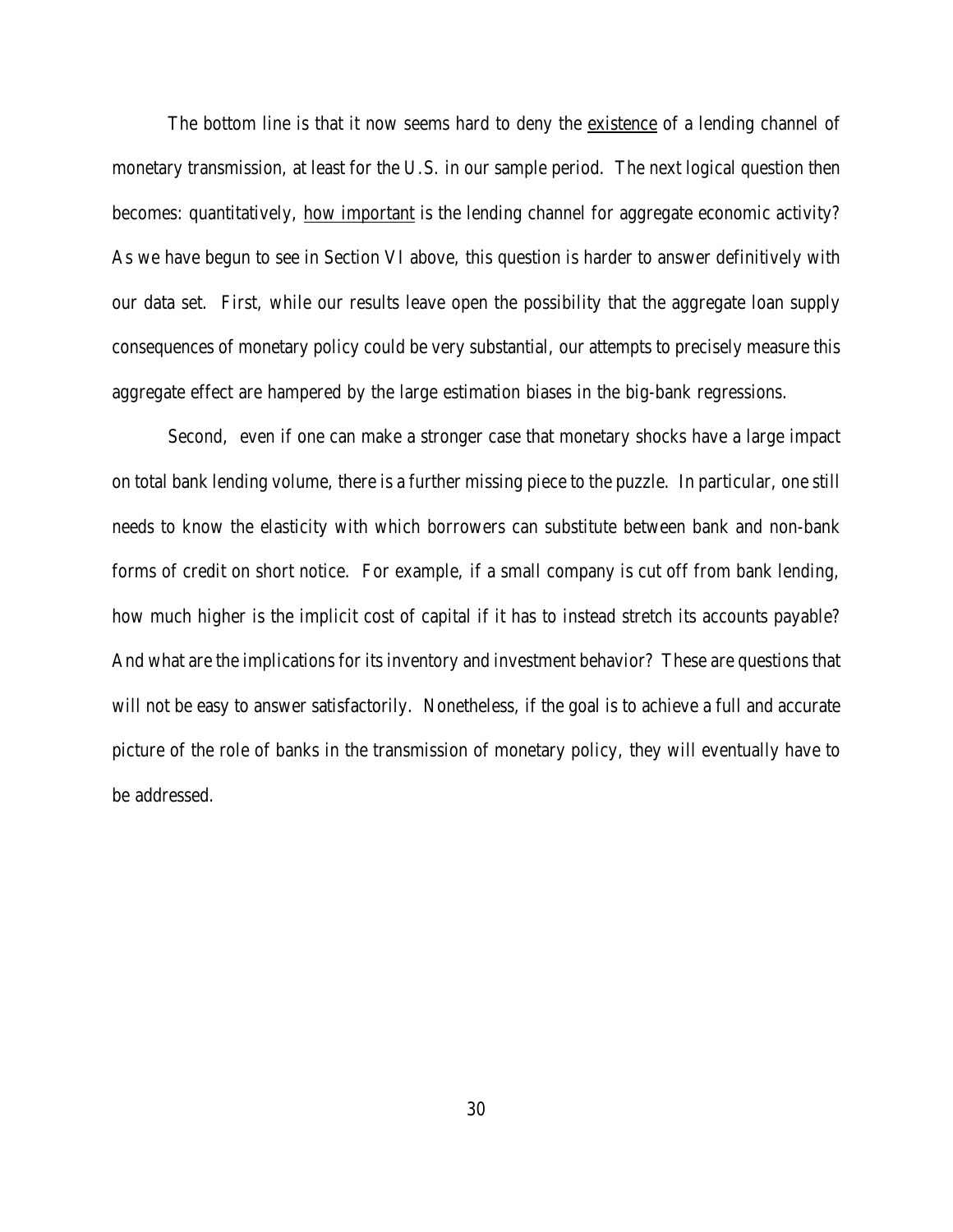# Data Appendix

Our sample is drawn from the set of all insured commercial banks whose regulatory filings show that they have positive assets. Between the first quarter of 1976 and the second quarter of 1993, this yields 961,530 bank-quarters of data. The actual number of observations in our regressions is less, for several reasons. First, because our regressions involve growth rates, we lose an initial observation for each bank. Second, because mergers typically create discontinuities in the surviving bank's balance sheet, we also omit banks in any quarters in which they are involved in a merger. These first two cuts leave us with a sample of 930,788 observations which could potentially be analyzed. Next, in order to make sure that outliers are not driving our results, we eliminate any observations in which the dependent variable is more than five standard deviations from its mean. In the regressions involving C&I loans we further eliminate any banks for which C&I lending constitutes less than 5% of their total lending. Together these filters remove about another 67,000 bank-quarters. Finally, we require that all the banks in our sample have four consecutive quarters of loan growth. The cumulative effect of all these screens is that our basic C&I regressions use 746,179 observations. For the total loan regressions we follow the same procedures except that we skip the check on the ratio of C&I loans to total loans, so that our total sample size is 836,885.

Our main results depend on accurately measuring a bank's size and its lending and securities holdings. Our size categories are formed by sorting the banks on the basis of their total assets--call report item rcfd2170. Although the total asset data are measured on a consistent basis throughout our sample, much more detail concerning bank assets and liabilities has been collected starting in March 1984, so that most of the other asset data is measured differently before and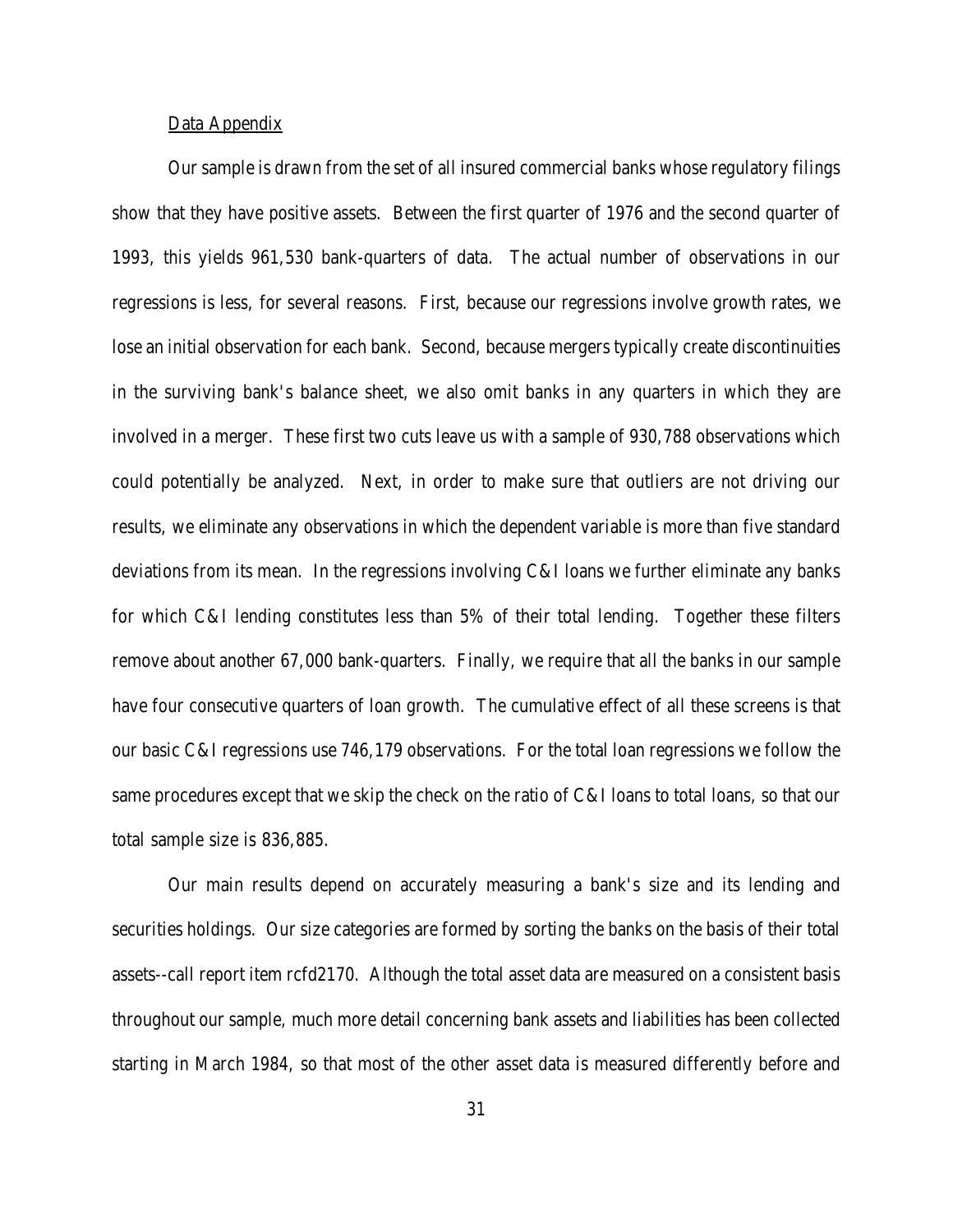after that point.

For our securities variable after March 1984 we begin with the sum of the book value of total investment securities (item rcfd0390) and assets held in trading accounts (rcfd 2146). Prior to 1984 it is not possible to separately add up all of the items that are now counted as investment securities. As an approximation we take the sum of items rcfd0400 (U.S.Treasury Securities), rcfd0600 (U.S. Government Agency and Corporate Obligations), rcfd0900 (Obligations of States and Political Subdivisions) and rcfd0380 (All Other, Bonds, Stocks and Securities). In either case, we then add on Fed Funds Sold and Securities Purchased Under Agreements to Resell (rcfd 1350) to get an overall series for securities holdings.

 The data for total loans after March 1984 come from item rcfd1400, Gross Total Loans and Leases. Prior to March 1984 "Lease Financing Receivables" (rcfd 2165) are not included as part of total loans so the two series need to summed to insure comparability. More importantly, in December of 1978 banks began reporting their lending on a consolidated basis so that foreign and domestic loans were no longer separately identified. Prior to that period the foreign data were unavailable. Since most banks had only limited foreign operations at that time, this shift is relatively unimportant for the typical bank. However, for many of the biggest banks the change generates a noticeable discontinuity in reported lending. One of the advantages of our two-step regression approach is that it helps limit the influence of this one-time jump in lending--the jump is absorbed in the constant term of the first-step regression. Nevertheless, to confirm that the shift was not responsible for any of our key findings, we also re-estimated our main regression omitting this period and found no important changes.

The data for commercial and industrial loans are taken from rcfd1600. Starting in March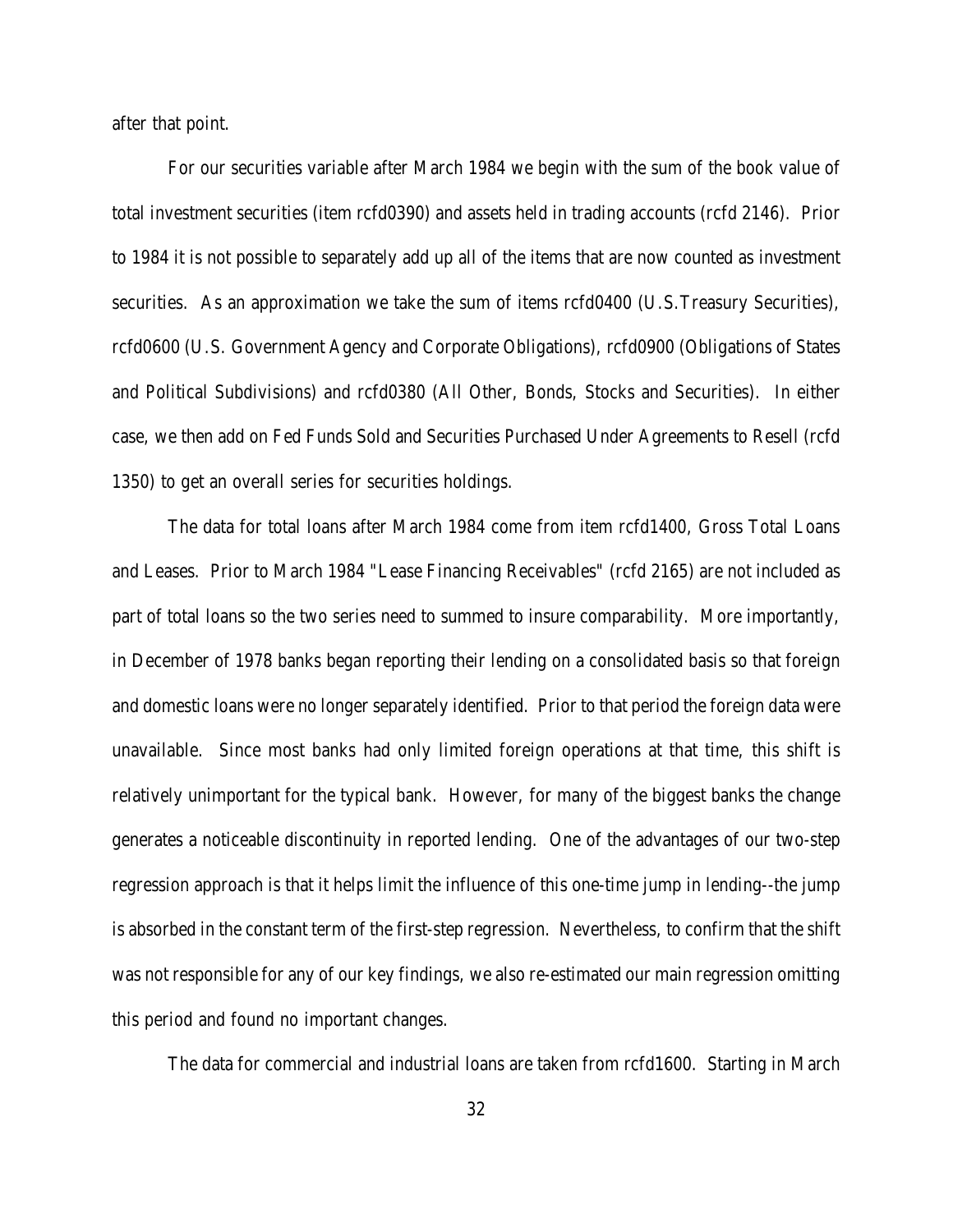1984 the series begins to include holdings of those bankers' acceptances which are accepted by other banks. Prior to that time only each bank's own acceptances are included, but there is no way to create a series which is consistent in the treatment of acceptances because a bank's own acceptances are never separately reported. As in the total loan data, the reported level of C&I lending for large banks also shows a jump in the fourth quarter of 1978.

The snapshots of the data given in Table 1 involve a number of other items from the call reports. The details concerning these variables are given in the appendix to Kashyap and Stein (1995) and are available at: www.frbchi.org/rcri/rcri\_database.html. The only noteworthy aspect of these items is that data on deposits was reported differently before and after March of 1984. These different reporting conventions explain why we break out deposits into slightly different subcategories in 1976 and 1993.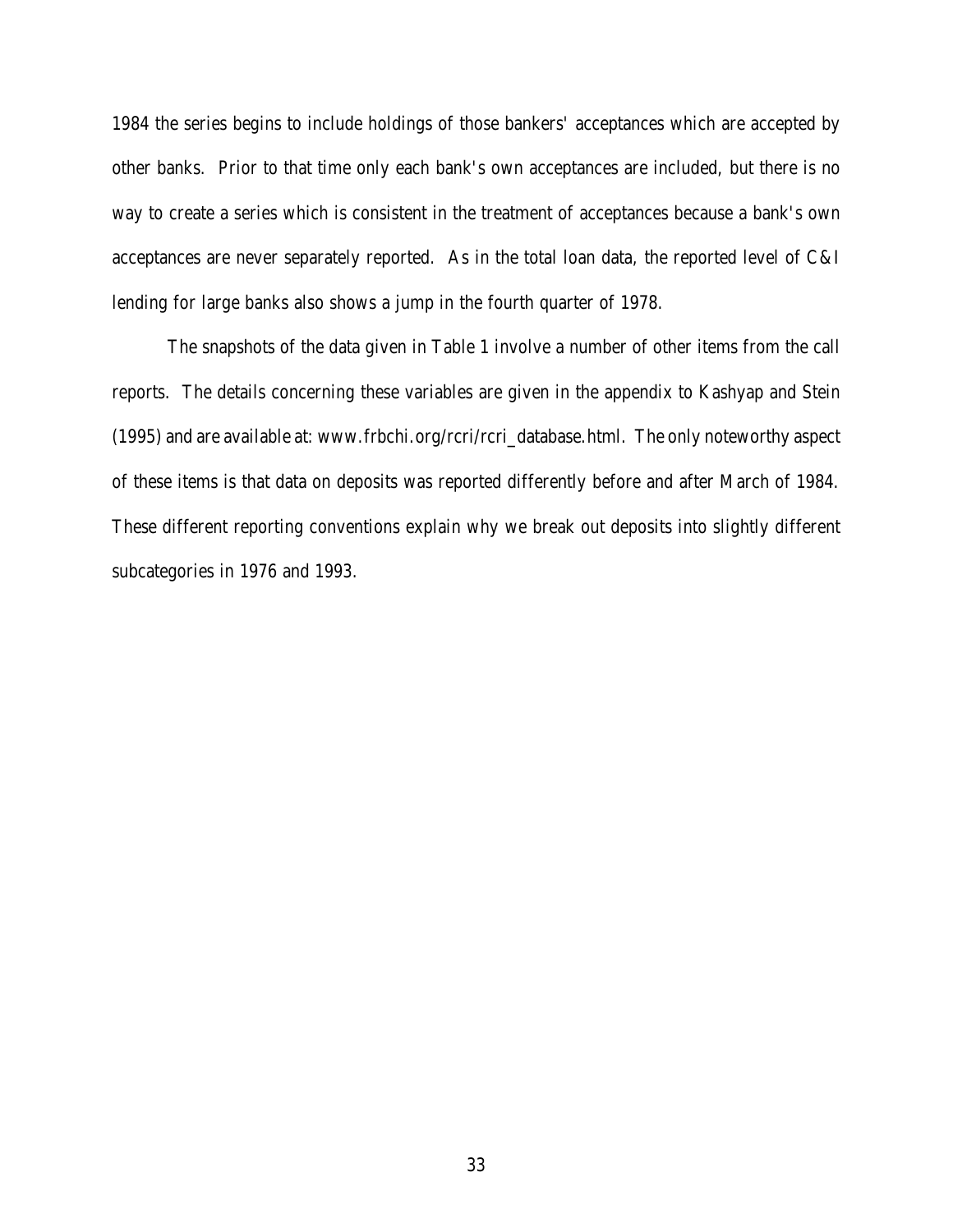# References

Berger, Allen N., Anil K Kashyap and Joseph M. Scalise, "The Transformation of the U.S. Banking Industry: What a Long, Strange Trip It's Been," Brookings Papers on Economic Activity, 1995, 55-218.

Bernanke, Ben S., and Alan S. Blinder, "Credit, Money and Aggregate Demand," American Economic Review, May 1988, 78: 435-439.

Bernanke, Ben S., and Alan S.Blinder, "The Federal Funds Rate and the Channels of Monetary Transmission," American Economic Review, September 1992, 82: 901-921.

Bernanke, Ben S., and Mark Gertler, "Inside the Black Box: The Credit Channel of Monetary Policy Transmission," Journal of Economic Perspectives, Fall 1995, 9: 27-48.

Bernanke, Ben S., and Ilian Mihov, "Measuring Monetary Policy," Quarterly Journal of Economics, August 1998, 113: 869-902.

Boschen, John, and Leonard Mills, "The Effects of Countercyclical Policy on Money and Interest Rates: An Evaluation of Evidence from FOMC Documents," working paper 91-20, Federal Reserve Bank of Philadelphia, 1995.

Carpenter, Robert E., Steven M. Fazzari and Bruce C. Petersen, "Inventory Investment, Internal-Finance Fluctuations, and the Business Cycle," Brookings Papers on Economic Activity, 1994, 75-138.

Cecchetti, Stephen G., "Distinguishing Theories of the Monetary Transmission Mechanism," working paper, Ohio State, 1994.

Christiano, Lawrence, and Martin Eichenbaum, "Identification and the Liquidity Effect of a Monetary Policy Shock," in Political Economy, Growth, and Business Cycles, edited by A. Cukierman, Z. Hercowitz, and L. Leiderman, MIT Press, Cambridge, MA, 1992.

Christiano, Lawrence, Martin Eichenbaum, and Charles Evans, "Monetary Policy Shocks: What Have We Learned and to What End?," in Handbook of Monetary Economics, edited by John Taylor and Michael Woodford, forthcoming.

Driscoll, John C., "Does Bank Lending Affect Output? Evidence from the U.S. States," working paper, Brown University, 1997.

Gertler, Mark, and Simon Gilchrist, "Monetary Policy, Business Cycles and the Behavior of Small Manufacturing Firms," Quarterly Journal of Economics, May 1994, 109: 309-40.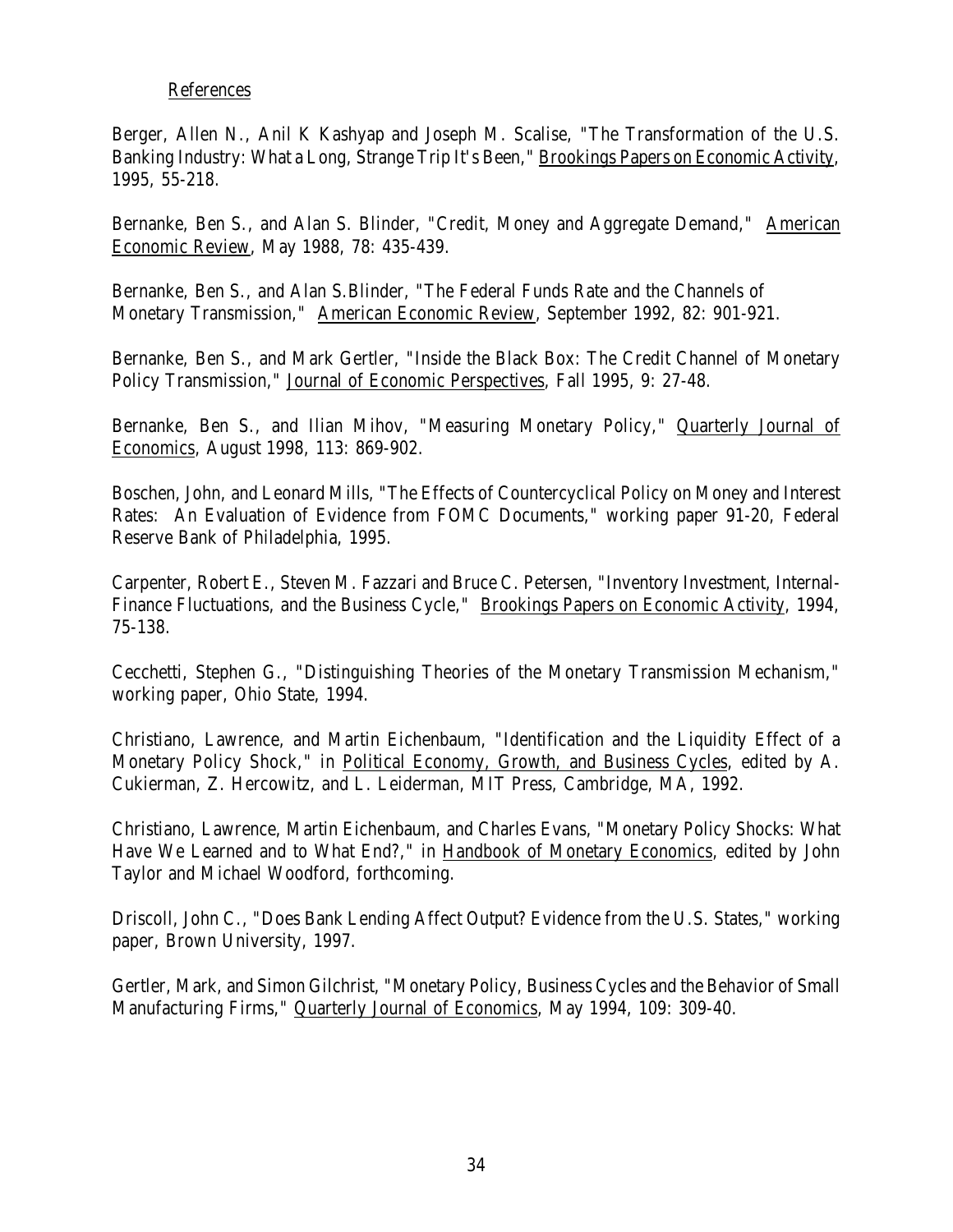Gertler, Mark, and R. Glenn Hubbard, "Financial Factors in Business Fluctuations," in Financial Volatility: Causes, Consequences, and Policy Recommendations, Federal Reserve Board, Washington, DC., 1988.

Gibson, Michael, "The Bank Lending Channel of Monetary Policy Transmission: Evidence from a Model of Bank Behavior that Incorporates Long-Term Customer Relationships," working paper, Federal Reserve Board, 1996.

Goodfriend, Marvin, "Interest Rate Policy and the Inflation Scare Problem: 1979-1992," Economic Quarterly, Federal Reserve Bank of Richmond, 1993, 79: 1-24.

Holmstrom, Bengt, and Jean Tirole, "Financial Intermediation, Loanable Funds, and the Real Sector," Quarterly Journal of Economics, 1997, 112: 663-691.

Houston, Joel, Christopher James and David Marcus, "Capital Market Frictions and the Role of Internal Capital Markets in Banking," Journal of Financial Economics, 1997, 46: 135-164.

Hubbard, R. Glenn, "Is There a Credit Channel for Monetary Policy?," working paper 4977, NBER, 1994.

Kashyap, Anil K, and Jeremy C. Stein, "Monetary Policy and Bank Lending," in Monetary Policy, edited by N. Gregory Mankiw, University of Chicago Press, Chicago, 1994.

Kashyap, Anil K, and Jeremy C. Stein, "The Impact of Monetary Policy on Bank Balance Sheets," Carnegie-Rochester Conference Series on Public Policy, 1995, 42: 151-195.

Kashyap, Anil K, Jeremy C. Stein and Owen Lamont "Credit Conditions and the Cyclical Behavior of Inventories," Quarterly Journal of Economics, August 1994, 109: 565-92.

Kashyap, Anil K, Jeremy C. Stein and David W. Wilcox, "Monetary Policy and Credit Conditions: Evidence from the Composition of External Finance," American Economic Review, March 1993, 83: 78-98.

Kashyap, Anil K, Jeremy C. Stein and David W. Wilcox, "Monetary Policy and Credit Conditions: Evidence from the Composition of External Finance: Reply," American Economic Review, March 1996, 86: 310-314.

Kishan, Ruby P. and Timothy P. Opelia, "Bank Size, Bank Capital and the Bank Lending Channel," working paper , Southwest Texas State University, 1999.

Laurent, Robert, "An Interest Rate-Based Indicator of Monetary Policy," Economic Perspectives, Federal Reserve Bank of Chicago, January/February 1988, 3-14.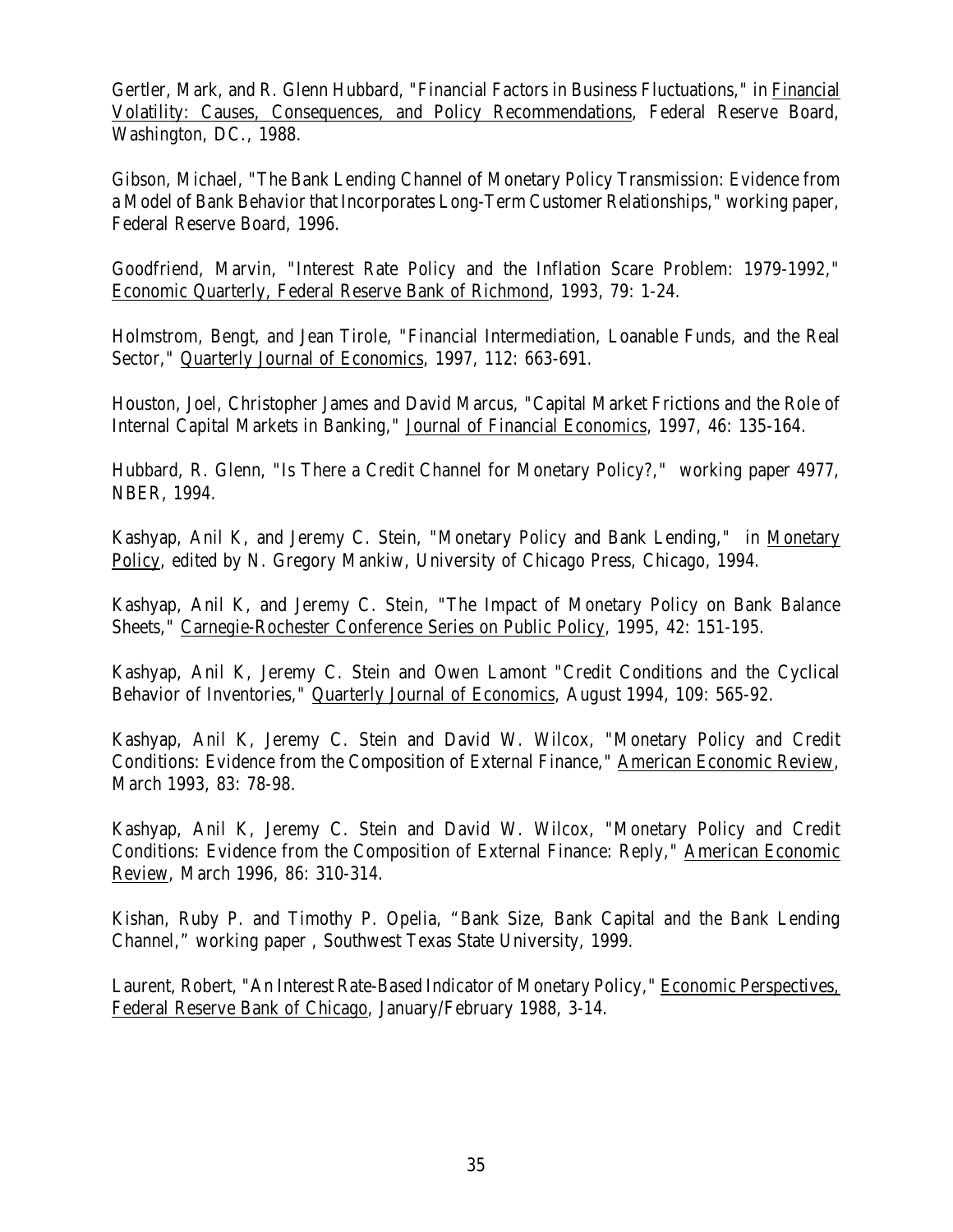Ludvigson, Sydney, "The Channel of Monetary Transmission to Demand: Evidence From the Market for Automobile Credit," Journal of Money, Credit and Banking, August 1998, 30: 365- 383.

Oliner, Stephen, and Glenn Rudebusch, "Monetary Policy and Credit Conditions: Evidence from the Composition of External Finance: Comment," American Economic Review, March 1996, 86: 300-309.

Peek, Joe, and Eric Rosengren, "The Capital Crunch: Neither a Borrower nor a Lender Be," Journal of Money, Credit and Banking 1995, 27: 625-638.

Peek, Joe, and Eric Rosengren, "The International Transmission of Financial Shocks: The Case of Japan," American Economic Review, 1997, 87: 495-505.

Romer, Christina D., and David H. Romer, "Does Monetary Policy Matter? A New Test in the Spirit of Friedman and Schwartz," NBER Macroeconomics Annual, 1989, 4: 121-183.

Romer, Christina D., and David H. Romer, "New Evidence on the Monetary Transmission Mechanism," Brookings Papers on Economic Activity, 1990, 149-213.

Samolyk, Katherine A., "Banking Conditions and Regional Economic Performance: Evidence of a Regional Credit Channel," Journal of Monetary Economics, 1994, 34: 259-278.

Sharpe, Steven A., "Bank Capitalization, Regulation, and the Credit Crunch: A Critical Review of the Research Findings," working paper 95-20, Federal Reserve Board, 1995.

Stein, Jeremy C., "An Adverse Selection Model of Bank Asset and Liability Management with Implications for the Transmission of Monetary Policy," RAND Journal of Economics, 1998, 29: 466-486.

Strongin, Steven, "The Identification of Monetary Policy Disturbances: Explaining the Liquidity Puzzle," Journal of Monetary Economics 1995, 35/37: 463-497.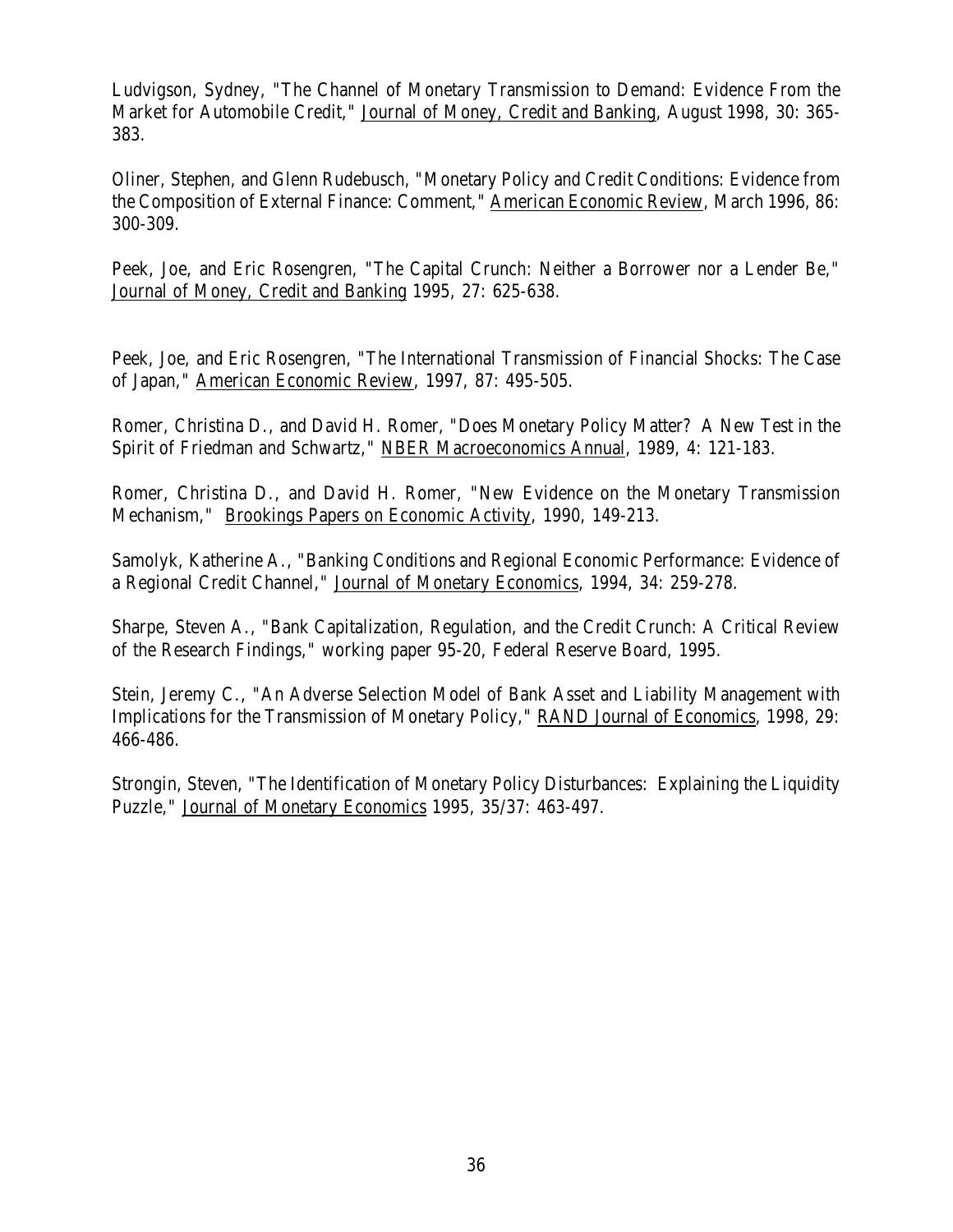|                                           |              | as of 1976 Q1              | <b>Composition of Bank Balance Sheets</b> |                            |                            |            |
|-------------------------------------------|--------------|----------------------------|-------------------------------------------|----------------------------|----------------------------|------------|
|                                           | <b>Below</b> | <b>Between</b><br>75th and | <b>Between</b><br>90th and                | <b>Between</b><br>95th and | <b>Between</b><br>98th and | Above      |
|                                           | 75th         | 90th                       | 95th                                      | 98th                       | 99th                       | 99th       |
|                                           | Percentile   | Percentile                 | Percentile                                | Percentile                 | Percentile                 | Percentile |
| Number of Banks                           | 10,784       | 2,157                      | 719                                       | 431                        | 144                        | 144        |
| Mean Assets (1993 \$ millions)            | 32.8         | 119.1                      | 247.7                                     | 556.6                      | 1,341.5                    | 10,763.4   |
| Median Assets (1993 \$ millions)          | 28.4         | 112.6                      | 239.0                                     | 508.1                      | 1,228.7                    | 3,964.6    |
| Fraction of Total System Assets           | .128         | .093                       | .064                                      | .087                       | .070                       | .559       |
| Fraction of Total Assets in Size Category |              |                            |                                           |                            |                            |            |
| Cash                                      | .090         | .092                       | .102                                      | .115                       | .130                       | .225       |
| <b>Securities</b>                         | .335         | .327                       | .316                                      | .293                       | .266                       | .147       |
| Fed Funds Lent                            | .049         | .040                       | .038                                      | .045                       | .045                       | .025       |
| <b>Total Domestic Loans</b>               | .518         | .531                       | .531                                      | .531                       | .539                       | .413       |
| <b>Real Estate Loans</b>                  | .172         | .191                       | .196                                      | .179                       | .174                       | .087       |
| C & I Loans                               | .102         | .131                       | .153                                      | .160                       | .168                       | .171       |
| Loans to Individuals                      | .147         | .162                       | .148                                      | .147                       | .138                       | .059       |
| <b>Total Deposits</b>                     | .902         | .897                       | .890                                      | .868                       | .841                       | .810       |
| <b>Demand Deposits</b>                    | .312         | .301                       | .301                                      | .313                       | .327                       | .248       |
| Time & Savings Deposits                   | .590         | .596                       | .589                                      | .554                       | .508                       | .326       |
| Time Deposits > \$100K                    | .067         | .095                       | .119                                      | .139                       | .143                       | .156       |
| <b>Fed Funds Borrowed</b>                 | .004         | .010                       | .019                                      | .039                       | .067                       | .076       |
| <b>Subordinated Debt</b>                  | .002         | .003                       | .004                                      | .005                       | .006                       | .005       |
| <b>Other Liabilities</b>                  | .008         | .012                       | .013                                      | .014                       | .017                       | .057       |
| Equity                                    | .085         | .078                       | .074                                      | .074                       | .070                       | .052       |

|                                           |              |                | <b>Composition of Bank Balance Sheets</b> |                |                |            |
|-------------------------------------------|--------------|----------------|-------------------------------------------|----------------|----------------|------------|
|                                           |              | as of 1993 Q2  |                                           |                |                |            |
|                                           |              | <b>Between</b> | <b>Between</b>                            | <b>Between</b> | <b>Between</b> |            |
|                                           | <b>Below</b> | 75th and       | 90th and                                  | 95th and       | 98th and       | Above      |
|                                           | 75th         | 90th           | 95th                                      | 98th           | 99th           | 99th       |
|                                           | Percentile   | Percentile     | Percentile                                | Percentile     | Percentile     | Percentile |
| Number of Banks                           | 8,404        | 1,681          | 560                                       | 336            | 112            | 113        |
| Mean Assets (1993 \$ millions)            | 44.4         | 165.8          | 380.1                                     | 1,072.6        | 3,366.0        | 17,413.4   |
| Median Assets (1993 \$ millions)          | 38.6         | 155.7          | 362.7                                     | 920.8          | 3,246.3        | 9,297.7    |
| Fraction of Total System Assets           | .105         | .078           | .060                                      | .101           | .106           | .551       |
|                                           |              |                |                                           |                |                |            |
| Fraction of Total Assets in Size Category |              |                |                                           |                |                |            |
| Cash                                      | .055         | .047           | .055                                      | .066           | .075           | .086       |
| <b>Securities</b>                         | .344         | .324           | .289                                      | .267           | .250           | .224       |
| <b>Fed Funds Lent</b>                     | .045         | .040           | .035                                      | .041           | .041           | .040       |
| <b>Total Loans</b>                        | .531         | .562           | .596                                      | .594           | .599           | .587       |
| <b>Real Estate Loans</b>                  | .296         | .331           | .337                                      | .302           | .252           | .209       |
| C & I Loans                               | .087         | .101           | .111                                      | .117           | .132           | .183       |
| Loans to Individuals                      | .086         | .098           | .120                                      | .144           | .166           | .097       |
| <b>Total Deposits</b>                     | .879         | .868           | .850                                      | .794           | .760           | .690       |
| <b>Transaction Deposits</b>               | .258         | .257           | .254                                      | .240           | .258           | .193       |
| Large Deposits                            | .174         | .207           | .225                                      | .248           | .244           | .212       |
| <b>Brokered Deposits</b>                  | .002         | .004           | .008                                      | .017           | .016           | .013       |
| <b>Fed Funds Borrowed</b>                 | .010         | .021           | .039                                      | .063           | .097           | .093       |
| <b>Subordinated Debt</b>                  | .000         | .000           | .001                                      | .002           | .004           | .017       |
| <b>Other Liabilities</b>                  | .013         | .021           | .026                                      | .054           | .059           | .129       |
| Equity                                    | .098         | .090           | .084                                      | .086           | .080           | .072       |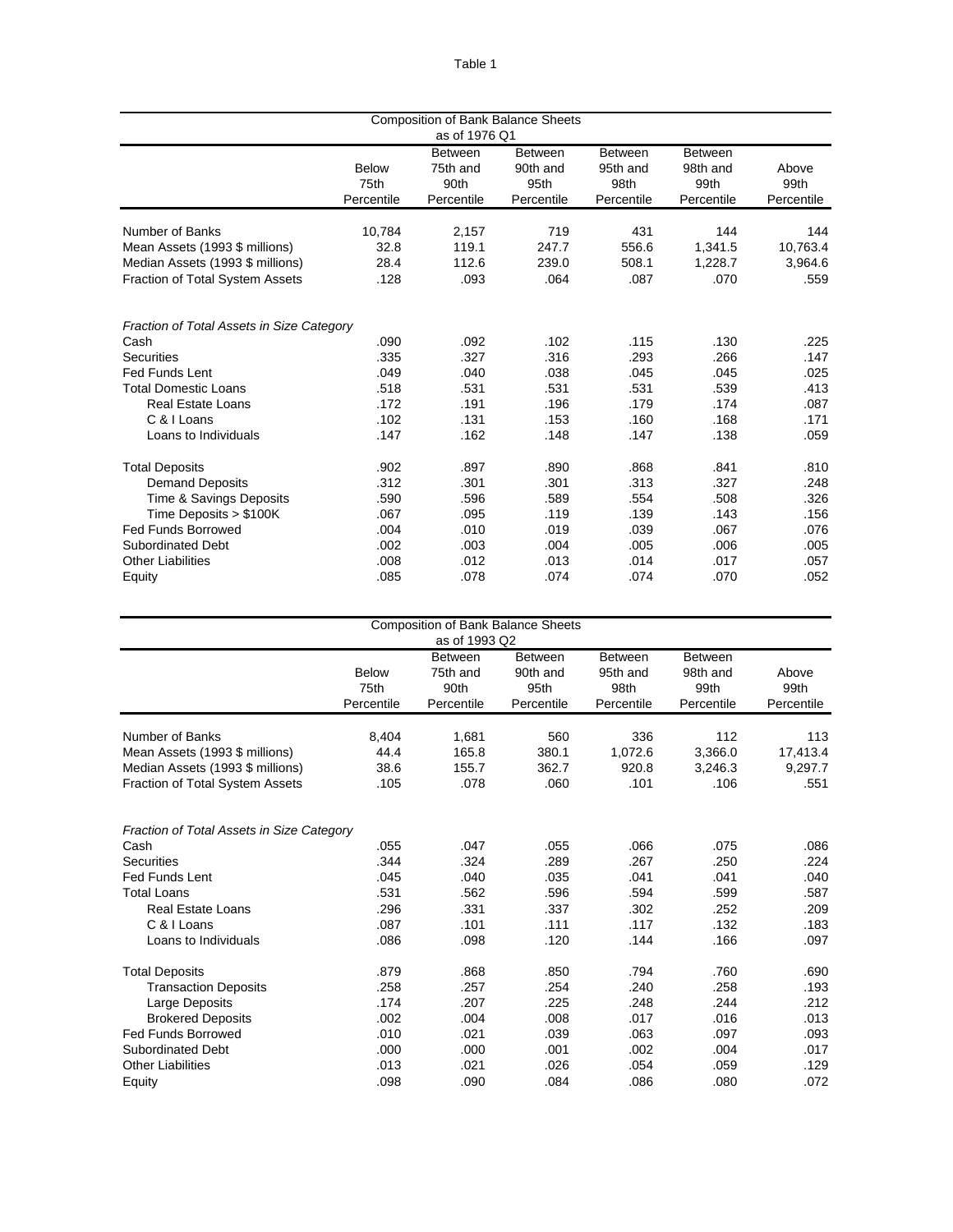# Correlations of Measures of Monetary Policy

#### Correlation of:

|                                  | Levels          | <b>Annual Changes</b> | <b>Quarterly Changes</b> |
|----------------------------------|-----------------|-----------------------|--------------------------|
| A. Full Sample (76Q1 - 93Q2)     |                 |                       |                          |
| 1. Boschen-Mills/Fed Funds       | $.608$ $(.000)$ | .382(.001)            | .219(.069)               |
| 2. Boschen-Mills/Bernanke-Mihov  | .710(.000)      | .416 (.000)           | .099(.414)               |
| 3. Fed Funds/Bernanke-Mihov      | $.580$ $(.000)$ | .486(.000)            | $.483$ $(.000)$          |
| B. 1st Half Sample (76Q1 - 85Q4) |                 |                       |                          |
| 1. Boschen-Mills/Fed Funds       | .514(.001)      | $.318$ $(.046)$       | $.233$ $(.148)$          |
| 2. Boschen-Mills/Bernanke-Mihov  | $.665$ $(.000)$ | $.293$ $(.067)$       | $.018$ $(.910)$          |
| 3. Fed Funds/Bernanke-Mihov      | $.526$ $(.001)$ | $.476$ $(.002)$       | .471 (.002)              |
| C. 2nd Half Sample (86Q1 - 93Q2) |                 |                       |                          |
| 1. Boschen-Mills/Fed Funds       | $.733$ $(.000)$ | $.647$ $(.000)$       | .414(.023)               |
| 2. Boschen-Mills/Bernanke-Mihov  | $.844$ $(.000)$ | .734(.000)            | $.361$ $(.050)$          |
| 3. Fed Funds/Bernanke-Mihov      | .871(.000)      | $.567$ $(.001)$       | .730 (.000)              |

(p-values in parentheses)

Note: Annual changes are defined as the change between the level of a variable in a certain quarter and the level four quarters before that.

The sign of the fed funds rate has been inverted to preserve the convention in the paper that a higher level of the monetary policy measure reflects a looser policy.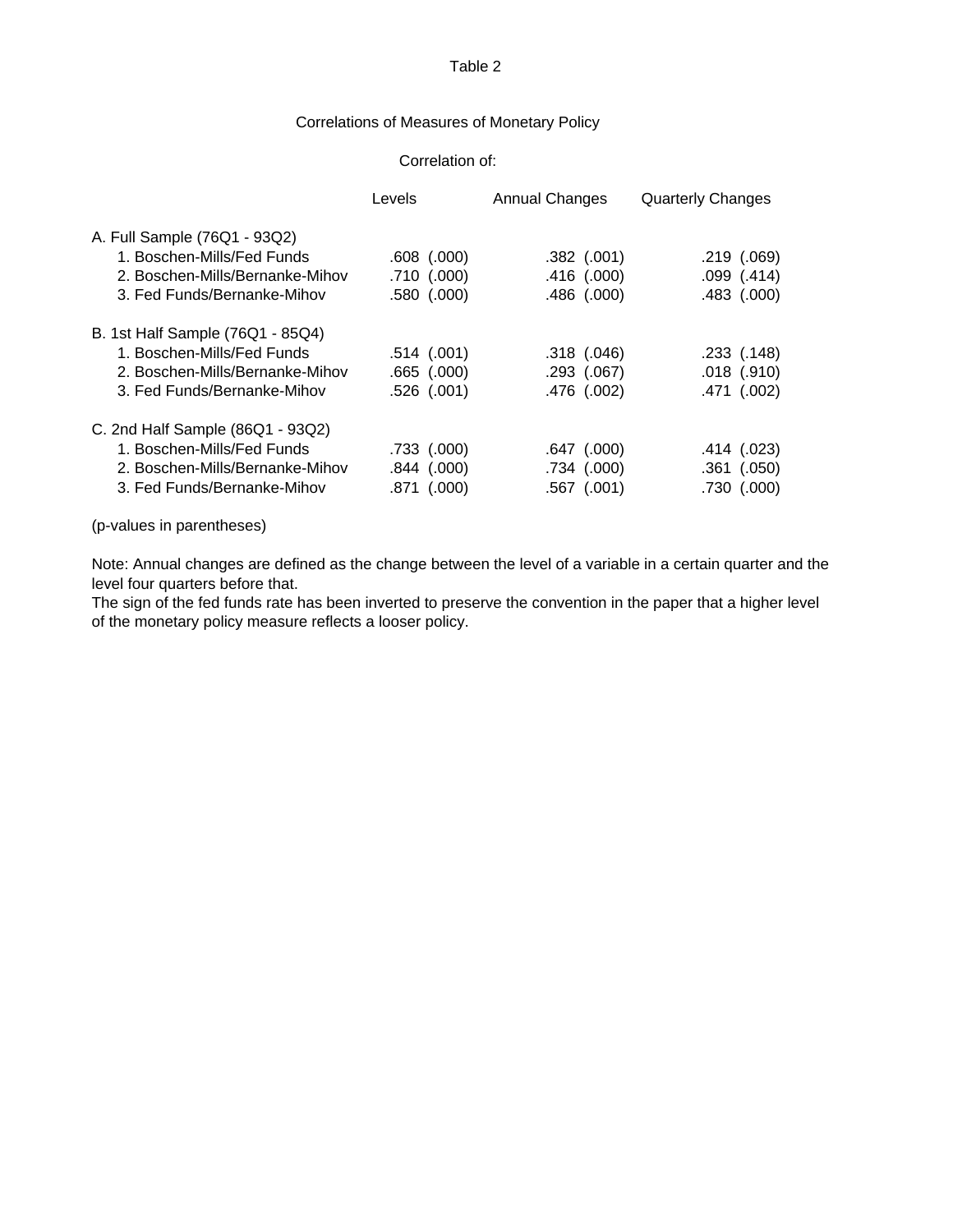Two-step Estimation of Equations (1), (2), and (3):

Sum of Coefficients on Monetary Policy Indicator

Panel A: C&I Loans

|                     | Univariate | <b>Bivariate</b> |
|---------------------|------------|------------------|
| 1. Boschen-Mills    |            |                  |
| < 95                | $-0.0438$  | $-0.0131$        |
|                     | (0.0199)   | (0.4857)         |
| 95-99               | $-0.0339$  | 0.0094           |
|                     | (0.3974)   | (0.7559)         |
| >99                 | 0.0960     | 0.1411           |
|                     | (0.1463)   | (0.0010)         |
| Small-Big           | $-0.1398$  | $-0.1542$        |
|                     | (0.0222)   | (0.0006)         |
| 2. Funds Rate       |            |                  |
| < 95                | $-0.0267$  | $-0.0151$        |
|                     | (0.0002)   | (0.0904)         |
| 95-99               | $-0.0066$  | 0.0097           |
|                     | (0.6324)   | (0.3853)         |
| >99                 | 0.0795     | 0.1175           |
|                     | (0.0047)   | (0.0002)         |
| Small-Big           | $-0.1062$  | $-0.1327$        |
|                     | (0.0003)   | (0.0004)         |
| 3. Bernanke - Mihov |            |                  |
| $95$                | $-1.8633$  | $-0.5269$        |
|                     | (0.0883)   | (0.6725)         |
| 95-99               | 0.7345     | 3.3461           |
|                     | (0.7368)   | (0.1131)         |
| >99                 | 4.7862     | 7.5911           |
|                     | (0.1742)   | (0.0015)         |
| Small-Big           | $-6.6495$  | $-8.1181$        |
|                     | (0.0503)   | (0.0072)         |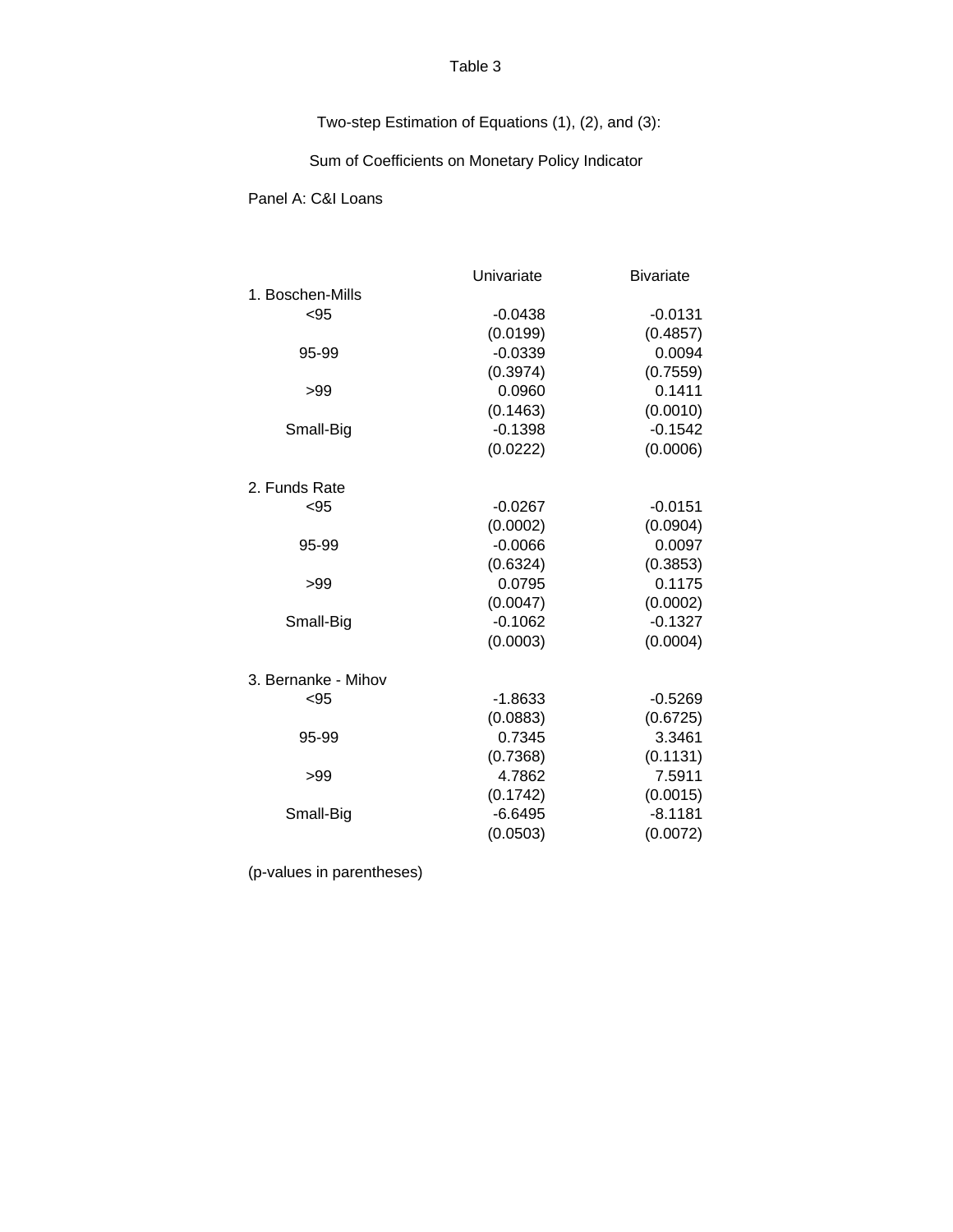Two-step Estimation of Equations (1), (2), and (3):

Sum of Coefficients on Monetary Policy Indicator

Panel B: Total Loans

|                     | Univariate | <b>Bivariate</b> |
|---------------------|------------|------------------|
| 1. Boschen-Mills    |            |                  |
| < 95                | $-0.0179$  | $-0.0044$        |
|                     | (0.1048)   | (0.7173)         |
| 95-99               | $-0.0129$  | 0.0167           |
|                     | (0.5834)   | (0.1552)         |
| >99                 | 0.0516     | 0.0921           |
|                     | (0.3230)   | (0.0134)         |
| Small-Big           | $-0.0695$  | $-0.0965$        |
|                     | (0.1340)   | (0.0055)         |
| 2. Funds Rate       |            |                  |
| $95$                | $-0.0088$  | $-0.0046$        |
|                     | (0.0181)   | (0.3474)         |
| 95-99               | $-0.0126$  | $-0.0040$        |
|                     | (0.1133)   | (0.5047)         |
| >99                 | 0.0258     | 0.0460           |
|                     | (0.1713)   | (0.0025)         |
| Small-Big           | $-0.0346$  | $-0.0506$        |
|                     | (0.0576)   | (0.0037)         |
| 3. Bernanke - Mihov |            |                  |
| < 95                | $-0.1926$  | 0.7827           |
|                     | (0.7186)   | (0.1757)         |
| 95-99               | $-0.2849$  | 1.1191           |
|                     | (0.7988)   | (0.1496)         |
| >99                 | 3.6558     | 6.7373           |
|                     | (0.1470)   | (0.0000)         |
| Small-Big           | $-3.8484$  | $-5.9545$        |
|                     | (0.0827)   | (0.0002)         |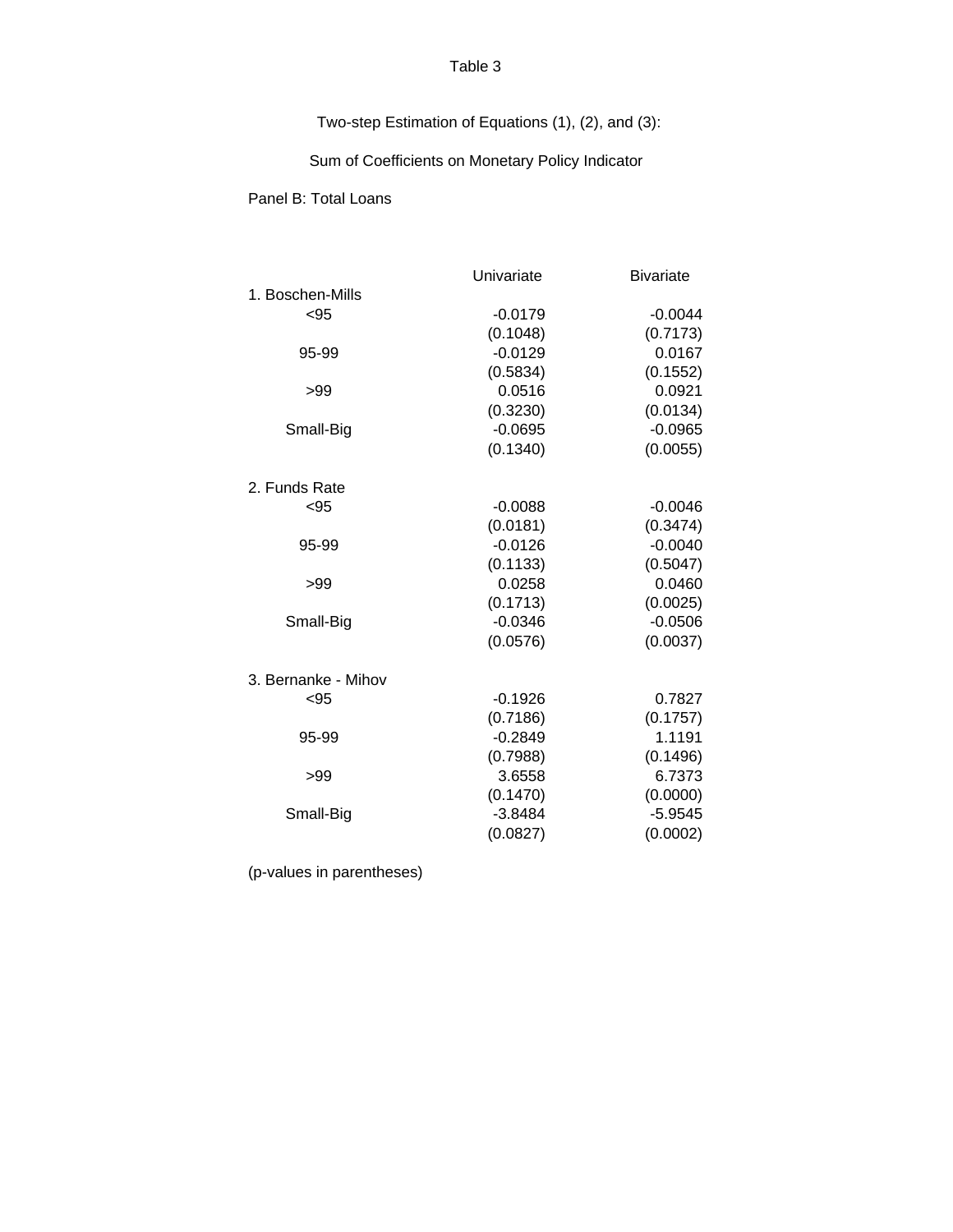# Two-Step Estimation of Equations (1), (2), and (3): Full Details

### **Panel A**

Money Measure: Change in Boschen-Mills C&I Loans

|                  |        | Monetary Policy Indicator |           |           |           |           |        | Change in GDP |           |        |        |            | R <sub>2</sub> |
|------------------|--------|---------------------------|-----------|-----------|-----------|-----------|--------|---------------|-----------|--------|--------|------------|----------------|
|                  |        | 0                         |           |           | 3         | 4         | 0      |               | 2         | 3      | 4      |            |                |
| Univariate       |        |                           |           |           |           |           |        |               |           |        |        |            |                |
|                  | Small  | $-0.0074$                 | $-0.0066$ | $-0.0138$ | $-0.0137$ | $-0.0023$ |        |               |           |        |        | 0.000095   | 0.1357         |
|                  |        | $(-1.00)$                 | $(-1.62)$ | $(-3.15)$ | $(-2.46)$ | $(-0.47)$ |        |               |           |        |        | (0.27)     |                |
|                  | Medium | 0.0088                    | $-0.0172$ | $-0.0226$ | $-0.0139$ | 0.0111    |        |               |           |        |        | 0.000448   | 0.1259         |
|                  |        | (0.63)                    | $(-1.31)$ | $(-1.07)$ | $(-1.05)$ | (0.79)    |        |               |           |        |        | (1.33)     |                |
|                  | Large  | $-0.0193$                 | 0.0105    | 0.0329    | $-0.0002$ | 0.0722    |        |               |           |        |        | $-0.00038$ | 0.0988         |
|                  |        | $(-1.70)$                 | (0.55)    | (1.04)    | $(-0.01)$ | (3.51)    |        |               |           |        |        | $(-0.41)$  |                |
| <b>Bivariate</b> |        |                           |           |           |           |           |        |               |           |        |        |            |                |
|                  | Small  | $-0.0037$                 | $-0.0008$ | $-0.0064$ | $-0.0054$ | 0.0031    | 0.6259 | 0.2955        | 0.7707    | 0.9165 | 0.292  | 0.000175   | 0.3404         |
|                  |        | $(-0.64)$                 | $(-0.16)$ | $(-1.95)$ | $(-0.71)$ | (0.67)    | (1.18) | (1.19)        | (2.46)    | (3.44) | (0.76) | (0.67)     |                |
|                  | Medium | 0.0151                    | $-0.0088$ | $-0.0149$ | $-0.0033$ | 0.0213    | 0.9987 | 0.7424        | 0.6632    | 0.5668 | 1.2774 | 0.000568   | 0.2086         |
|                  |        | (1.13)                    | $(-0.59)$ | $(-0.84)$ | $(-0.30)$ | (1.59)    | (1.83) | (0.83)        | (0.55)    | (0.56) | (2.09) | (2.05)     |                |
|                  | Large  | $-0.0141$                 | 0.01      | 0.0317    | 0.0225    | 0.091     | 1.217  | 0.8454        | $-3.8951$ | 4.2036 | 3.1755 | $-0.00022$ | 0.2589         |
|                  |        | $(-1.60)$                 | (0.57)    | (1.58)    | (1.54)    | (4.91)    | (0.85) | (0.71)        | $(-1.35)$ | (1.75) | (3.18) | $(-0.263)$ |                |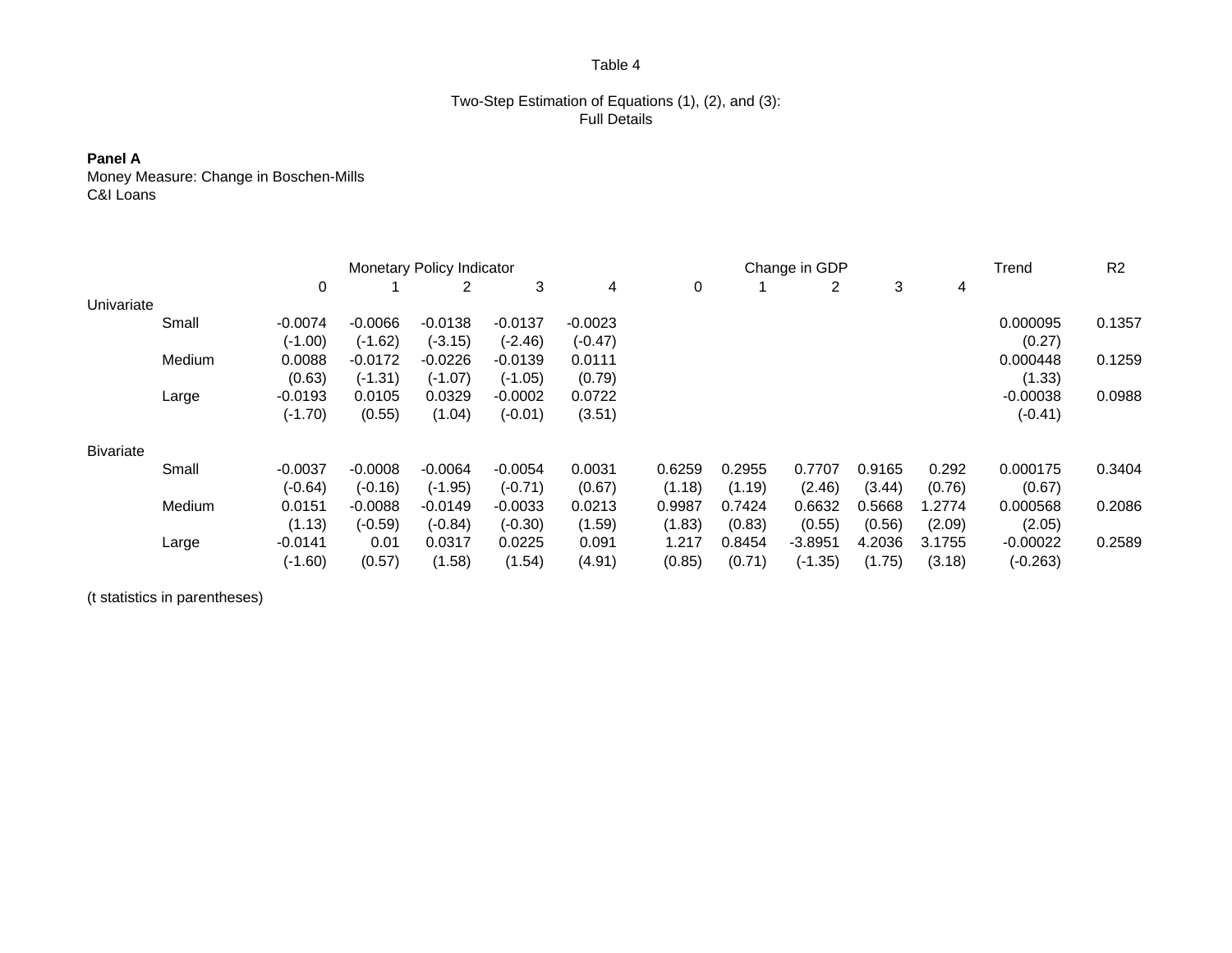### Two-Step Estimation of Equations (1), (2), and (3): Full Details

# **Panel B**

Money Measure: Change in Fed Funds Rate C&I Loans

|                  |        | <b>Monetary Policy Indicator</b> |           |           |           |           |        | Change in GDP |           |        |        | Trend      | R <sub>2</sub> |
|------------------|--------|----------------------------------|-----------|-----------|-----------|-----------|--------|---------------|-----------|--------|--------|------------|----------------|
|                  |        | 0                                |           | 2         | 3         | 4         | 0      |               | 2         | 3      | 4      |            |                |
| Univariate       |        |                                  |           |           |           |           |        |               |           |        |        |            |                |
|                  | Small  | $-0.0069$                        | $-0.0077$ | $-0.0062$ | $-0.0054$ | $-0.0005$ |        |               |           |        |        | 0.000356   | 0.2868         |
|                  |        | $(-3.67)$                        | $(-3.51)$ | $(-3.14)$ | $(-4.67)$ | $(-0.44)$ |        |               |           |        |        | (1.18)     |                |
|                  | Medium | $-0.0018$                        | $-0.003$  | $-0.0027$ | $-0.0056$ | 0.0065    |        |               |           |        |        | 0.000473   | 0.0834         |
|                  |        | $(-0.85)$                        | $(-0.79)$ | $(-0.46)$ | $(-1.04)$ | (5.00)    |        |               |           |        |        | (1.56)     |                |
|                  | Large  | 0.0118                           | 0.014     | 0.0235    | 0.0142    | 0.0161    |        |               |           |        |        | $-0.00102$ | 0.0958         |
|                  |        | (1.56)                           | (2.21)    | (2.88)    | (3.38)    | (2.14)    |        |               |           |        |        | $(-1.253)$ |                |
| <b>Bivariate</b> |        |                                  |           |           |           |           |        |               |           |        |        |            |                |
|                  | Small  | $-0.0053$                        | $-0.0059$ | $-0.004$  | $-0.0023$ | 0.0024    | 0.5664 | $-0.0587$     | 0.4089    | 1.0498 | 0.5039 | 0.00034    | 0.4526         |
|                  |        | $(-3.89)$                        | $(-2.85)$ | $(-1.68)$ | $(-0.88)$ | (1.14)    | (1.11) | $(-0.15)$     | (1.06)    | (2.50) | (2.16) | (1.61)     |                |
|                  | Medium | 0.0015                           | 0.0006    | 0.0002    | $-0.0036$ | 0.011     | 1.0847 | 0.7481        | $-0.0294$ | 1.3017 | 1.2965 | 0.000502   | 0.187          |
|                  |        | (0.44)                           | (0.14)    | (0.04)    | $(-0.57)$ | (3.90)    | (1.38) | (0.62)        | $(-0.03)$ | (1.45) | (2.02) | (1.69)     |                |
|                  | Large  | 0.0146                           | 0.0113    | 0.0236    | 0.025     | 0.0431    | 1.2667 | $-0.7602$     | $-5.1621$ | 7.5245 | 3.3015 | $-0.00115$ | 0.3442         |
|                  |        | (2.15)                           | (2.20)    | (2.29)    | (2.68)    | (3.25)    | (0.70) | $(-0.46)$     | $(-1.49)$ | (3.58) | (1.99) | $(-1.638)$ |                |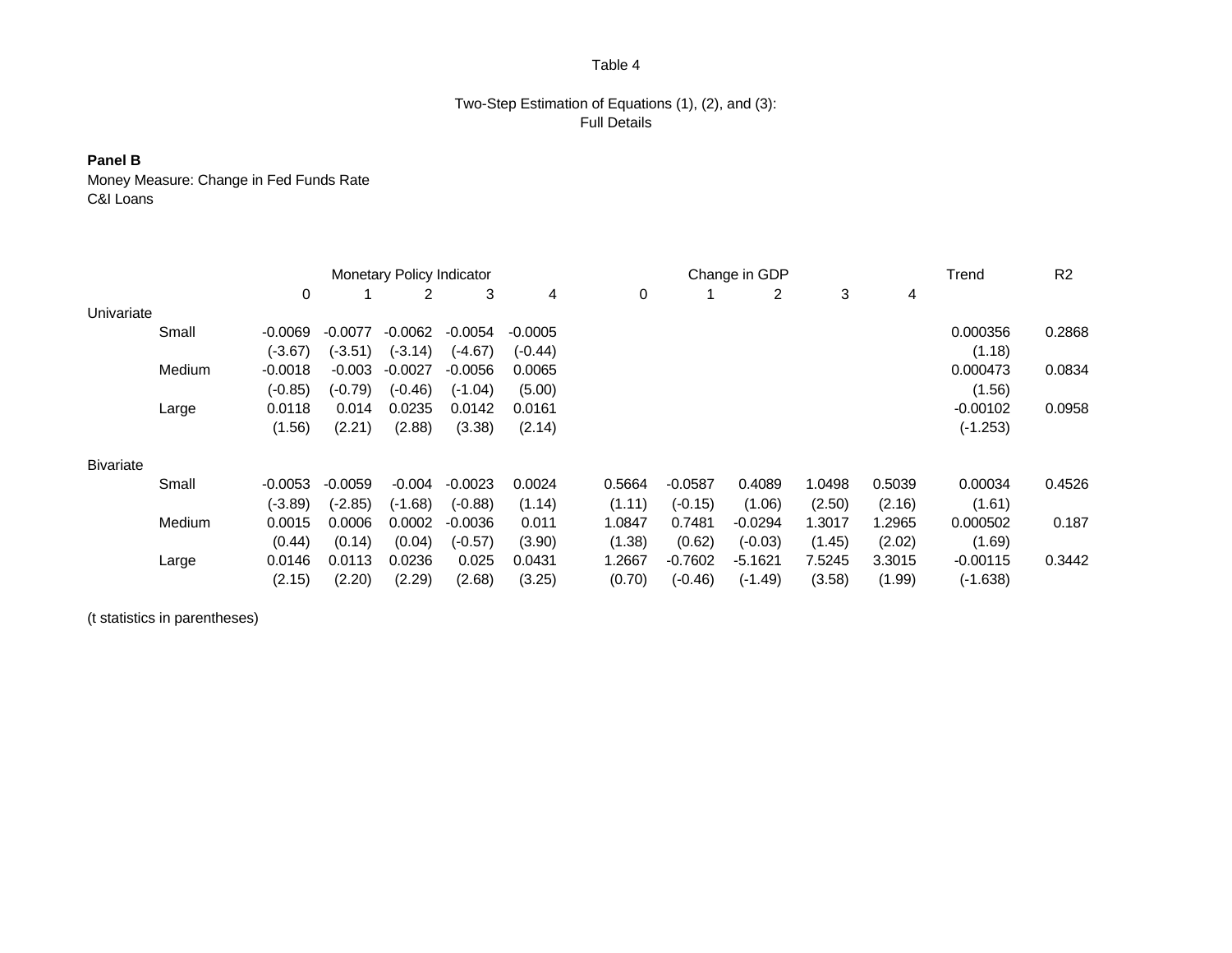#### Two-Step Estimation of Equations (1), (2), and (3): Full Details

**Panel C** Money Measure: Change in Bernanke-Mihov C&I Loans

|                  |        | <b>Monetary Policy Indicator</b> |        |           |           |           |        | Change in GDP |           |        |        | Trend       | R <sub>2</sub> |
|------------------|--------|----------------------------------|--------|-----------|-----------|-----------|--------|---------------|-----------|--------|--------|-------------|----------------|
|                  |        | 0                                |        | 2         | 3         | 4         | 0      |               | 2         | 3      | 4      |             |                |
| Univariate       |        |                                  |        |           |           |           |        |               |           |        |        |             |                |
|                  | Small  | $-0.0237$                        | 0.2379 | $-0.2093$ | $-1.2548$ | $-0.6135$ |        |               |           |        |        | 0.000054    | 0.1440         |
|                  |        | $(-0.07)$                        | (0.57) | $(-0.56)$ | $(-4.06)$ | (-2.06)   |        |               |           |        |        | 0.141       |                |
|                  | Medium | 1.1588                           | 0.9354 | $-0.392$  | $-1.5933$ | 0.6255    |        |               |           |        |        | 0.000374    | 0.0887         |
|                  |        | (2.09)                           | (1.46) | $(-0.42)$ | $(-1.48)$ | (1.23)    |        |               |           |        |        | 1.131       |                |
|                  | Large  | 0.0938                           | 0.5484 | 0.6991    | 1.7404    | 1.7045    |        |               |           |        |        | $-0.000101$ | 0.0309         |
|                  |        | (0.05)                           | (0.40) | (0.46)    | (1.73)    | (1.70)    |        |               |           |        |        | $(-0.117)$  |                |
| <b>Bivariate</b> |        |                                  |        |           |           |           |        |               |           |        |        |             |                |
|                  | Small  | 0.1069                           | 0.1053 | $-0.1351$ | $-0.6614$ | 0.0574    | 0.6555 | 0.1692        | 0.8708    | 0.8861 | 0.36   | 0.000175    | 0.3535         |
|                  |        | (0.36)                           | (0.32) | $(-0.56)$ | $(-1.99)$ | (0.14)    | (0.98) | (0.61)        | (2.28)    | (3.70) | (1.38) | 0.656       |                |
|                  | Medium | 1.4562                           | 0.8915 | $-0.1876$ | $-0.6774$ | 1.8634    | 1.5949 | 0.5113        | 1.3196    | 0.6149 | 1.089  | 0.000577    | 0.2043         |
|                  |        | (3.15)                           | (1.68) | $(-0.22)$ | $(-0.84)$ | (4.01)    | (2.53) | (0.59)        | (0.97)    | (0.71) | (2.13) | 2.826       |                |
|                  | Large  | 1.189                            | 0.7249 | $-0.3289$ | 2.6111    | 3.3949    | 2.5876 | 0.8679        | $-3.8538$ | 4.2408 | 1.8398 | 0.000144    | 0.1781         |
|                  |        | (0.99)                           | (0.80) | $(-0.18)$ | (2.44)    | (3.75)    | (1.39) | (0.71)        | $(-0.96)$ | (1.56) | (1.69) | 0.186       |                |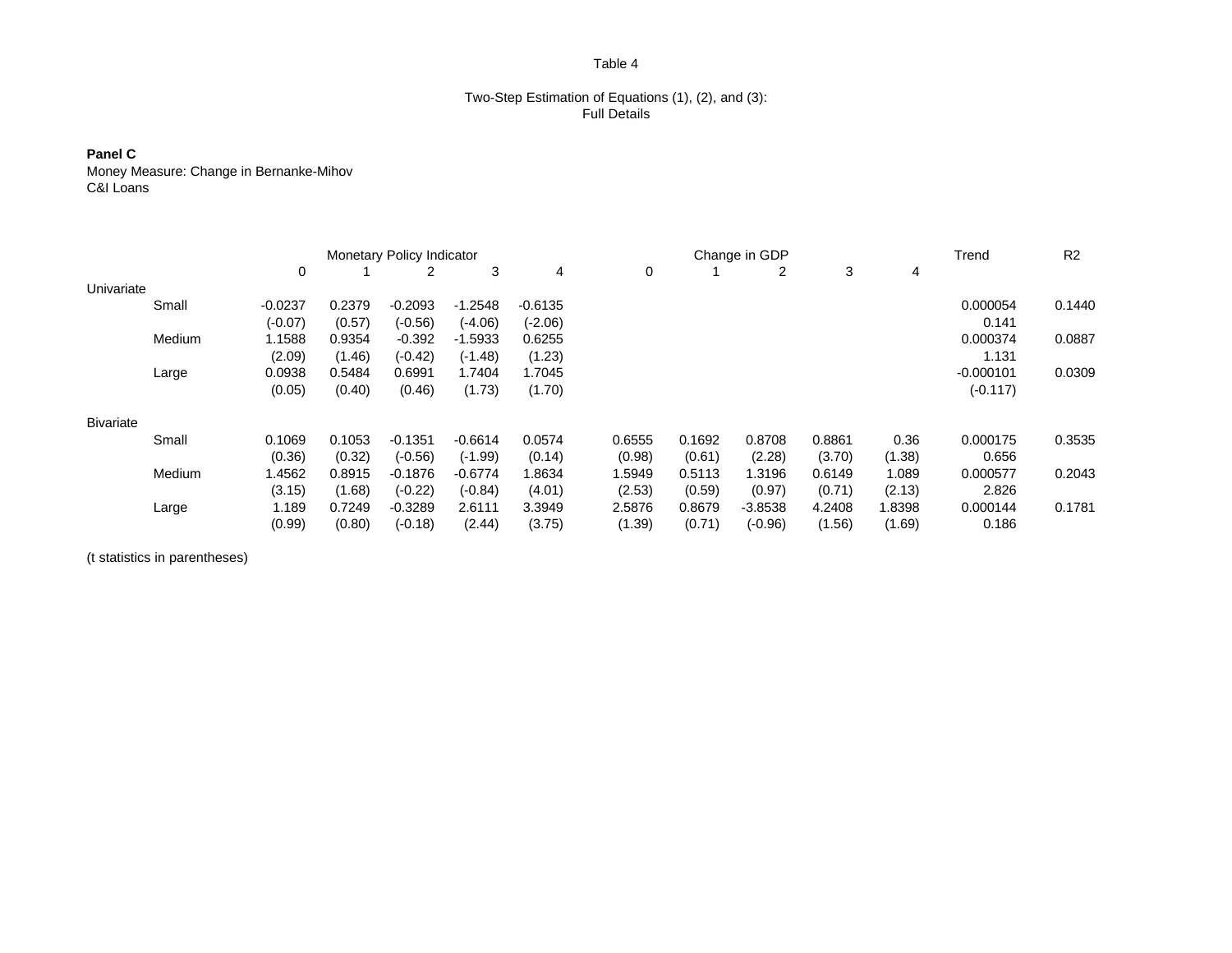#### Two-Step Estimation of Equations (1), (2), and (3): Full Details

# **Panel D**

Money Measure: Change in Boschen-Mills Total Loans

|                  |        | <b>Monetary Policy Indicator</b> |           |        |        |           |        | Change in GDP |           |        |           | Trend      | R <sub>2</sub> |
|------------------|--------|----------------------------------|-----------|--------|--------|-----------|--------|---------------|-----------|--------|-----------|------------|----------------|
|                  |        | 0                                |           |        | 3      | 4         | 0      |               | 2         | 3      | 4         |            |                |
| Univariate       |        |                                  |           |        |        |           |        |               |           |        |           |            |                |
|                  | Small  | $-0.0045$                        | $-0.0124$ | 0.0023 | 0.0012 | $-0.0045$ |        |               |           |        |           | $-0.00027$ | 0.2346         |
|                  |        | $(-1.14)$                        | $(-3.77)$ | (1.06) | (0.35) | $(-1.01)$ |        |               |           |        |           | $(-1.697)$ |                |
|                  | Medium | 0.0028                           | $-0.0066$ | 0.0024 | 0.0005 | $-0.0121$ |        |               |           |        |           | 0.000274   | 0.0692         |
|                  |        | (0.43)                           | $(-1.42)$ | (0.26) | (0.07) | (-2.49)   |        |               |           |        |           | (1.15)     |                |
|                  | Large  | $-0.0238$                        | 0.0121    | 0.0213 | 0.0202 | 0.0218    |        |               |           |        |           | 0.000345   | 0.1208         |
|                  |        | $(-2.02)$                        | (1.57)    | (1.01) | (1.31) | (1.56)    |        |               |           |        |           | (0.76)     |                |
| <b>Bivariate</b> |        |                                  |           |        |        |           |        |               |           |        |           |            |                |
|                  | Small  | $-0.0024$                        | $-0.0099$ | 0.0049 | 0.0051 | $-0.002$  | 0.3639 | 0.231         | 0.0841    | 0.4924 | 0.1157    | $-0.00024$ | 0.3216         |
|                  |        | $(-0.68)$                        | $(-2.48)$ | (2.25) | (1.16) | $(-0.47)$ | (1.57) | (1.13)        | (0.46)    | (1.59) | (0.32)    | $(-1.910)$ |                |
|                  | Medium | 0.0068                           | 0.0019    | 0.0087 | 0.007  | $-0.0077$ | 0.2406 | <b>1.4108</b> | 0.2038    | 0.951  | $-0.2656$ | 0.000346   | 0.2847         |
|                  |        | (1.24)                           | (0.57)    | z      | (1.47) | (-2.07)   | (0.92) | (5.05)        | (0.54)    | (2.01) | $(-0.48)$ | (1.85)     |                |
|                  | Large  | $-0.0182$                        | 0.0153    | 0.0244 | 0.0364 | 0.0341    | 1.1544 | 0.6884        | $-1.7162$ | 2.6482 | 1.6745    | 0.000471   | 0.288          |
|                  |        | $(-1.58)$                        | (1.60)    | (1.60) | (2.75) | (3.11)    | (1.28) | (1.30)        | $(-1.04)$ | (2.61) | (1.94)    | (1.47)     |                |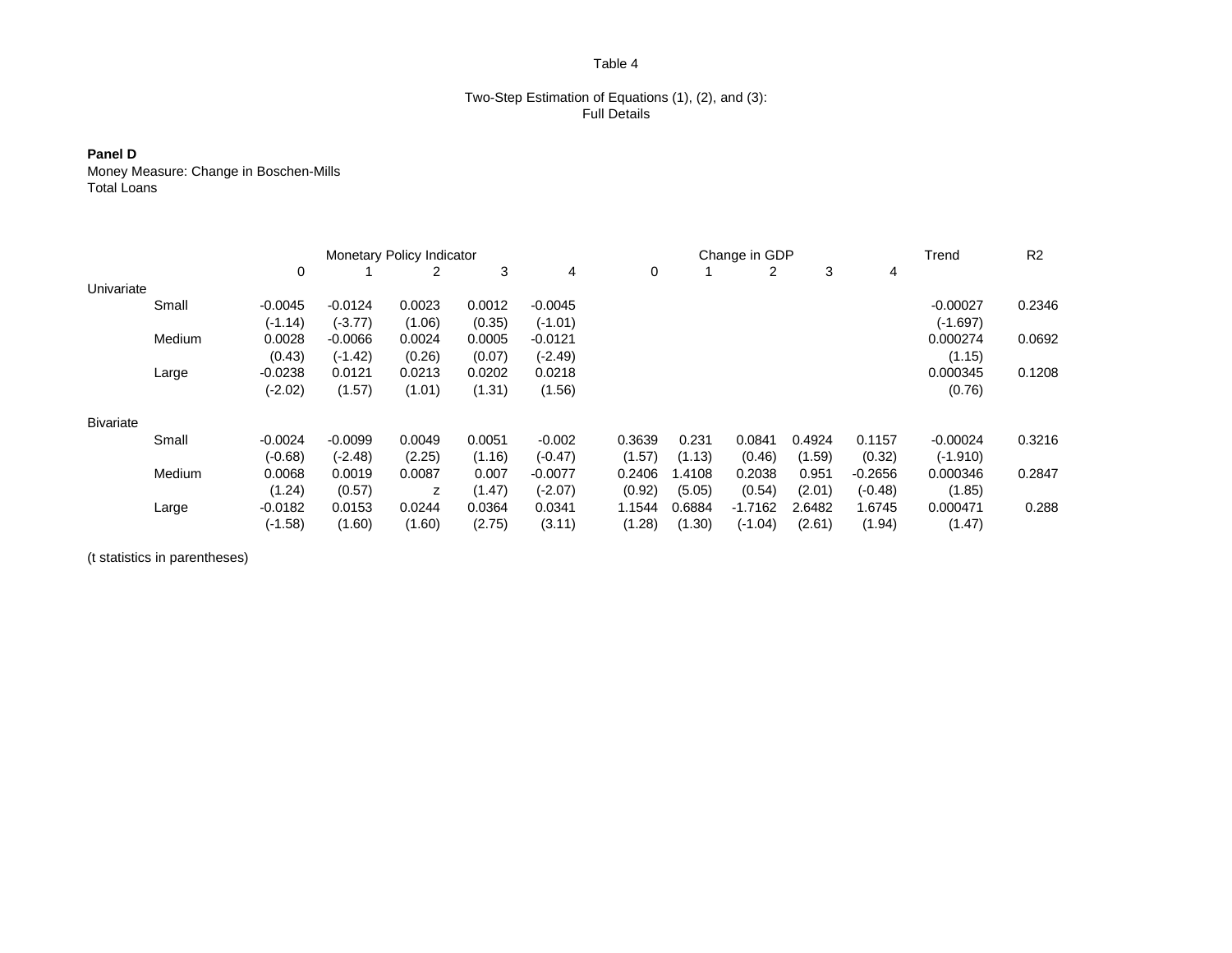#### Two-Step Estimation of Equations (1), (2), and (3): Full Details

**Panel E**

Money Measure: Change in Fed Funds Rate Total Loans

|                  |        |           | <b>Monetary Policy Indicator</b> |           |           |           |           | Change in GDP |           |        |           | Trend      | R <sub>2</sub> |
|------------------|--------|-----------|----------------------------------|-----------|-----------|-----------|-----------|---------------|-----------|--------|-----------|------------|----------------|
|                  |        | 0         |                                  |           | 3         | 4         | 0         |               | 2         | 3      | 4         |            |                |
| Univariate       |        |           |                                  |           |           |           |           |               |           |        |           |            |                |
|                  | Small  | $-0.0033$ | $-0.0032$                        | $-0.0015$ | $-0.0001$ | $-0.0006$ |           |               |           |        |           | $-0.00019$ | 0.1607         |
|                  |        | $(-2.92)$ | $(-2.45)$                        | $(-1.36)$ | $(-0.14)$ | $(-0.61)$ |           |               |           |        |           | $(-1.163)$ |                |
|                  | Medium | $-0.0042$ | $-0.0038$                        | $-0.0023$ | $-0.0018$ | $-0.0005$ |           |               |           |        |           | 0.000381   | 0.0769         |
|                  |        | $(-2.32)$ | $(-2.33)$                        | $(-0.91)$ | $(-1.12)$ | $(-0.21)$ |           |               |           |        |           | (1.52)     |                |
|                  | Large  | $-0.0041$ | 0.0044                           | 0.0102    | 0.0068    | 0.0085    |           |               |           |        |           | 0.000234   | 0.1084         |
|                  |        | $(-1.10)$ | (0.98)                           | (1.80)    | (1.88)    | (2.31)    |           |               |           |        |           | (0.48)     |                |
| <b>Bivariate</b> |        |           |                                  |           |           |           |           |               |           |        |           |            |                |
|                  | Small  | $-0.0025$ | $-0.002$                         | $-0.0004$ | 0.0003    | 0.0000    | 0.183     | 0.3422        | 0.0758    | 0.3096 | 0.1688    | $-0.00019$ | 0.2202         |
|                  |        | $(-2.02)$ | $(-1.20)$                        | $(-0.28)$ | (0.19)    | (0.00)    | (0.52)    | (1.07)        | (0.34)    | (0.68) | (0.46)    | $(-1.491)$ |                |
|                  | Medium | $-0.0021$ | 0.0002                           | 0.0014    | $-0.0024$ | $-0.0011$ | $-0.0999$ | 1.7631        | 0.0265    | 0.5797 | $-0.1162$ | 0.000389   | 0.2665         |
|                  |        | $(-1.94)$ | (0.20)                           | (0.61)    | $(-1.36)$ | $(-0.52)$ | $(-0.24)$ | (4.33)        | (0.08)    | (1.08) | $(-0.20)$ | (1.87)     |                |
|                  | Large  | $-0.0021$ | 0.0034                           | 0.0101    | 0.0115    | 0.0231    | 0.8456    | $-0.0946$     | $-2.9525$ | 3.7976 | 2.2407    | 0.000195   | 0.345          |
|                  |        | $(-0.71)$ | (0.89)                           | (1.88)    | (2.06)    | (4.09)    | (0.78)    | $(-0.15)$     | $(-1.52)$ | (5.10) | (2.26)    | (0.47)     |                |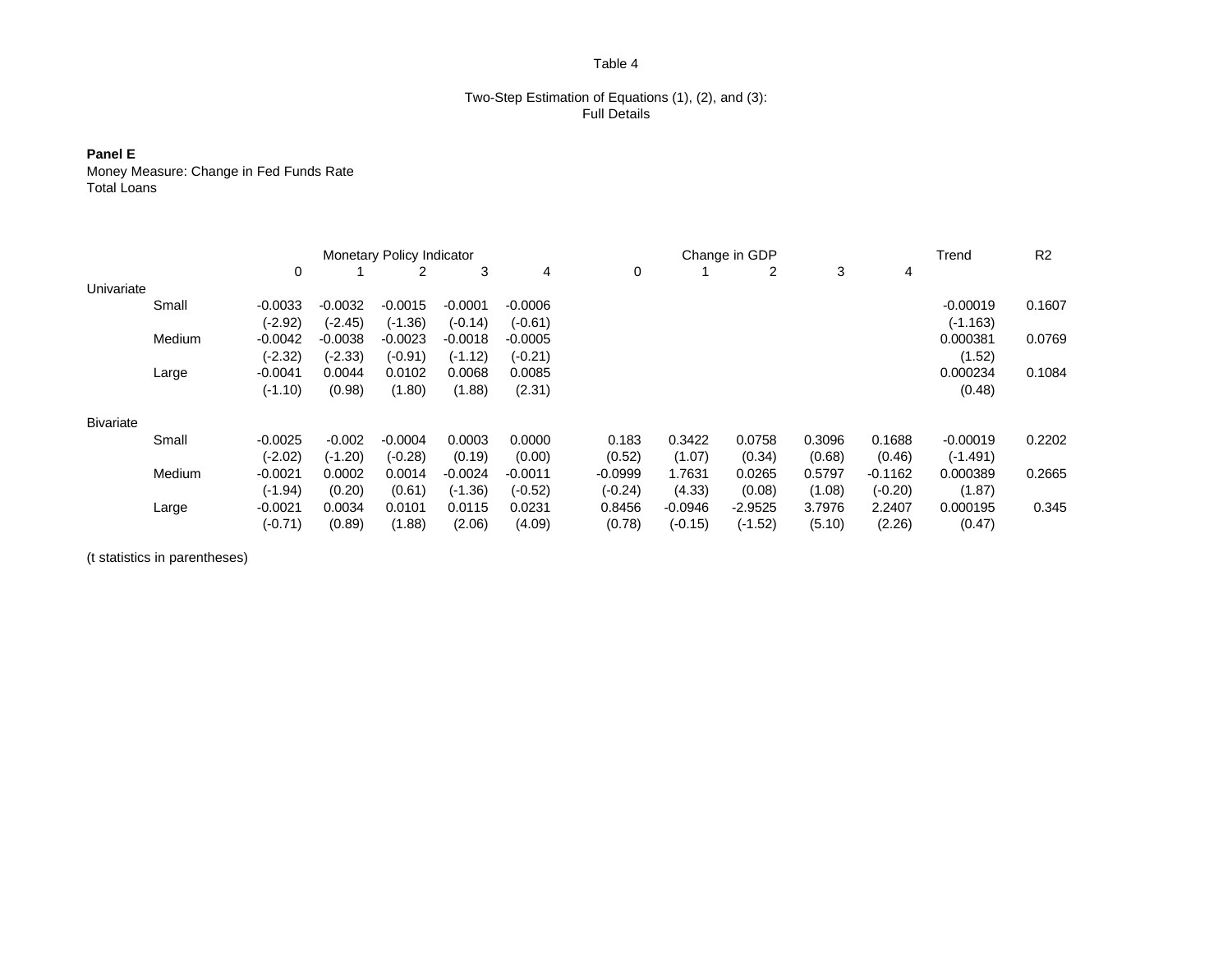#### Two-Step Estimation of Equations (1), (2), and (3): Full Details

**Panel F**

Money Measure: Change in Bernanke-Mihov Total Loans

|                  |        | <b>Monetary Policy Indicator</b> |        |        |           |           |        | Change in GDP |           |        |           | Trend      | R <sub>2</sub> |
|------------------|--------|----------------------------------|--------|--------|-----------|-----------|--------|---------------|-----------|--------|-----------|------------|----------------|
|                  |        | 0                                |        | 2      | 3         | 4         | 0      |               | 2         | 3      | 4         |            |                |
| Univariate       |        |                                  |        |        |           |           |        |               |           |        |           |            |                |
|                  | Small  | 0.2491                           | 0.0389 | 0.0671 | $-0.4285$ | $-0.1192$ |        |               |           |        |           | $-0.0003$  | 0.1254         |
|                  |        | (1.24)                           | (0.11) | (0.40) | $(-1.97)$ | $(-0.66)$ |        |               |           |        |           | $(-1.619)$ |                |
|                  | Medium | 0.4467                           | 0.4244 | 0.1109 | $-1.1053$ | $-0.1616$ |        |               |           |        |           | 0.000226   | 0.128          |
|                  |        | (1.64)                           | (1.52) | (0.29) | (-3.06)   | $(-0.39)$ |        |               |           |        |           | (0.91)     |                |
|                  | Large  | $-0.7211$                        | 1.0204 | 2.3224 | 0.2335    | 0.8005    |        |               |           |        |           | 0.000461   | 0.1406         |
|                  |        | $(-0.55)$                        | (1.65) | (2.61) | (0.26)    | (1.04)    |        |               |           |        |           | (1.06)     |                |
| <b>Bivariate</b> |        |                                  |        |        |           |           |        |               |           |        |           |            |                |
|                  | Small  | 0.3874                           | 0.0854 | 0.1358 | $-0.1057$ | 0.2799    | 0.6243 | 0.3872        | 0.138     | 0.2682 | 0.1502    | $-0.00024$ | 0.242          |
|                  |        | (2.17)                           | (0.33) | (1.02) | $(-0.55)$ | (1.26)    | (2.10) | (2.90)        | (0.62)    | (0.86) | (0.40)    | $(-1.895)$ |                |
|                  | Medium | 0.5088                           | 0.5294 | 0.3072 | $-0.5354$ | 0.309     | 0.4486 | 1.3427        | 0.0998    | 0.6261 | $-0.0366$ | 0.000324   | 0.304          |
|                  |        | (1.98)                           | (2.57) | (1.27) | $(-1.71)$ | (0.83)    | (1.81) | (5.20)        | (0.29)    | (1.28) | $(-0.07)$ | (1.84)     |                |
|                  | Large  | 0.0652                           | 1.2694 | 2.0188 | 1.079     | 2.3049    | 2.585  | 0.9495        | $-1.4611$ | 1.6821 | 1.439     | 0.000663   | 0.3068         |
|                  |        | (0.06)                           | (2.55) | (2.09) | (1.05)    | (5.87)    | (4.03) | (1.65)        | $(-0.71)$ | (1.29) | (1.99)    | (2.04)     |                |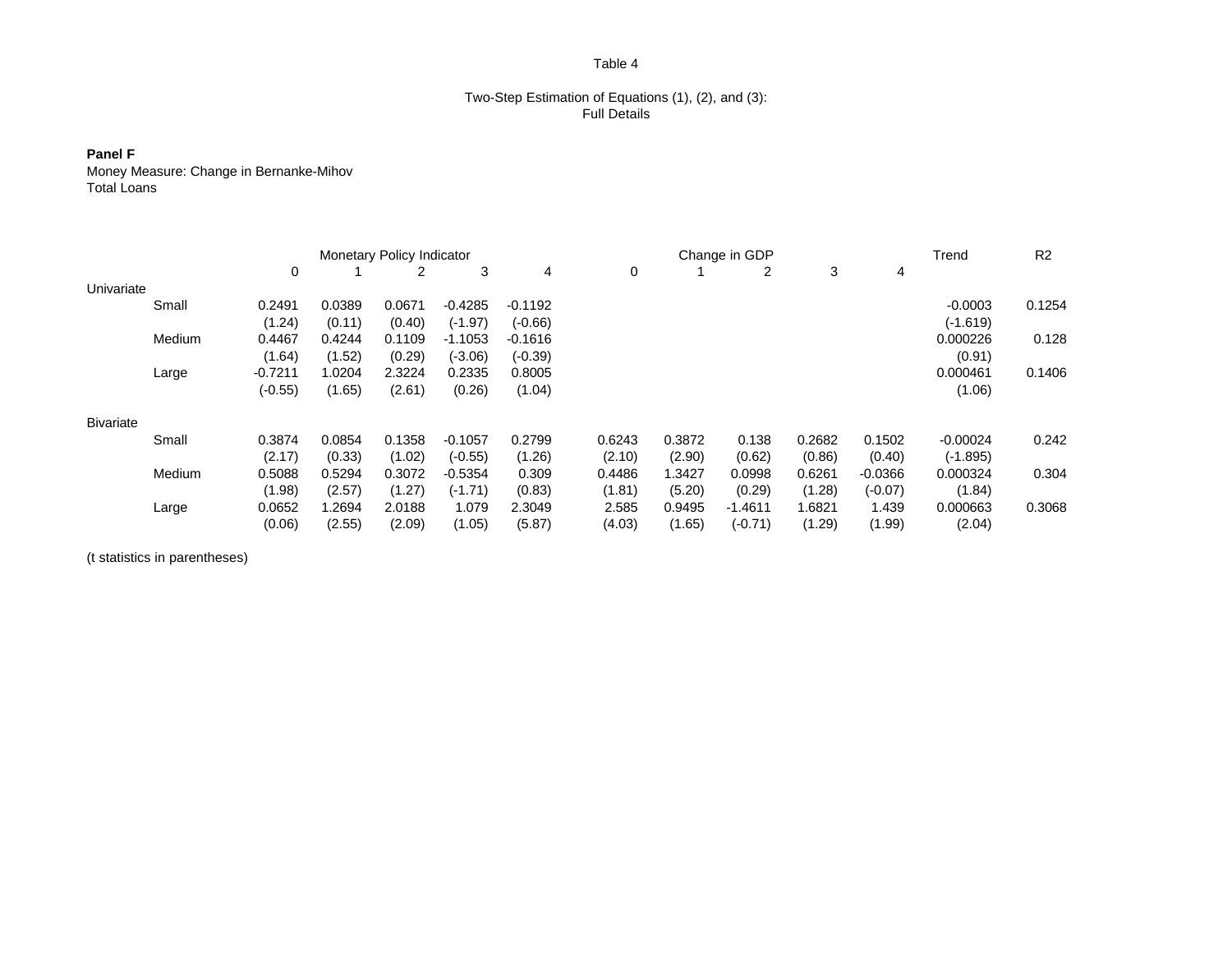# One-Step Estimation of Equations (4) and (5):

# Sum of Coefficients on Monetary Policy Indicator Panel A: C&I Loans

|                     | Univariate | <b>Bivariate</b> |
|---------------------|------------|------------------|
| 1. Boschen-Mills    |            |                  |
| $95$                | $-0.0614$  | $-0.0430$        |
|                     | (0.0000)   | (0.0000)         |
| 95-99               | $-0.0171$  | 0.0242           |
|                     | (0.5409)   | (0.4053)         |
| >99                 | 0.0862     | 0.1337           |
|                     | (0.1144)   | (0.0266)         |
| Small-Big           | $-0.1475$  | $-0.1767$        |
|                     | (0.0076)   | (0.0034)         |
| 2. Funds Rate       |            |                  |
| < 95                | $-0.0339$  | $-0.0238$        |
|                     | (0.0000)   | (0.0000)         |
| 95-99               | $-0.0013$  | 0.0102           |
|                     | (0.9224)   | (0.4922)         |
| >99                 | 0.0602     | 0.0903           |
|                     | (0.0172)   | (0.0015)         |
| Small-Big           | $-0.0941$  | $-0.1141$        |
|                     | (0.0002)   | (0.0001)         |
| 3. Bernanke - Mihov |            |                  |
| < 95                | $-2.7518$  | $-1.7802$        |
|                     | (0.0000)   | (0.0004)         |
| 95-99               | 1.3557     | 3.7417           |
|                     | (0.4013)   | (0.0357)         |
| >99                 | 3.8509     | 6.3203           |
|                     | (0.1681)   | (0.0451)         |
| Small-Big           | $-6.6027$  | $-8.1005$        |
|                     | (0.0196)   | (0.0105)         |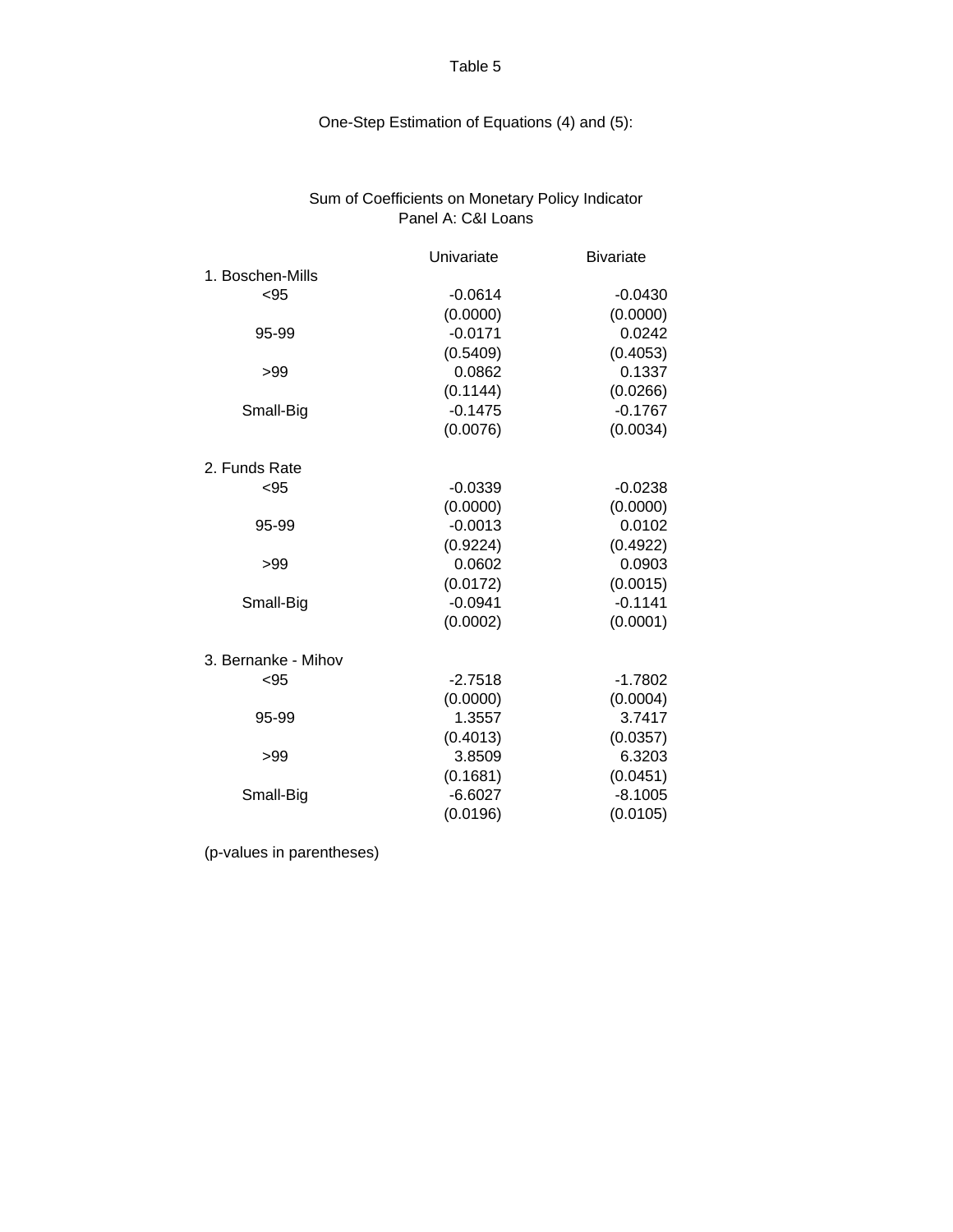# One-Step Estimation of Equations (4) and (5):

# Sum of Coefficients on Monetary Policy Indicator Panel B: Total Loans

|                     | Univariate | <b>Bivariate</b> |
|---------------------|------------|------------------|
| 1. Boschen-Mills    |            |                  |
| $95$                | $-0.0309$  | $-0.0268$        |
|                     | (0.0000)   | (0.0000)         |
| 95-99               | $-0.0029$  | 0.0392           |
|                     | (0.8540)   | (0.0213)         |
| >99                 | $-0.0117$  | 0.0379           |
|                     | (0.7294)   | (0.3244)         |
| Small-Big           | $-0.0191$  | $-0.0647$        |
|                     | (0.5723)   | (0.0928)         |
| 2. Funds Rate       |            |                  |
| $<$ 95              | $-0.0144$  | $-0.0119$        |
|                     | (0.0000)   | (0.0000)         |
| 95-99               | $-0.0013$  | 0.0056           |
|                     | (0.8635)   | (0.5100)         |
| >99                 | 0.0297     | 0.0509           |
|                     | (0.0295)   | (0.0008)         |
| Small-Big           | $-0.0440$  | $-0.0628$        |
|                     | (0.0012)   | (0.0000)         |
| 3. Bernanke - Mihov |            |                  |
| $95$                | $-0.6628$  | 0.0803           |
|                     | (0.0001)   | (0.6240)         |
| 95-99               | 0.4789     | 2.5306           |
|                     | (0.5717)   | (0.0062)         |
| >99                 | 1.6325     | 5.3095           |
|                     | (0.3026)   | (0.0058)         |
| Small-Big           | $-2.2953$  | $-5.2292$        |
|                     | (0.1471)   | (0.0054)         |
|                     |            |                  |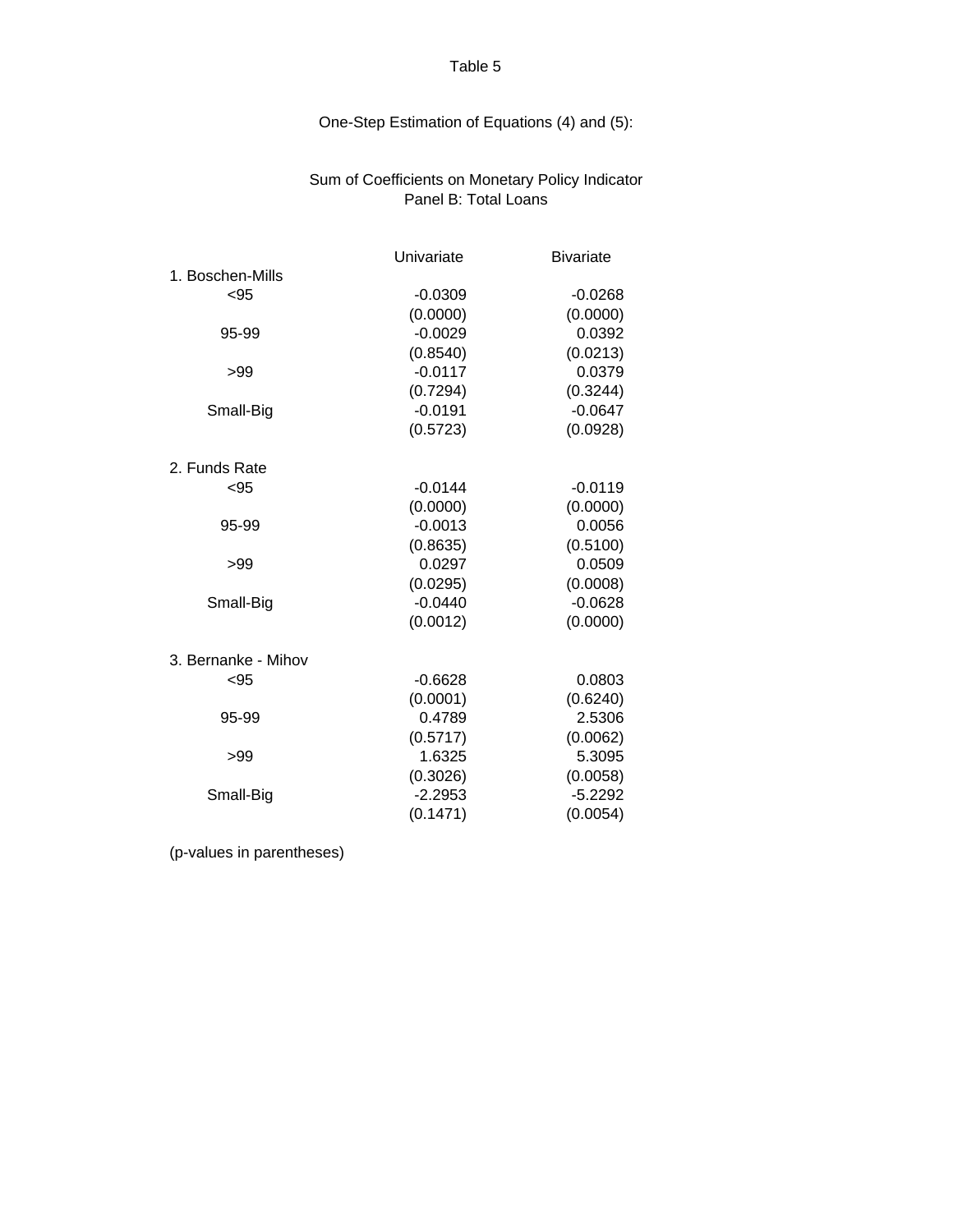Two-Step Estimation of Equations (1), (2) and (3) Using Quasi Instrumental Variable Approach:

# Sum of Coefficients on Monetary Policy Indicator Panel A: C&I Loans

|                     | Univariate | <b>Bivariate</b> |
|---------------------|------------|------------------|
| 1. Boschen-Mills    | $-0.0301$  | 0.0009           |
| < 95                | (0.0803)   | (0.9556)         |
|                     | $-0.0352$  | 0.0081           |
| 95-99               | (0.3912)   | (0.7957)         |
|                     | 0.1006     | 0.1441           |
| >99                 | (0.0864)   | (0.0001)         |
|                     | $-0.1307$  | $-0.1432$        |
| Small-Big           | (0.0186)   | (0.0002)         |
|                     |            |                  |
| 2. Funds Rate       | $-0.0266$  | $-0.0153$        |
| < 95                | (0.0014)   | (0.0708)         |
|                     | $-0.0094$  | 0.0070           |
| 95-99               | (0.5012)   | (0.5504)         |
|                     | 0.0718     | 0.1062           |
| >99                 | (0.0028)   | (0.0001)         |
|                     | $-0.0983$  | $-0.1215$        |
| Small-Big           | (0.0001)   | (0.0002)         |
|                     |            |                  |
| 3. Bernanke - Mihov | $-1.5303$  | $-0.4436$        |
| < 95                | (0.0940)   | (0.6750)         |
|                     | 0.8731     | 3.4497           |
| 95-99               | (0.6942)   | (0.1125)         |
|                     | 5.2233     | 7.5989           |
| >99                 | (0.0692)   | (0.0001)         |
|                     | $-6.7536$  | $-8.0424$        |
| Small-Big           | (0.0208)   | (0.0004)         |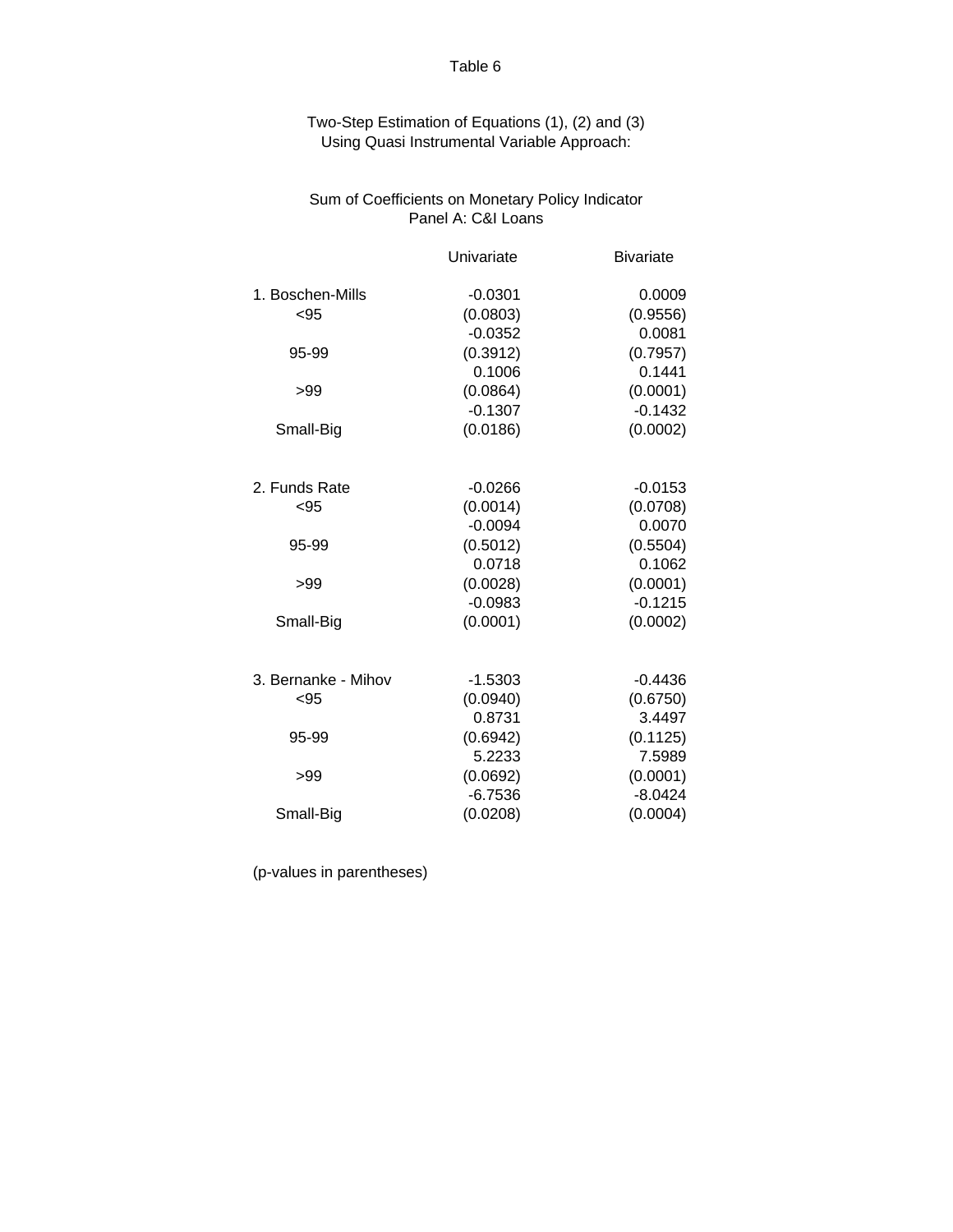| Two-Step Estimation of Equations (1), (2) and (3) |
|---------------------------------------------------|
| Using Quasi Instrumental Variable Approach:       |

# Panel B: Total Loans Sum of Coefficients on Monetary Policy Indicator

|                     | Univariate | <b>Bivariate</b> |
|---------------------|------------|------------------|
| 1. Boschen-Mills    |            |                  |
| $95$                | $-0.0122$  | 0.0049           |
|                     | (0.2418)   | (0.5979)         |
| 95-99               | $-0.0081$  | 0.0225           |
|                     | (0.7410)   | (0.0739)         |
| >99                 | 0.0345     | 0.0697           |
|                     | (0.4663)   | (0.0481)         |
| Small-Big           | $-0.0468$  | $-0.0648$        |
|                     | (0.2418)   | (0.0452)         |
| 2. Funds Rate       |            |                  |
| < 95                | $-0.0055$  | 0.0012           |
|                     | (0.1828)   | (0.7240)         |
| 95-99               | $-0.0130$  | $-0.0047$        |
|                     | (0.1227)   | (0.4673)         |
| >99                 | 0.0193     | 0.0393           |
|                     | (0.2487)   | (0.0018)         |
| Small-Big           | $-0.0248$  | $-0.0381$        |
|                     | (0.0980)   | (0.0044)         |
| 3. Bernanke - Mihov |            |                  |
| < 95                | $-0.2016$  | 0.8559           |
|                     | (0.6619)   | (0.0299)         |
| 95-99               | $-0.2348$  | 1.1465           |
|                     | (0.8389)   | (0.1462)         |
| >99                 | 3.2915     | 6.0888           |
|                     | (0.1513)   | (0.0000)         |
| Small-Big           | $-3.4931$  | $-5.2330$        |
|                     | (0.0725)   | (0.0001)         |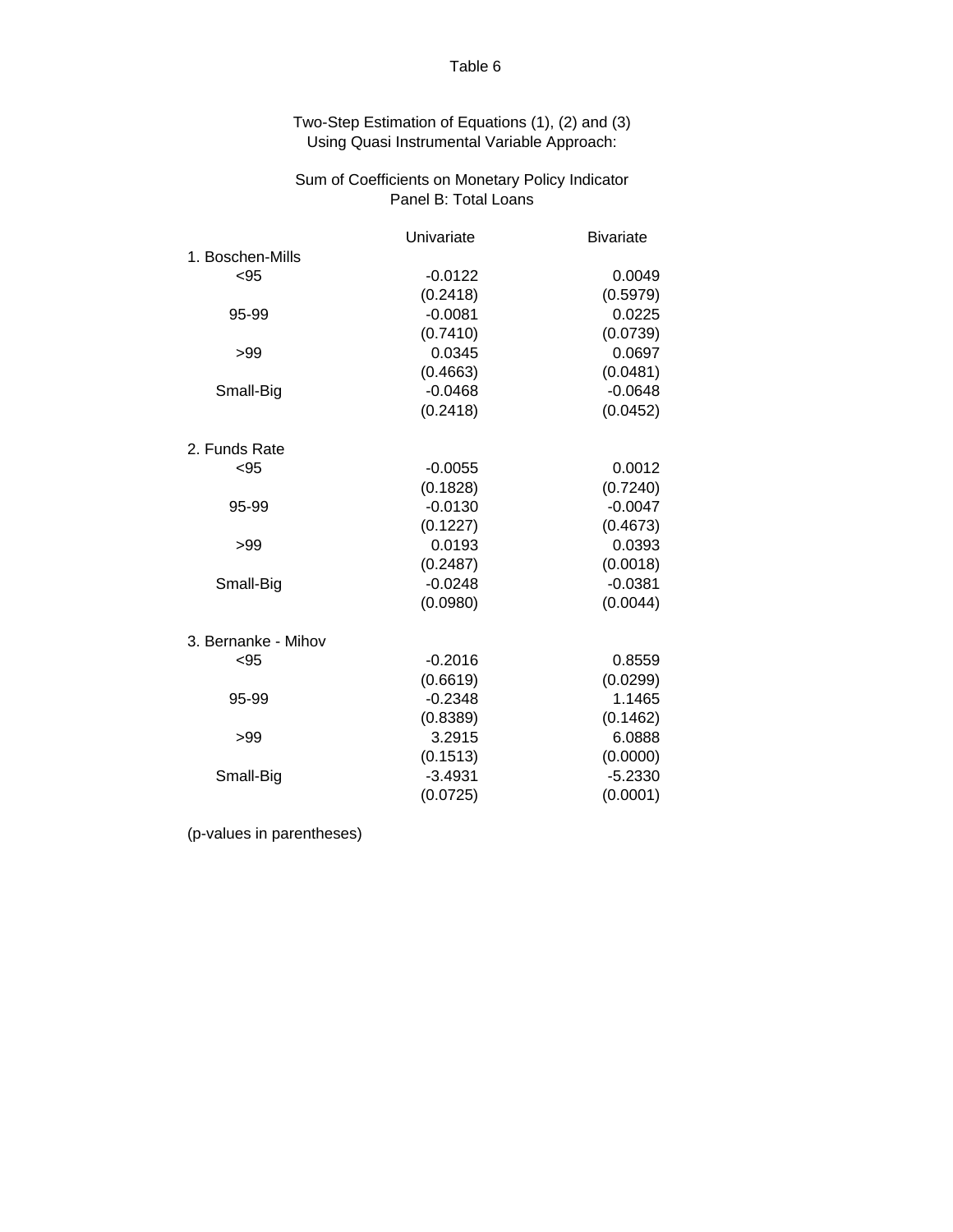# Two-step Estimation of Equations (1), (2), and (3) Split Sample Results:

# Sum of Coefficients on Monetary Policy Indicator

# Panel A: C&I Loans

|                     |            | 76Q1 - 85Q4      |            | 86Q1 - 93Q2      |
|---------------------|------------|------------------|------------|------------------|
|                     | Univariate | <b>Bivariate</b> | Univariate | <b>Bivariate</b> |
| 1. Boschen-Mills    |            |                  |            |                  |
| $95$                | $-0.0756$  | $-0.0049$        | $-0.0074$  | $-0.0074$        |
|                     | (0.0002)   | (0.7549)         | (0.4813)   | (0.6734)         |
| 95-99               | $-0.1271$  | $-0.0537$        | 0.0397     | 0.0317           |
|                     | (0.0043)   | (0.2854)         | (0.1406)   | (0.1516)         |
| >99                 | $-0.0561$  | 0.0082           | 0.1981     | 0.162            |
|                     | (0.5125)   | (0.9400)         | (0.0000)   | (0.0000)         |
| Small-Big           | $-0.0195$  | $-0.0131$        | $-0.2056$  | $-0.1694$        |
|                     | (0.8277)   | (0.9135)         | (0.0000)   | (0.0002)         |
| 2. Funds Rate       |            |                  |            |                  |
| $95$                | $-0.0193$  | $-0.0004$        | $-0.026$   | $-0.0256$        |
|                     | (0.0518)   | (0.9539)         | (0.0096)   | (0.0553)         |
| 95-99               | $-0.0203$  | $-0.003$         | 0.0367     | 0.0519           |
|                     | (0.3818)   | (0.8593)         | (0.0901)   | (0.0208)         |
| >99                 | 0.0473     | 0.0899           | 0.1936     | 0.2084           |
|                     | (0.0671)   | (0.0217)         | (0.0000)   | (0.0000)         |
| Small-Big           | $-0.0665$  | $-0.0903$        | $-0.2196$  | $-0.2339$        |
|                     | (0.0093)   | (0.0475)         | (0.0000)   | (0.0000)         |
| 3. Bernanke - Mihov |            |                  |            |                  |
| $95$                | $-0.9554$  | 1.6565           | $-1.8269$  | $-2.9728$        |
|                     | (0.5639)   | (0.0006)         | (0.0523)   | (0.0002)         |
| 95-99               | $-1.5482$  | 1.2918           | 5.849      | 8.2468           |
|                     | (0.6627)   | (0.5634)         | (0.0168)   | (0.0056)         |
| >99                 | $-0.1705$  | 2.4275           | 15.2314    | 15.1635          |
|                     | (0.9609)   | (0.3667)         | (0.0000)   | (0.0000)         |
| Small-Big           | $-0.7849$  | $-0.771$         | $-17.0583$ | $-18.1363$       |
|                     | (0.7230)   | (0.7790)         | (0.0000)   | (0.0000)         |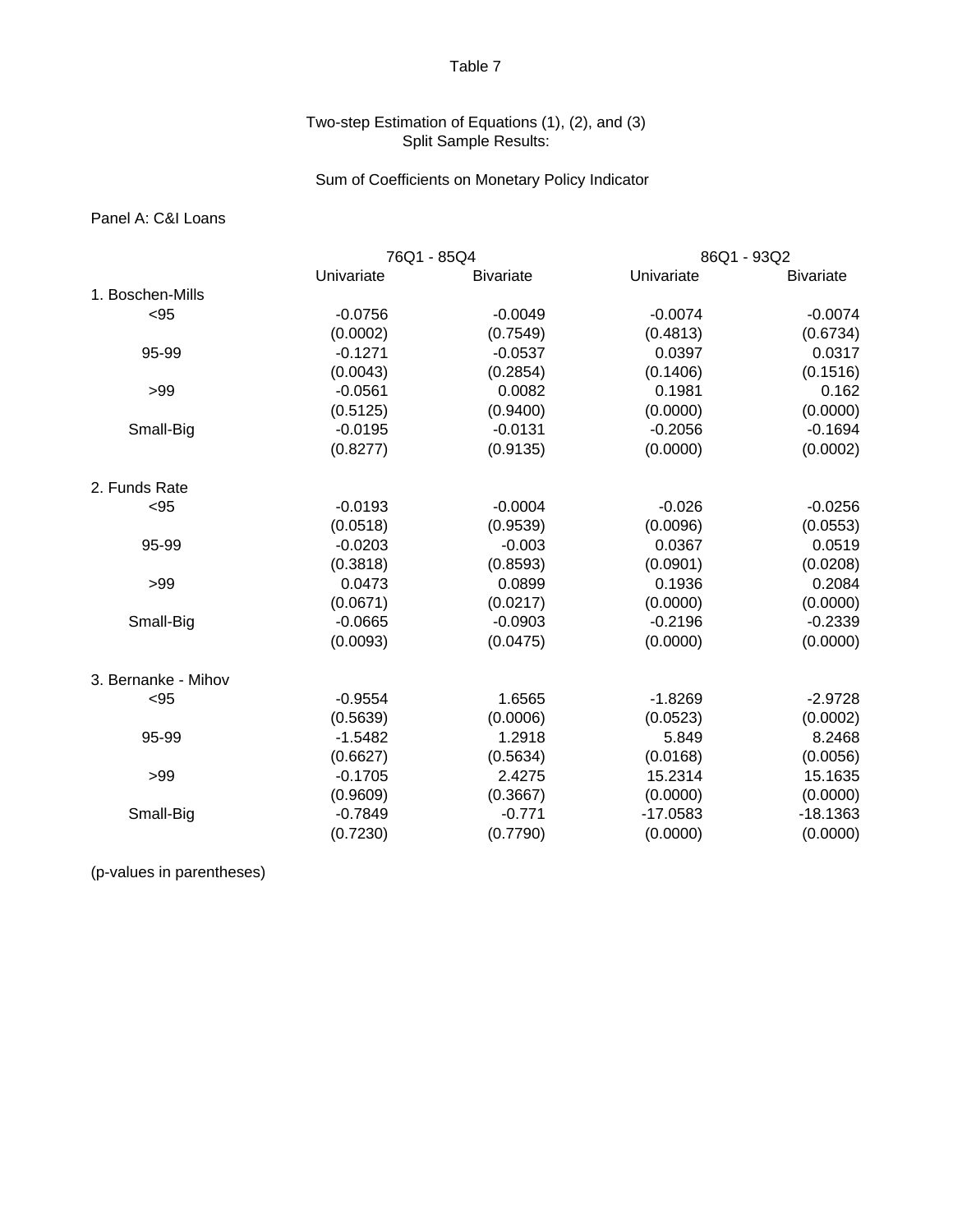# Two-step Estimation of Equations (1), (2), and (3) Split Sample Results:

# Sum of Coefficients on Monetary Policy Indicator

# Panel B: Total Loans

|                     | 76Q1 - 85Q4 |                  | 86Q1 - 93Q2 |                  |
|---------------------|-------------|------------------|-------------|------------------|
|                     | Univariate  | <b>Bivariate</b> | Univariate  | <b>Bivariate</b> |
| 1. Boschen-Mills    |             |                  |             |                  |
| $95$                | $-0.0417$   | $-0.0095$        | 0.0018      | 0.0008           |
|                     | (0.0003)    | (0.5511)         | (0.6716)    | (0.8916)         |
| 95-99               | $-0.0798$   | $-0.0204$        | 0.0334      | 0.0309           |
|                     | (0.0000)    | (0.1844)         | (0.0016)    | (0.1006)         |
| >99                 | $-0.0800$   | $-0.0265$        | 0.1449      | 0.1455           |
|                     | (0.0876)    | (0.6594)         | (0.0000)    | (0.0000)         |
| Small-Big           | 0.0384      | 0.0170           | $-0.1430$   | $-0.1447$        |
|                     | (0.4176)    | (0.7803)         | (0.0000)    | (0.0000)         |
| 2. Funds Rate       |             |                  |             |                  |
| $95$                | $-0.0062$   | 0.0015           | $-0.0079$   | $-0.0135$        |
|                     | (0.2634)    | (0.7524)         | (0.0537)    | (0.0299)         |
| 95-99               | $-0.0217$   | $-0.0082$        | 0.0175      | 0.0076           |
|                     | (0.0149)    | (0.1087)         | (0.2682)    | (0.6160)         |
| >99                 | 0.0050      | 0.0290           | 0.1004      | 0.1121           |
|                     | (0.7562)    | (0.0248)         | (0.0000)    | (0.0000)         |
| Small-Big           | $-0.0113$   | $-0.0275$        | $-0.1083$   | $-0.1256$        |
|                     | (0.4246)    | (0.0999)         | (0.0000)    | (0.0000)         |
| 3. Bernanke - Mihov |             |                  |             |                  |
| $95$                | $-0.0246$   | 1.6395           | 0.0169      | $-0.2564$        |
|                     | (0.9784)    | (0.0000)         | (0.9652)    | (0.6490)         |
| 95-99               | $-1.4103$   | 0.1350           | 1.9791      | 2.3618           |
|                     | (0.4152)    | (0.8481)         | (0.1058)    | (0.1260)         |
| >99                 | 1.1932      | 4.6248           | 10.0419     | 12.2748          |
|                     | (0.7073)    | (0.0052)         | (0.0000)    | (0.0000)         |
| Small-Big           | $-1.2178$   | $-2.9853$        | $-10.025$   | $-12.5311$       |
|                     | (0.6087)    | (0.0793)         | (0.0000)    | (0.0000)         |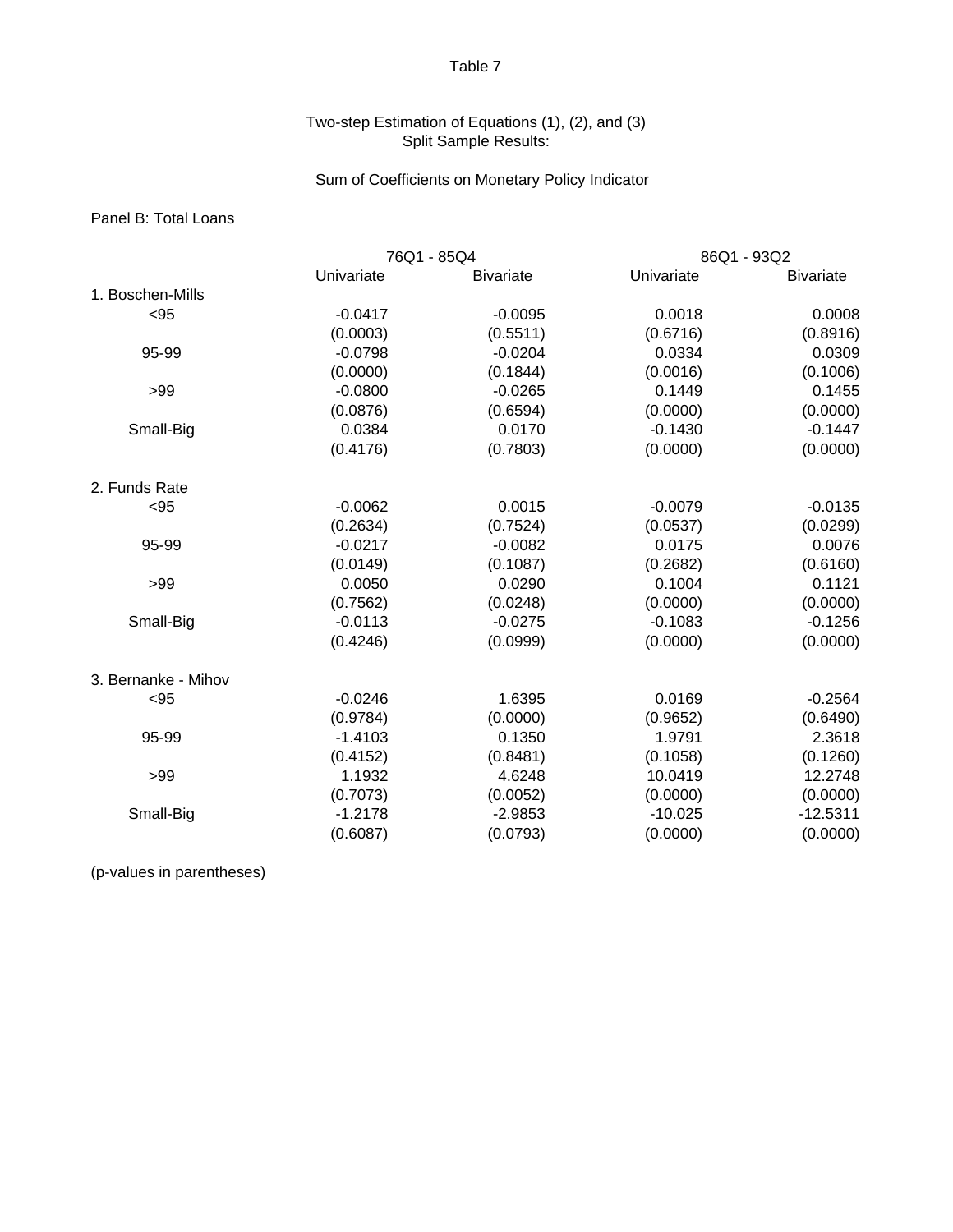# Fraction of Movement in Aggregate Small-Bank Lending Accounted for by Constrained Banks Four Quarters after a Fed Funds Rate Shock of 100 Basis Points

|                                                     | Change in Lending<br>due to Constraints * | Aggregate Change<br>in Lending ** | Fraction due<br>to Constraints |
|-----------------------------------------------------|-------------------------------------------|-----------------------------------|--------------------------------|
| A. C&I Loans                                        |                                           |                                   |                                |
| 1. Using univariate, small-bank sum of phi's        | 0.73%                                     | 1.01% $^a$                        | 72.3%                          |
| 2. Using bivariate, small-bank sum of phi's         | 0.41%                                     | $3.33\%$ <sup>b</sup>             | 12.3%                          |
| 3. Using univariate, small - big bank differentials | 2.90%                                     | $1.01\%$ <sup>a</sup>             | 287.1%                         |
| 4. Using bivariate, small - big bank differentials  | 3.62%                                     | $3.33\%$ <sup>b</sup>             | 108.7%                         |
| <b>B.</b> Total Loans                               |                                           |                                   |                                |
| 1. Using univariate, small-bank sum of phi's        | 0.24%                                     | $2.39\%$ <sup>c</sup>             | 10.0%                          |
| 2. Using bivariate, small-bank sum of phi's         | 0.13%                                     | $3.15\%$ <sup>d</sup>             | 4.1%                           |
| 3. Using univariate, small - big bank differentials | 0.95%                                     | $2.39%^c$                         | 39.7%                          |
| 4. Using bivariate, small - big bank differentials  | 1.39%                                     | $3.15\%$ <sup>d</sup>             | 44.1%                          |

## Notes:

\* The numbers in the first column are based on the two-step estimates reported in Table 3.

\*\* The numbers in the second column are drawn from Kashyap and Stein's (1995) estimates for the "small 95" category as follows:

<sup>a</sup> Table 4, Panel 1

<sup>b</sup> Table 4, Panel 2

- <sup>c</sup> Table 3, Panel 1
- <sup>d</sup> Table 3, Panel 2

Table 8